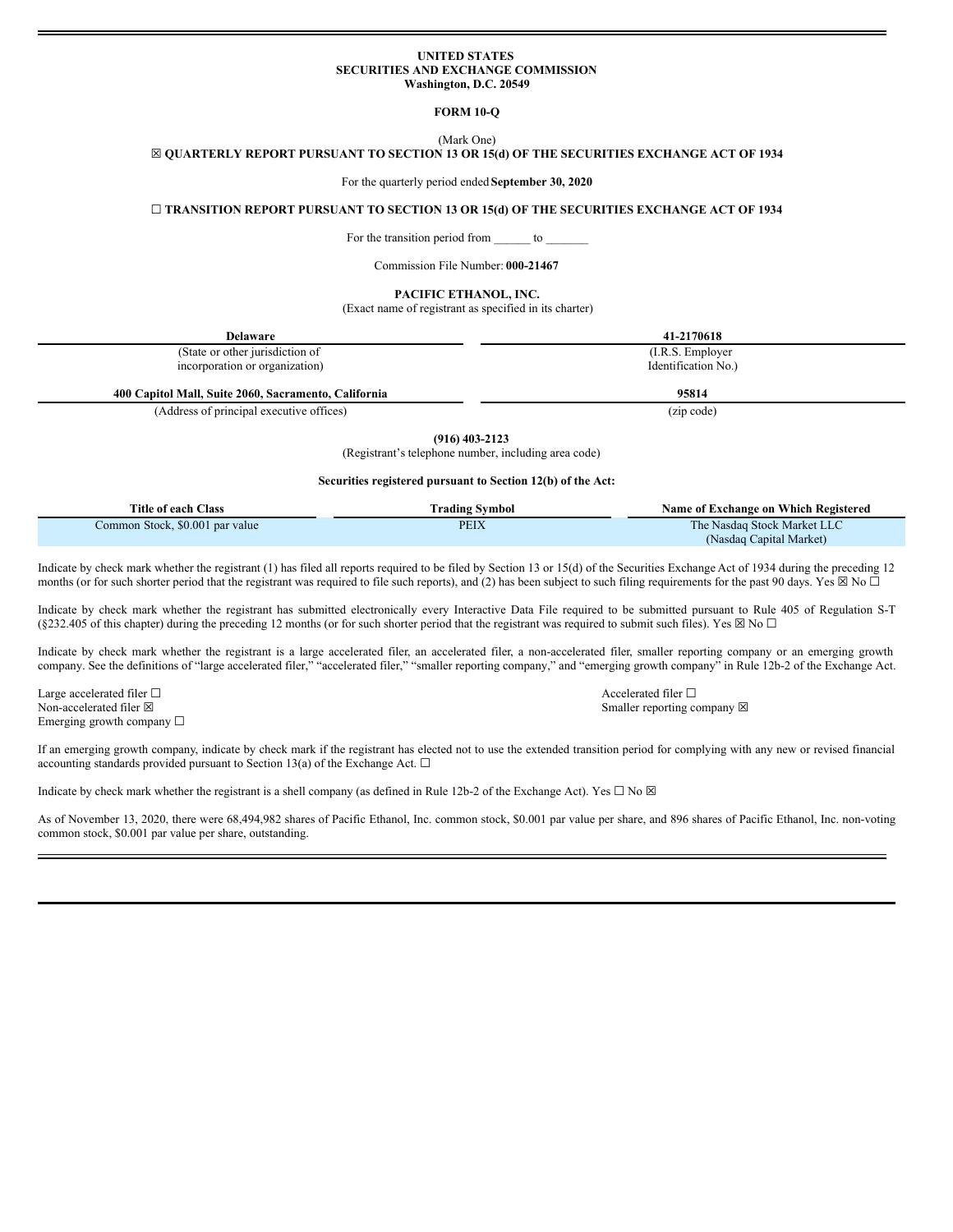|                   | <b>FINANCIAL INFORMATION</b>                                                                                                |                |
|-------------------|-----------------------------------------------------------------------------------------------------------------------------|----------------|
| ITEM 1.           | FINANCIAL STATEMENTS.                                                                                                       |                |
|                   | Consolidated Balance Sheets as of September 30, 2020 (unaudited) and December 31, 2019                                      | $\mathbf{1}$   |
|                   | Consolidated Statements of Operations for the Three and Nine Months Ended September 30, 2020 and 2019 (unaudited)           | $\overline{3}$ |
|                   | Consolidated Statements of Cash Flows for the Nine Months Ended September 30, 2020 and 2019 (unaudited)                     | $\overline{4}$ |
|                   | Consolidated Statements of Stockholders' Equity for the Three and Nine Months Ended September 30, 2020 and 2019 (unaudited) | 5              |
|                   | Notes to Consolidated Financial Statements (unaudited)                                                                      | $\overline{7}$ |
| ITEM 2.           | MANAGEMENT'S DISCUSSION AND ANALYSIS OF FINANCIAL CONDITION AND RESULTS OF OPERATIONS.                                      | 20             |
| ITEM 3.           | <b>QUANTITATIVE AND QUALITATIVE DISCLOSURES ABOUT MARKET RISK.</b>                                                          | 38             |
| ITEM 4.           | <b>CONTROLS AND PROCEDURES.</b>                                                                                             | 38             |
|                   | <b>PART II</b><br><b>OTHER INFORMATION</b>                                                                                  |                |
| ITEM 1.           | <b>LEGAL PROCEEDINGS.</b>                                                                                                   | 39             |
| ITEM 1A.          | <b>RISK FACTORS.</b>                                                                                                        | 39             |
| ITEM 2.           | UNREGISTERED SALES OF EQUITY SECURITIES AND USE OF PROCEEDS.                                                                | 51             |
| ITEM 3.           | DEFAULTS UPON SENIOR SECURITIES.                                                                                            | 51             |
| ITEM 4.           | <b>MINE SAFETY DISCLOSURES.</b>                                                                                             | 51             |
| ITEM 5.           | <b>OTHER INFORMATION.</b>                                                                                                   | 51             |
| ITEM 6.           | <b>EXHIBITS.</b>                                                                                                            | 52             |
| <b>SIGNATURES</b> |                                                                                                                             | 53             |

i

# **[PART](#page-2-0) I**

**Page**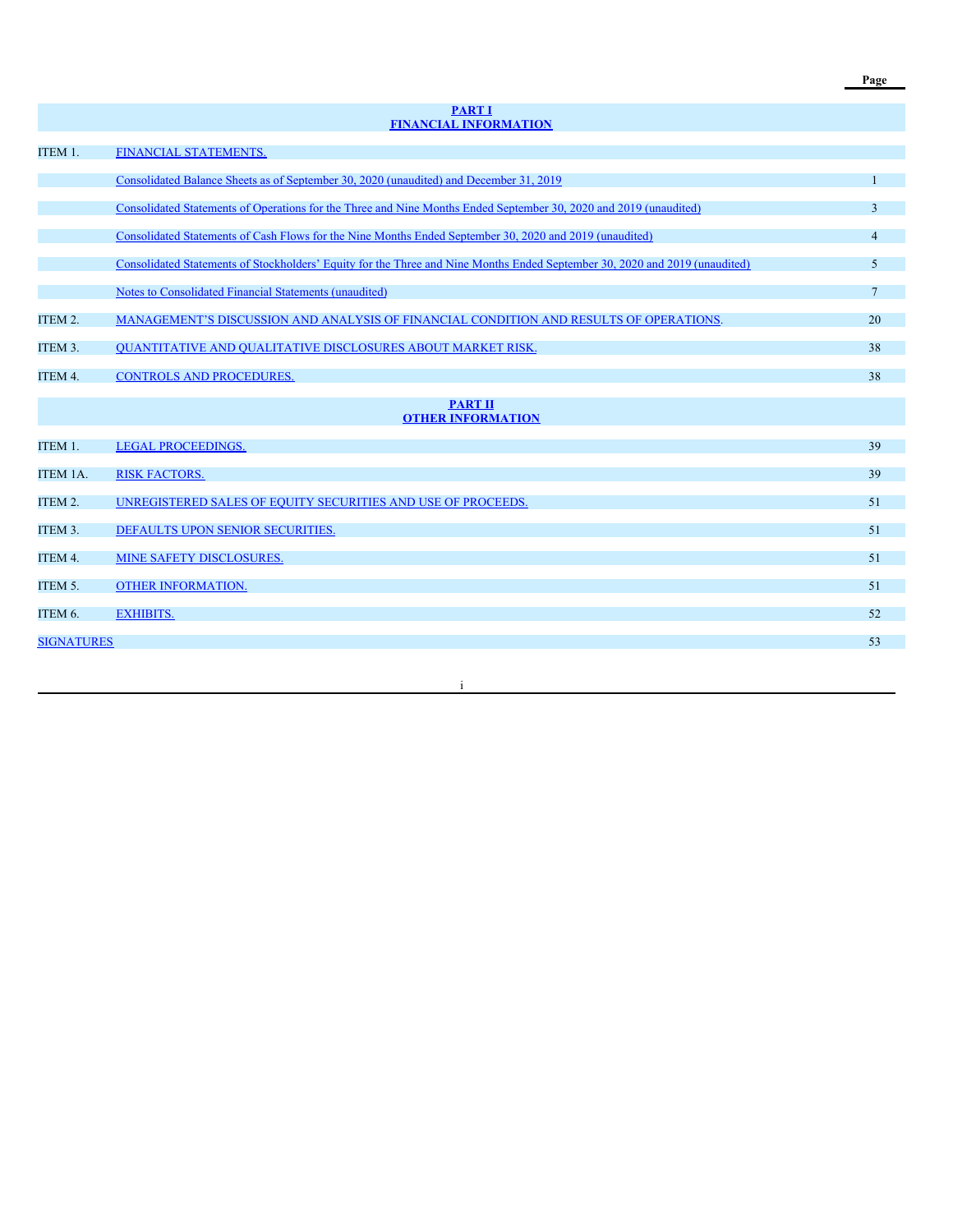# <span id="page-2-0"></span>**PART I - FINANCIAL INFORMATION**

# <span id="page-2-1"></span>**ITEM 1. FINANCIAL STATEMENTS.**

#### <span id="page-2-2"></span>**PACIFIC ETHANOL, INC. CONSOLIDATED BALANCE SHEETS (in thousands)**

|                                                                                                  |    | September 30,<br>2020<br>(unaudited) |              |         |  | December 31,<br>2019 |
|--------------------------------------------------------------------------------------------------|----|--------------------------------------|--------------|---------|--|----------------------|
|                                                                                                  |    |                                      |              | $\star$ |  |                      |
| <b>ASSETS</b>                                                                                    |    |                                      |              |         |  |                      |
| <b>Current Assets:</b>                                                                           |    |                                      |              |         |  |                      |
| Cash and cash equivalents                                                                        | \$ | 38,730                               | $\mathbb{S}$ | 18,997  |  |                      |
| Accounts receivable, net (net of allowance for doubtful accounts of \$16 and \$39, respectively) |    | 44,465                               |              | 74,307  |  |                      |
| Inventories                                                                                      |    | 37,706                               |              | 60,600  |  |                      |
| Prepaid inventory                                                                                |    | 1,215                                |              | 1,528   |  |                      |
| Assets held-for-sale                                                                             |    | 6,920                                |              | 69,764  |  |                      |
| Derivative instruments                                                                           |    | 5,792                                |              | 2,438   |  |                      |
| Other current assets                                                                             |    | 2,887                                |              | 4,430   |  |                      |
| Total current assets                                                                             |    | 137,715                              |              | 232,064 |  |                      |
| Property and equipment, net                                                                      |    | 306,251                              |              | 332,526 |  |                      |
| <b>Other Assets:</b>                                                                             |    |                                      |              |         |  |                      |
| Right of use operating lease assets, net                                                         |    | 21,710                               |              | 24,346  |  |                      |
| Notes receivable                                                                                 |    | 15,624                               |              |         |  |                      |
| Assets held-for-sale                                                                             |    |                                      |              | 16,500  |  |                      |
| Intangible assets                                                                                |    | 2,678                                |              | 2,678   |  |                      |
| Other assets                                                                                     |    | 5,484                                |              | 4,381   |  |                      |
| Total other assets                                                                               |    | 45,496                               |              | 47,905  |  |                      |
| <b>Total Assets</b>                                                                              |    | 489,462                              |              | 612,495 |  |                      |

**\*** Amounts derived from the audited consolidated financial statements for the year ended December 31, 2019.

See accompanying notes to consolidated financial statements.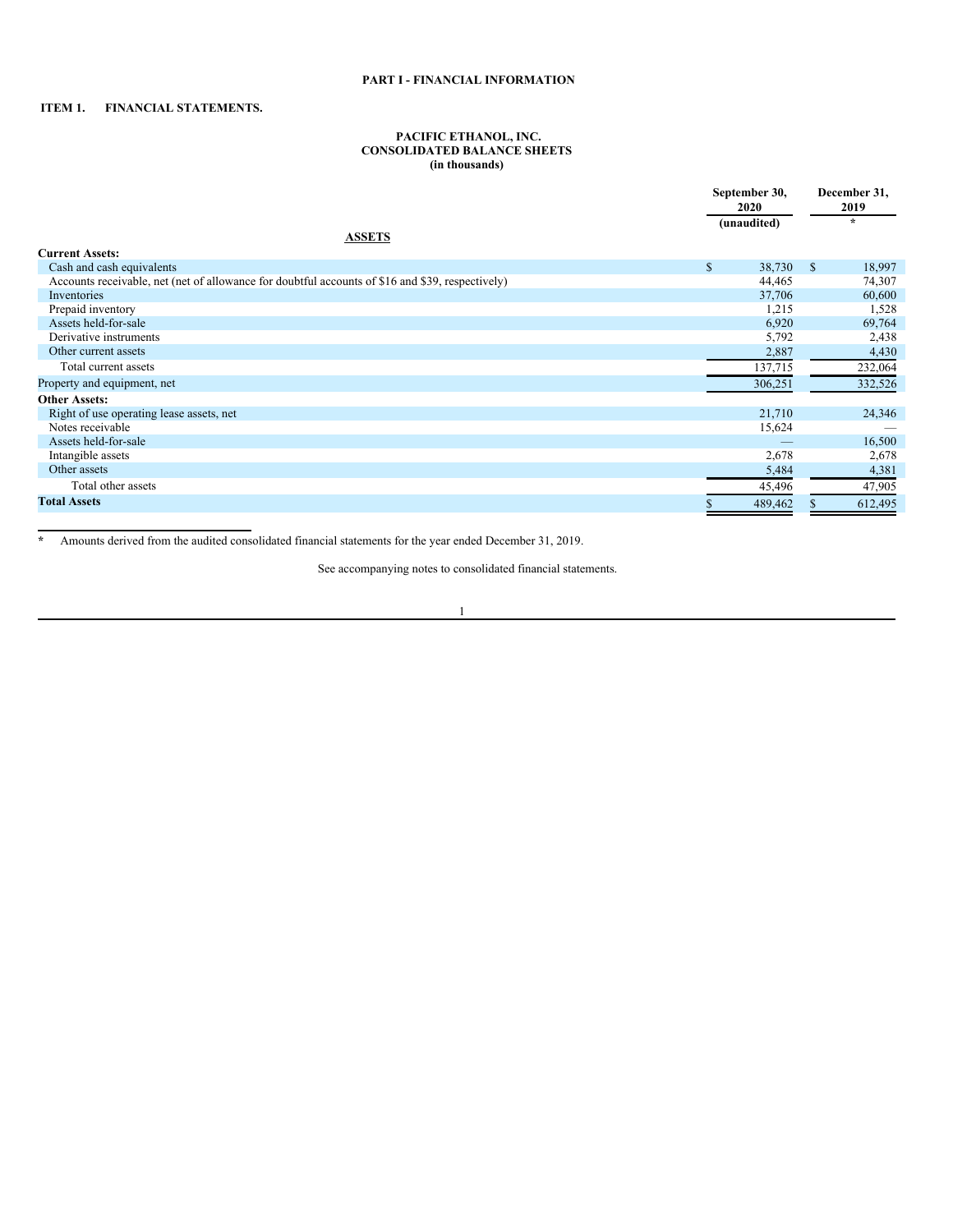## **PACIFIC ETHANOL, INC. CONSOLIDATED BALANCE SHEETS (CONTINUED) (in thousands, except par value)**

|                                                                                                                                  |                        | December 31,<br>2019   |
|----------------------------------------------------------------------------------------------------------------------------------|------------------------|------------------------|
|                                                                                                                                  | (unaudited)            | $\star$                |
| <b>LIABILITIES AND STOCKHOLDERS' EQUITY</b>                                                                                      |                        |                        |
| <b>Current Liabilities:</b>                                                                                                      |                        |                        |
| Accounts payable – trade                                                                                                         | $\mathbb{S}$<br>17,582 | <sup>S</sup><br>29,277 |
| Accrued liabilities                                                                                                              | 11,721                 | 22,331                 |
| Current portion – operating leases                                                                                               | 2,541                  | 3,457                  |
| Current portion – long-term debt                                                                                                 | 74,900                 | 63,000                 |
| Liabilities held-for-sale                                                                                                        |                        | 34,413                 |
| Derivative instruments                                                                                                           |                        | 1,860                  |
| Other current liabilities                                                                                                        | 8,361                  | 6,060                  |
| Total current liabilities                                                                                                        | 115,105                | 160,398                |
|                                                                                                                                  |                        |                        |
| Long-term debt, net of current portion                                                                                           | 87,989                 | 180,795                |
| Operating leases, net of current portion                                                                                         | 19.659                 | 21,171                 |
| Other liabilities                                                                                                                | 21,493                 | 23,086                 |
| <b>Total Liabilities</b>                                                                                                         | 244,246                | 385,450                |
| Commitments and Contingencies (Note 7)                                                                                           |                        |                        |
| <b>Stockholders' Equity:</b>                                                                                                     |                        |                        |
| Pacific Ethanol, Inc. Stockholders' Equity:                                                                                      |                        |                        |
| Preferred stock, \$0.001 par value; 10,000 shares authorized;                                                                    |                        |                        |
| Series A: 1,684 shares authorized; no shares issued and outstanding as of September 30, 2020 and December 31, 2019; Series B:    |                        |                        |
| 1,581 shares authorized; 927 shares issued and outstanding as of September 30, 2020 and December 31, 2019; liquidation           |                        |                        |
| preference of \$19,344 as of September 30, 2020                                                                                  |                        |                        |
| Common stock, \$0.001 par value; 300,000 shares authorized; 63,483 and 55,508 shares issued and outstanding as of September 30,  | 63                     | 56                     |
| 2020 and December 31, 2019, respectively                                                                                         |                        |                        |
| Non-voting common stock, \$0.001 par value; 3,553 shares authorized; 1 share issued and outstanding as of September 30, 2020 and |                        |                        |
| December 31, 2019                                                                                                                |                        |                        |
| Additional paid-in capital<br>Accumulated other comprehensive loss                                                               | 963,606<br>(2,370)     | 942,307                |
| Accumulated deficit                                                                                                              | (716,084)              | (2,370)                |
|                                                                                                                                  |                        | (720, 214)             |
| Total Pacific Ethanol, Inc. Stockholders' Equity                                                                                 | 245,216                | 219,780                |
| Noncontrolling interests                                                                                                         |                        | 7,265                  |
| <b>Total Stockholders' Equity</b>                                                                                                | 245,216                | 227,045                |
| <b>Total Liabilities and Stockholders' Equity</b>                                                                                | 489,462                | 612,495                |

**\*** Amounts derived from the audited consolidated financial statements for the year ended December 31, 2019.

See accompanying notes to consolidated financial statements.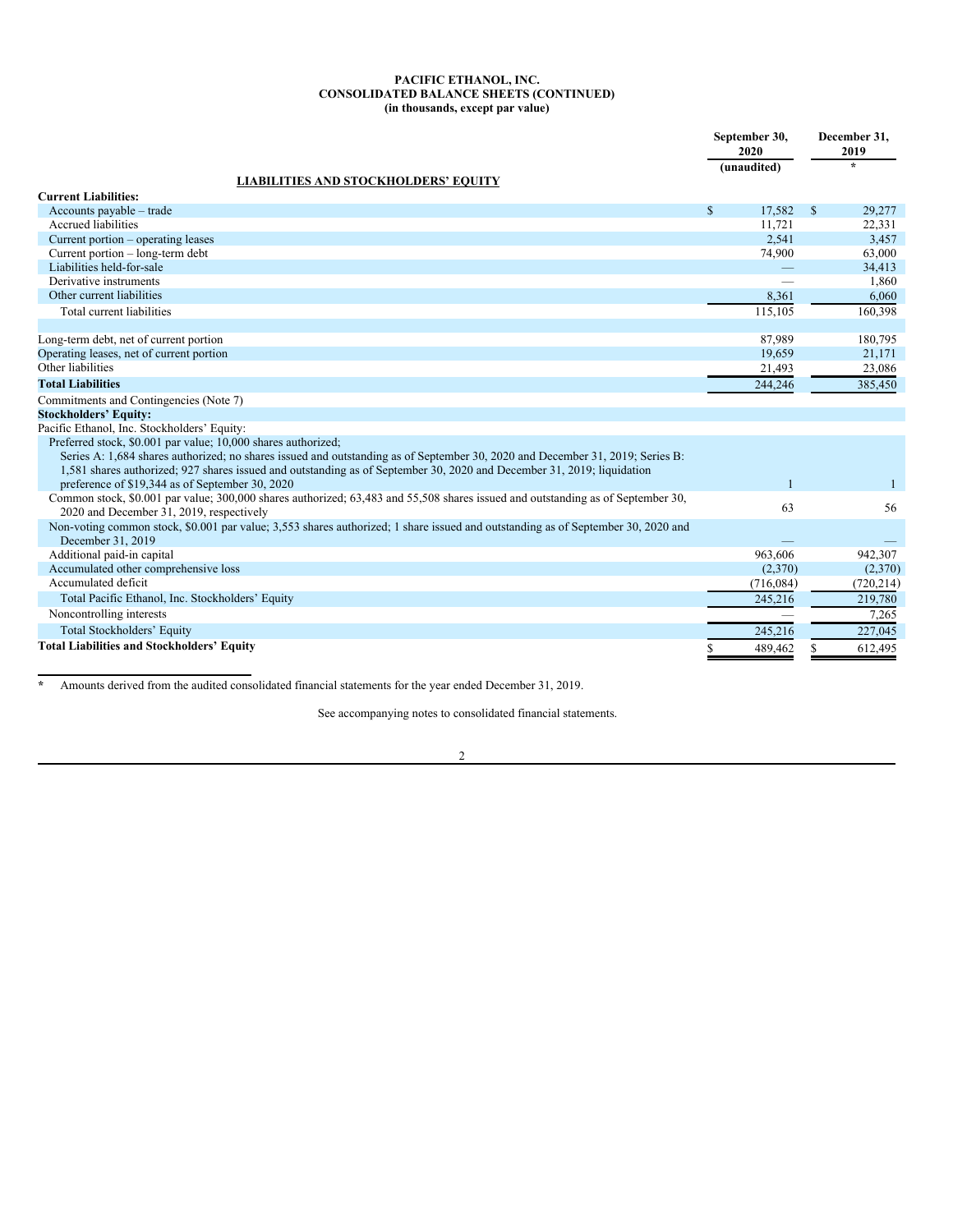#### <span id="page-4-0"></span>**PACIFIC ETHANOL, INC. CONSOLIDATED STATEMENTS OF OPERATIONS (unaudited, in thousands, except per share data)**

|                                                       | <b>Three Months Ended</b><br>September 30, |     |           | <b>Nine Months Ended</b><br>September 30, |           |    |           |
|-------------------------------------------------------|--------------------------------------------|-----|-----------|-------------------------------------------|-----------|----|-----------|
|                                                       | 2020                                       |     | 2019      |                                           | 2020      |    | 2019      |
| Net sales                                             | 204,727                                    | \$. | 365,160   |                                           | 728,205   | S. | 1,067,264 |
| Cost of goods sold                                    | 183,797                                    |     | 379,976   |                                           | 688,983   |    | 1,080,398 |
| Gross profit (loss)                                   | 20,930                                     |     | (14, 816) |                                           | 39,222    |    | (13, 134) |
| Selling, general and administrative expenses          | (6, 404)                                   |     | (8,687)   |                                           | (25, 245) |    | (23, 630) |
| Gain on litigation settlement                         | 11,750                                     |     |           |                                           | 11,750    |    |           |
| Income (loss) from operations                         | 26,276                                     |     | (23, 503) |                                           | 25,727    |    | (36,764)  |
| Interest expense, net                                 | (4,199)                                    |     | (5,163)   |                                           | (14, 153) |    | (15,014)  |
| Fair value adjustments                                | (6, 856)                                   |     |           |                                           | (7, 497)  |    |           |
| Other income (expense), net                           | (6)                                        |     | (407)     |                                           | (1,164)   |    | 254       |
| Income (loss) before benefit for income taxes         | 15,215                                     |     | (29,073)  |                                           | 2,913     |    | (51, 524) |
| Benefit for income taxes                              |                                            |     |           |                                           |           |    |           |
| Consolidated net income (loss)                        | 15,215                                     |     | (29,073)  |                                           | 2,913     |    | (51, 524) |
| Net loss attributed to noncontrolling interests       |                                            |     | 1,747     |                                           | 2,166     |    | 3,662     |
| Net income (loss) attributed to Pacific Ethanol, Inc. | 15,215                                     |     | (27, 326) |                                           | 5,079     |    | (47, 862) |
| Preferred stock dividends                             | (319)                                      |     | (319)     |                                           | (949)     |    | (946)     |
| Net income (loss) available to common stockholders    | 14,896                                     |     | (27, 645) |                                           | 4,130     |    | (48, 808) |
| Net income (loss) per share, basic                    | 0.25                                       |     | (0.58)    |                                           | 0.07      |    | (1.04)    |
| Net income (loss) per share, diluted                  | 0.24                                       |     | (0.58)    |                                           | 0.07      |    | (1.04)    |
| Weighted-average shares outstanding, basic            | 58,503                                     |     | 47,777    |                                           | 55,620    |    | 47,030    |
| Weighted-average shares outstanding, diluted          | 61,699                                     |     | 47,777    |                                           | 57,958    |    | 47,030    |

See accompanying notes to consolidated financial statements.

3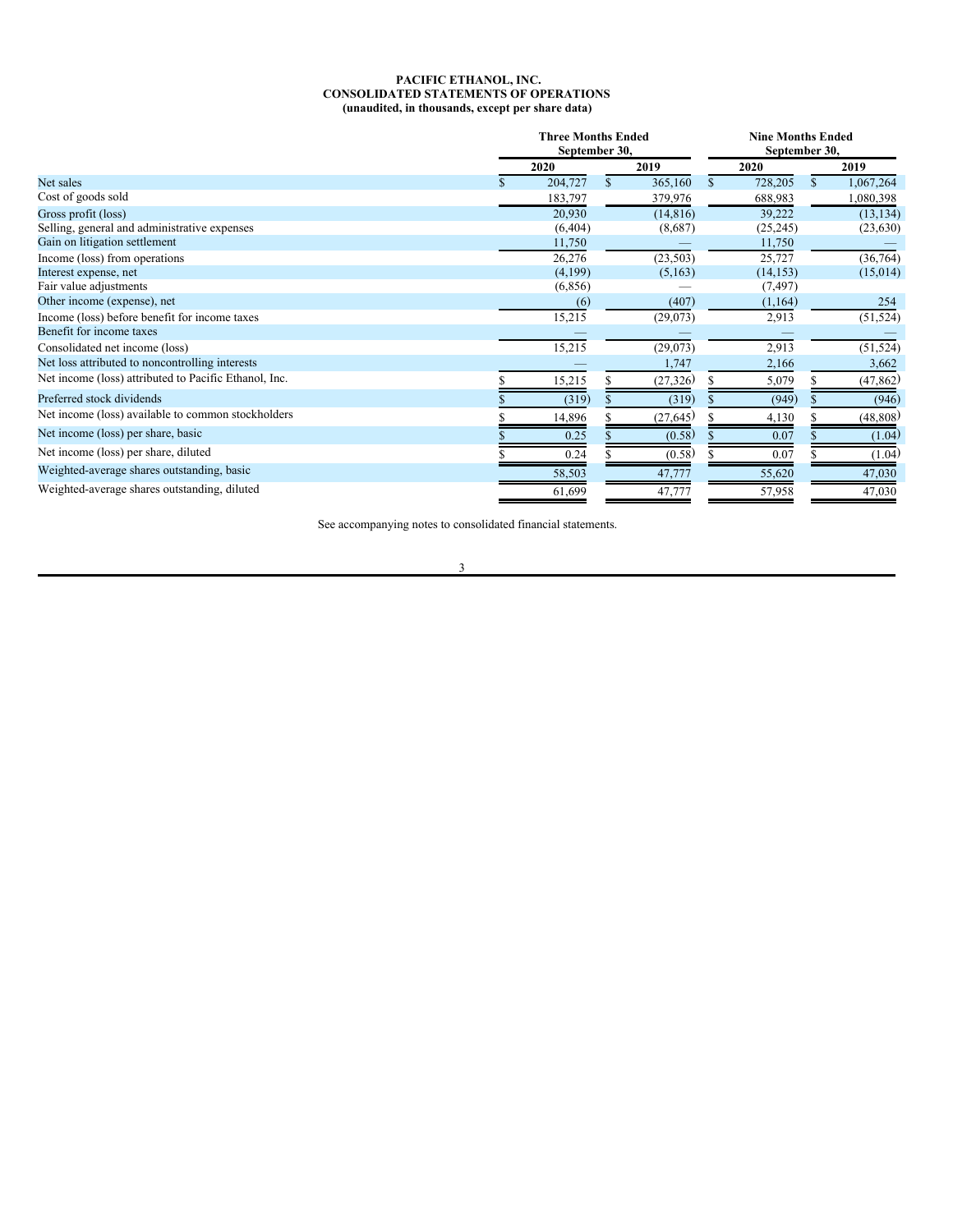## <span id="page-5-0"></span>**PACIFIC ETHANOL, INC. CONSOLIDATED STATEMENTS OF CASH FLOWS (unaudited, in thousands)**

| 2020<br>2019<br><b>Operating Activities:</b><br>Consolidated net income (loss)<br>2.913<br><sup>S</sup><br>(51, 524)<br>S<br>Adjustments to reconcile consolidated net income (loss) to net cash provided by (used in) operating activities:<br>Depreciation and amortization of intangibles<br>35.944<br>26,855<br>Amortization of deferred financing fees<br>587<br>1,105<br>Fair value adjustments<br>7,497<br>Interest added to debt<br>133<br>2.012<br>Non-cash compensation<br>2,103<br>Gain on derivative instruments<br>(1, 582)<br>(1, 565)<br>Bad debt expense<br>27<br>1<br>Changes in operating assets and liabilities:<br>Accounts receivable<br>29,841<br>(370)<br>Inventories<br>22,863<br>1.348<br>Other assets<br>5,836<br>Prepaid inventory<br>313<br>(101)<br>Operating leases<br>(2,348)<br>(7,646)<br>Assets held-for-sale<br>1,012<br>Liabilities held-for-sale<br>9,345<br>(6,323)<br>(25,097)<br>Accounts payable and accrued expenses<br>75,693<br>(27, 203)<br>Net cash provided by (used in) operating activities<br><b>Investing Activities:</b><br>Proceeds from PAL Sale<br>19.896<br>Additions to property and equipment<br>(4,864)<br>(2,144)<br>15,032<br>(2,144)<br>Net cash provided by (used in) investing activities<br><b>Financing Activities:</b><br>Net (payments on) proceeds from Kinergy's line of credit<br>(39, 548)<br>22,629<br>Proceeds from warrant exercises<br>5,500<br>Proceeds from issuance of common stock<br>5,296<br>3,670<br>Proceeds from CoGen contract amendment<br>8,036<br>Proceeds from borrowings<br>9.860<br>Principal payments on borrowings<br>(52,100)<br>(11,748)<br>(946)<br>Preferred stock dividends paid<br>(70,992)<br>21,641<br>Net cash provided by (used in) financing activities<br>19,733<br>Net change in cash and cash equivalents<br>(7,706)<br>18,997<br>26,627<br>Cash and cash equivalents at beginning of period<br>38,730<br>$\mathbb{S}$<br>18,921<br>Cash and cash equivalents at end of period<br><b>Supplemental Cash Flow Information:</b><br>S<br>13,877<br>13,746<br>\$<br>Interest paid |                                   |   | <b>Nine Months Ended</b><br>September 30, |             |  |
|------------------------------------------------------------------------------------------------------------------------------------------------------------------------------------------------------------------------------------------------------------------------------------------------------------------------------------------------------------------------------------------------------------------------------------------------------------------------------------------------------------------------------------------------------------------------------------------------------------------------------------------------------------------------------------------------------------------------------------------------------------------------------------------------------------------------------------------------------------------------------------------------------------------------------------------------------------------------------------------------------------------------------------------------------------------------------------------------------------------------------------------------------------------------------------------------------------------------------------------------------------------------------------------------------------------------------------------------------------------------------------------------------------------------------------------------------------------------------------------------------------------------------------------------------------------------------------------------------------------------------------------------------------------------------------------------------------------------------------------------------------------------------------------------------------------------------------------------------------------------------------------------------------------------------------------------------------------------------------------------------------------------------------------------------------------------------------------|-----------------------------------|---|-------------------------------------------|-------------|--|
|                                                                                                                                                                                                                                                                                                                                                                                                                                                                                                                                                                                                                                                                                                                                                                                                                                                                                                                                                                                                                                                                                                                                                                                                                                                                                                                                                                                                                                                                                                                                                                                                                                                                                                                                                                                                                                                                                                                                                                                                                                                                                          |                                   |   |                                           |             |  |
|                                                                                                                                                                                                                                                                                                                                                                                                                                                                                                                                                                                                                                                                                                                                                                                                                                                                                                                                                                                                                                                                                                                                                                                                                                                                                                                                                                                                                                                                                                                                                                                                                                                                                                                                                                                                                                                                                                                                                                                                                                                                                          |                                   |   |                                           |             |  |
|                                                                                                                                                                                                                                                                                                                                                                                                                                                                                                                                                                                                                                                                                                                                                                                                                                                                                                                                                                                                                                                                                                                                                                                                                                                                                                                                                                                                                                                                                                                                                                                                                                                                                                                                                                                                                                                                                                                                                                                                                                                                                          |                                   |   |                                           |             |  |
|                                                                                                                                                                                                                                                                                                                                                                                                                                                                                                                                                                                                                                                                                                                                                                                                                                                                                                                                                                                                                                                                                                                                                                                                                                                                                                                                                                                                                                                                                                                                                                                                                                                                                                                                                                                                                                                                                                                                                                                                                                                                                          |                                   |   |                                           |             |  |
|                                                                                                                                                                                                                                                                                                                                                                                                                                                                                                                                                                                                                                                                                                                                                                                                                                                                                                                                                                                                                                                                                                                                                                                                                                                                                                                                                                                                                                                                                                                                                                                                                                                                                                                                                                                                                                                                                                                                                                                                                                                                                          |                                   |   |                                           |             |  |
| (4,689)                                                                                                                                                                                                                                                                                                                                                                                                                                                                                                                                                                                                                                                                                                                                                                                                                                                                                                                                                                                                                                                                                                                                                                                                                                                                                                                                                                                                                                                                                                                                                                                                                                                                                                                                                                                                                                                                                                                                                                                                                                                                                  |                                   |   |                                           |             |  |
|                                                                                                                                                                                                                                                                                                                                                                                                                                                                                                                                                                                                                                                                                                                                                                                                                                                                                                                                                                                                                                                                                                                                                                                                                                                                                                                                                                                                                                                                                                                                                                                                                                                                                                                                                                                                                                                                                                                                                                                                                                                                                          |                                   |   |                                           |             |  |
|                                                                                                                                                                                                                                                                                                                                                                                                                                                                                                                                                                                                                                                                                                                                                                                                                                                                                                                                                                                                                                                                                                                                                                                                                                                                                                                                                                                                                                                                                                                                                                                                                                                                                                                                                                                                                                                                                                                                                                                                                                                                                          |                                   |   |                                           |             |  |
|                                                                                                                                                                                                                                                                                                                                                                                                                                                                                                                                                                                                                                                                                                                                                                                                                                                                                                                                                                                                                                                                                                                                                                                                                                                                                                                                                                                                                                                                                                                                                                                                                                                                                                                                                                                                                                                                                                                                                                                                                                                                                          |                                   |   |                                           |             |  |
|                                                                                                                                                                                                                                                                                                                                                                                                                                                                                                                                                                                                                                                                                                                                                                                                                                                                                                                                                                                                                                                                                                                                                                                                                                                                                                                                                                                                                                                                                                                                                                                                                                                                                                                                                                                                                                                                                                                                                                                                                                                                                          |                                   |   |                                           |             |  |
|                                                                                                                                                                                                                                                                                                                                                                                                                                                                                                                                                                                                                                                                                                                                                                                                                                                                                                                                                                                                                                                                                                                                                                                                                                                                                                                                                                                                                                                                                                                                                                                                                                                                                                                                                                                                                                                                                                                                                                                                                                                                                          |                                   |   |                                           |             |  |
|                                                                                                                                                                                                                                                                                                                                                                                                                                                                                                                                                                                                                                                                                                                                                                                                                                                                                                                                                                                                                                                                                                                                                                                                                                                                                                                                                                                                                                                                                                                                                                                                                                                                                                                                                                                                                                                                                                                                                                                                                                                                                          |                                   |   |                                           |             |  |
|                                                                                                                                                                                                                                                                                                                                                                                                                                                                                                                                                                                                                                                                                                                                                                                                                                                                                                                                                                                                                                                                                                                                                                                                                                                                                                                                                                                                                                                                                                                                                                                                                                                                                                                                                                                                                                                                                                                                                                                                                                                                                          |                                   |   |                                           |             |  |
|                                                                                                                                                                                                                                                                                                                                                                                                                                                                                                                                                                                                                                                                                                                                                                                                                                                                                                                                                                                                                                                                                                                                                                                                                                                                                                                                                                                                                                                                                                                                                                                                                                                                                                                                                                                                                                                                                                                                                                                                                                                                                          |                                   |   |                                           |             |  |
|                                                                                                                                                                                                                                                                                                                                                                                                                                                                                                                                                                                                                                                                                                                                                                                                                                                                                                                                                                                                                                                                                                                                                                                                                                                                                                                                                                                                                                                                                                                                                                                                                                                                                                                                                                                                                                                                                                                                                                                                                                                                                          |                                   |   |                                           |             |  |
|                                                                                                                                                                                                                                                                                                                                                                                                                                                                                                                                                                                                                                                                                                                                                                                                                                                                                                                                                                                                                                                                                                                                                                                                                                                                                                                                                                                                                                                                                                                                                                                                                                                                                                                                                                                                                                                                                                                                                                                                                                                                                          |                                   |   |                                           |             |  |
|                                                                                                                                                                                                                                                                                                                                                                                                                                                                                                                                                                                                                                                                                                                                                                                                                                                                                                                                                                                                                                                                                                                                                                                                                                                                                                                                                                                                                                                                                                                                                                                                                                                                                                                                                                                                                                                                                                                                                                                                                                                                                          |                                   |   |                                           |             |  |
|                                                                                                                                                                                                                                                                                                                                                                                                                                                                                                                                                                                                                                                                                                                                                                                                                                                                                                                                                                                                                                                                                                                                                                                                                                                                                                                                                                                                                                                                                                                                                                                                                                                                                                                                                                                                                                                                                                                                                                                                                                                                                          |                                   |   |                                           |             |  |
|                                                                                                                                                                                                                                                                                                                                                                                                                                                                                                                                                                                                                                                                                                                                                                                                                                                                                                                                                                                                                                                                                                                                                                                                                                                                                                                                                                                                                                                                                                                                                                                                                                                                                                                                                                                                                                                                                                                                                                                                                                                                                          |                                   |   |                                           |             |  |
|                                                                                                                                                                                                                                                                                                                                                                                                                                                                                                                                                                                                                                                                                                                                                                                                                                                                                                                                                                                                                                                                                                                                                                                                                                                                                                                                                                                                                                                                                                                                                                                                                                                                                                                                                                                                                                                                                                                                                                                                                                                                                          |                                   |   |                                           |             |  |
|                                                                                                                                                                                                                                                                                                                                                                                                                                                                                                                                                                                                                                                                                                                                                                                                                                                                                                                                                                                                                                                                                                                                                                                                                                                                                                                                                                                                                                                                                                                                                                                                                                                                                                                                                                                                                                                                                                                                                                                                                                                                                          |                                   |   |                                           |             |  |
|                                                                                                                                                                                                                                                                                                                                                                                                                                                                                                                                                                                                                                                                                                                                                                                                                                                                                                                                                                                                                                                                                                                                                                                                                                                                                                                                                                                                                                                                                                                                                                                                                                                                                                                                                                                                                                                                                                                                                                                                                                                                                          |                                   |   |                                           |             |  |
|                                                                                                                                                                                                                                                                                                                                                                                                                                                                                                                                                                                                                                                                                                                                                                                                                                                                                                                                                                                                                                                                                                                                                                                                                                                                                                                                                                                                                                                                                                                                                                                                                                                                                                                                                                                                                                                                                                                                                                                                                                                                                          |                                   |   |                                           |             |  |
|                                                                                                                                                                                                                                                                                                                                                                                                                                                                                                                                                                                                                                                                                                                                                                                                                                                                                                                                                                                                                                                                                                                                                                                                                                                                                                                                                                                                                                                                                                                                                                                                                                                                                                                                                                                                                                                                                                                                                                                                                                                                                          |                                   |   |                                           |             |  |
|                                                                                                                                                                                                                                                                                                                                                                                                                                                                                                                                                                                                                                                                                                                                                                                                                                                                                                                                                                                                                                                                                                                                                                                                                                                                                                                                                                                                                                                                                                                                                                                                                                                                                                                                                                                                                                                                                                                                                                                                                                                                                          |                                   |   |                                           |             |  |
|                                                                                                                                                                                                                                                                                                                                                                                                                                                                                                                                                                                                                                                                                                                                                                                                                                                                                                                                                                                                                                                                                                                                                                                                                                                                                                                                                                                                                                                                                                                                                                                                                                                                                                                                                                                                                                                                                                                                                                                                                                                                                          |                                   |   |                                           |             |  |
|                                                                                                                                                                                                                                                                                                                                                                                                                                                                                                                                                                                                                                                                                                                                                                                                                                                                                                                                                                                                                                                                                                                                                                                                                                                                                                                                                                                                                                                                                                                                                                                                                                                                                                                                                                                                                                                                                                                                                                                                                                                                                          |                                   |   |                                           |             |  |
|                                                                                                                                                                                                                                                                                                                                                                                                                                                                                                                                                                                                                                                                                                                                                                                                                                                                                                                                                                                                                                                                                                                                                                                                                                                                                                                                                                                                                                                                                                                                                                                                                                                                                                                                                                                                                                                                                                                                                                                                                                                                                          |                                   |   |                                           |             |  |
|                                                                                                                                                                                                                                                                                                                                                                                                                                                                                                                                                                                                                                                                                                                                                                                                                                                                                                                                                                                                                                                                                                                                                                                                                                                                                                                                                                                                                                                                                                                                                                                                                                                                                                                                                                                                                                                                                                                                                                                                                                                                                          |                                   |   |                                           |             |  |
|                                                                                                                                                                                                                                                                                                                                                                                                                                                                                                                                                                                                                                                                                                                                                                                                                                                                                                                                                                                                                                                                                                                                                                                                                                                                                                                                                                                                                                                                                                                                                                                                                                                                                                                                                                                                                                                                                                                                                                                                                                                                                          |                                   |   |                                           |             |  |
|                                                                                                                                                                                                                                                                                                                                                                                                                                                                                                                                                                                                                                                                                                                                                                                                                                                                                                                                                                                                                                                                                                                                                                                                                                                                                                                                                                                                                                                                                                                                                                                                                                                                                                                                                                                                                                                                                                                                                                                                                                                                                          |                                   |   |                                           |             |  |
|                                                                                                                                                                                                                                                                                                                                                                                                                                                                                                                                                                                                                                                                                                                                                                                                                                                                                                                                                                                                                                                                                                                                                                                                                                                                                                                                                                                                                                                                                                                                                                                                                                                                                                                                                                                                                                                                                                                                                                                                                                                                                          |                                   |   |                                           |             |  |
|                                                                                                                                                                                                                                                                                                                                                                                                                                                                                                                                                                                                                                                                                                                                                                                                                                                                                                                                                                                                                                                                                                                                                                                                                                                                                                                                                                                                                                                                                                                                                                                                                                                                                                                                                                                                                                                                                                                                                                                                                                                                                          |                                   |   |                                           |             |  |
|                                                                                                                                                                                                                                                                                                                                                                                                                                                                                                                                                                                                                                                                                                                                                                                                                                                                                                                                                                                                                                                                                                                                                                                                                                                                                                                                                                                                                                                                                                                                                                                                                                                                                                                                                                                                                                                                                                                                                                                                                                                                                          |                                   |   |                                           |             |  |
|                                                                                                                                                                                                                                                                                                                                                                                                                                                                                                                                                                                                                                                                                                                                                                                                                                                                                                                                                                                                                                                                                                                                                                                                                                                                                                                                                                                                                                                                                                                                                                                                                                                                                                                                                                                                                                                                                                                                                                                                                                                                                          |                                   |   |                                           |             |  |
|                                                                                                                                                                                                                                                                                                                                                                                                                                                                                                                                                                                                                                                                                                                                                                                                                                                                                                                                                                                                                                                                                                                                                                                                                                                                                                                                                                                                                                                                                                                                                                                                                                                                                                                                                                                                                                                                                                                                                                                                                                                                                          |                                   |   |                                           |             |  |
|                                                                                                                                                                                                                                                                                                                                                                                                                                                                                                                                                                                                                                                                                                                                                                                                                                                                                                                                                                                                                                                                                                                                                                                                                                                                                                                                                                                                                                                                                                                                                                                                                                                                                                                                                                                                                                                                                                                                                                                                                                                                                          |                                   |   |                                           |             |  |
|                                                                                                                                                                                                                                                                                                                                                                                                                                                                                                                                                                                                                                                                                                                                                                                                                                                                                                                                                                                                                                                                                                                                                                                                                                                                                                                                                                                                                                                                                                                                                                                                                                                                                                                                                                                                                                                                                                                                                                                                                                                                                          |                                   |   |                                           |             |  |
|                                                                                                                                                                                                                                                                                                                                                                                                                                                                                                                                                                                                                                                                                                                                                                                                                                                                                                                                                                                                                                                                                                                                                                                                                                                                                                                                                                                                                                                                                                                                                                                                                                                                                                                                                                                                                                                                                                                                                                                                                                                                                          |                                   |   |                                           |             |  |
|                                                                                                                                                                                                                                                                                                                                                                                                                                                                                                                                                                                                                                                                                                                                                                                                                                                                                                                                                                                                                                                                                                                                                                                                                                                                                                                                                                                                                                                                                                                                                                                                                                                                                                                                                                                                                                                                                                                                                                                                                                                                                          |                                   |   |                                           |             |  |
|                                                                                                                                                                                                                                                                                                                                                                                                                                                                                                                                                                                                                                                                                                                                                                                                                                                                                                                                                                                                                                                                                                                                                                                                                                                                                                                                                                                                                                                                                                                                                                                                                                                                                                                                                                                                                                                                                                                                                                                                                                                                                          | Accrued preferred stock dividends | S | 949                                       | $\mathbf S$ |  |

See accompanying notes to consolidated financial statements.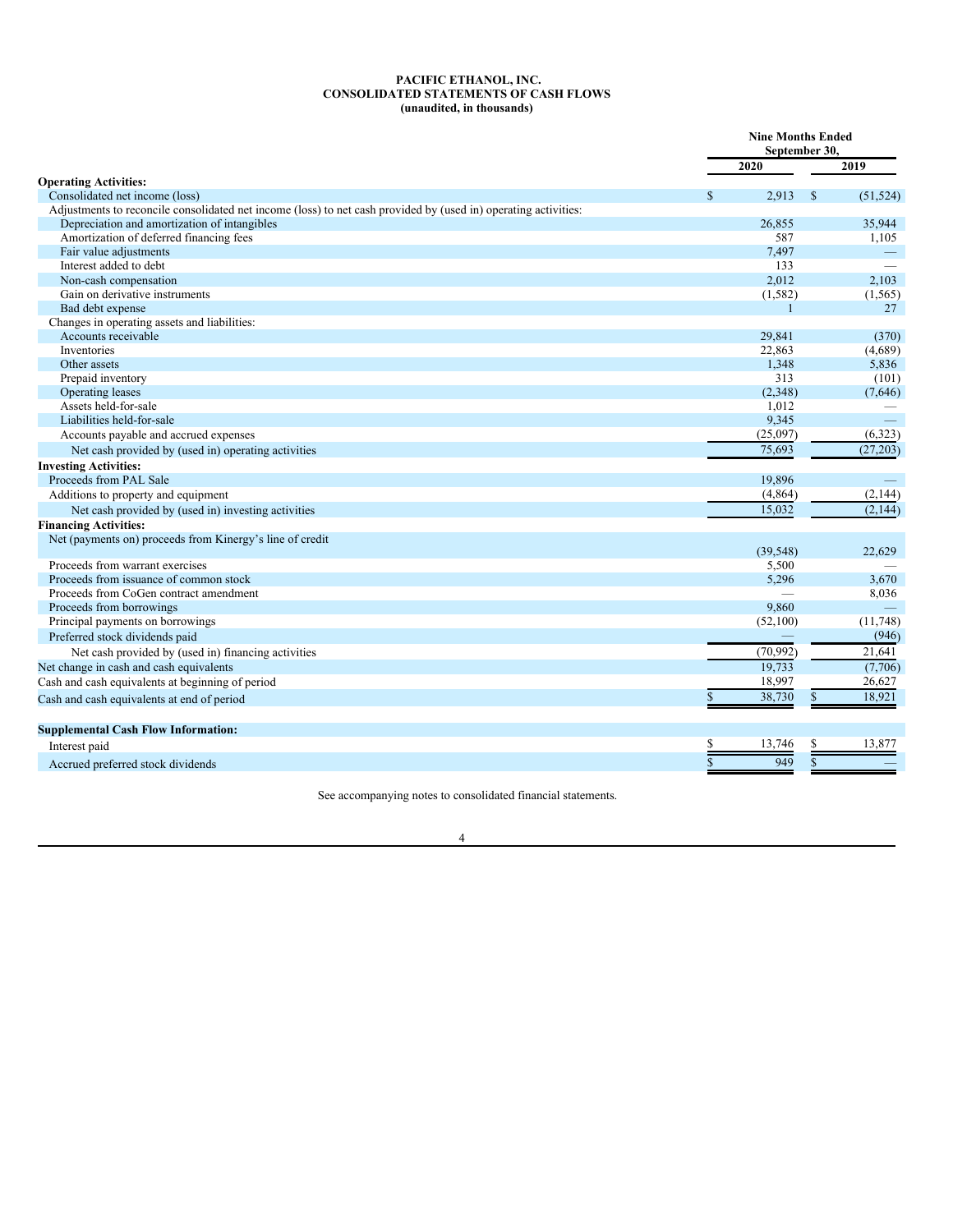#### <span id="page-6-0"></span>**PACIFIC ETHANOL, INC. CONSOLIDATED STATEMENTS OF STOCKHOLDERS' EQUITY (unaudited, in thousands)**

|                                                                                                                           |               | <b>Preferred Stock</b> |               | <b>Common Stock</b> | <b>Additional</b><br>Paid-In | Accumulated    | <b>Accum. Other</b><br>Comprehensive | Non-<br>Controlling |           |
|---------------------------------------------------------------------------------------------------------------------------|---------------|------------------------|---------------|---------------------|------------------------------|----------------|--------------------------------------|---------------------|-----------|
|                                                                                                                           | <b>Shares</b> | Amount                 | <b>Shares</b> | Amount              | Capital                      | <b>Deficit</b> | Income (Loss)                        | <b>Interests</b>    | Total     |
| Balances, January 1, 2020                                                                                                 | 927           |                        | 55,508        | 56                  | 942,307<br>S.                | (720, 214)     | (2,370)                              | 7,265               | 227,045   |
| Stock-based compensation expense – restricted<br>stock issued to employees and directors, net                             |               |                        |               |                     |                              |                |                                      |                     |           |
| of cancellations and tax                                                                                                  |               |                        | (38)          | (4)                 | 868                          |                |                                      |                     | 864       |
| Issuances of common stock                                                                                                 |               |                        | 421           | $\overline{4}$      | 278                          |                |                                      |                     | 282       |
| Preferred stock dividends                                                                                                 |               |                        |               |                     |                              | (315)          |                                      |                     | (315)     |
| Net loss                                                                                                                  |               |                        |               |                     |                              | (25,100)       |                                      | (2,056)             | (27, 156) |
| Balances, March 31, 2020                                                                                                  | 927           | S                      | 55,891        | 56                  | 943,453<br>S.                | (745, 629)     | (2,370)                              | 5,209               | 200,720   |
| Stock-based compensation expense – restricted<br>stock issued to employees and directors, net<br>of cancellations and tax |               |                        | (409)         | (1)                 | 582                          |                |                                      |                     | 581       |
| Preferred stock dividends                                                                                                 |               |                        |               |                     |                              | (315)          |                                      |                     | (315)     |
| Sale of interests in PAL                                                                                                  |               |                        |               |                     |                              |                |                                      | (5,099)             | (5,099)   |
| Net income (loss)                                                                                                         |               |                        |               |                     |                              | 14,964         |                                      | (110)               | 14,854    |
| Balances, June 30, 2020                                                                                                   | 927           |                        | 55,482        | 55                  | 944,035                      | (730,980)      | (2,370)                              |                     | 210,741   |
| Stock-based compensation expense – restricted<br>stock issued to employees and directors, net                             |               |                        |               |                     |                              |                |                                      |                     |           |
| of cancellations and tax                                                                                                  |               |                        | 1,501         |                     | 589                          |                |                                      |                     | 590       |
| Issuance of common stock                                                                                                  |               |                        | 1,000         |                     | 5.013                        |                |                                      |                     | 5,014     |
| Warrant exercise                                                                                                          |               |                        | 5,500         | 6                   | 13,969                       |                |                                      | $\qquad \qquad$     | 13,975    |
| Preferred stock dividends                                                                                                 |               |                        |               |                     |                              | (319)          |                                      |                     | (319)     |
| Net income                                                                                                                |               |                        |               |                     |                              | 15,215         |                                      |                     | 15,215    |
| Balances, September 30, 2020                                                                                              | 927           |                        | 63,483        | 63                  | 963,606                      | (716,084)      | (2,370)                              |                     | 245,216   |

See accompanying notes to consolidated financial statements.

5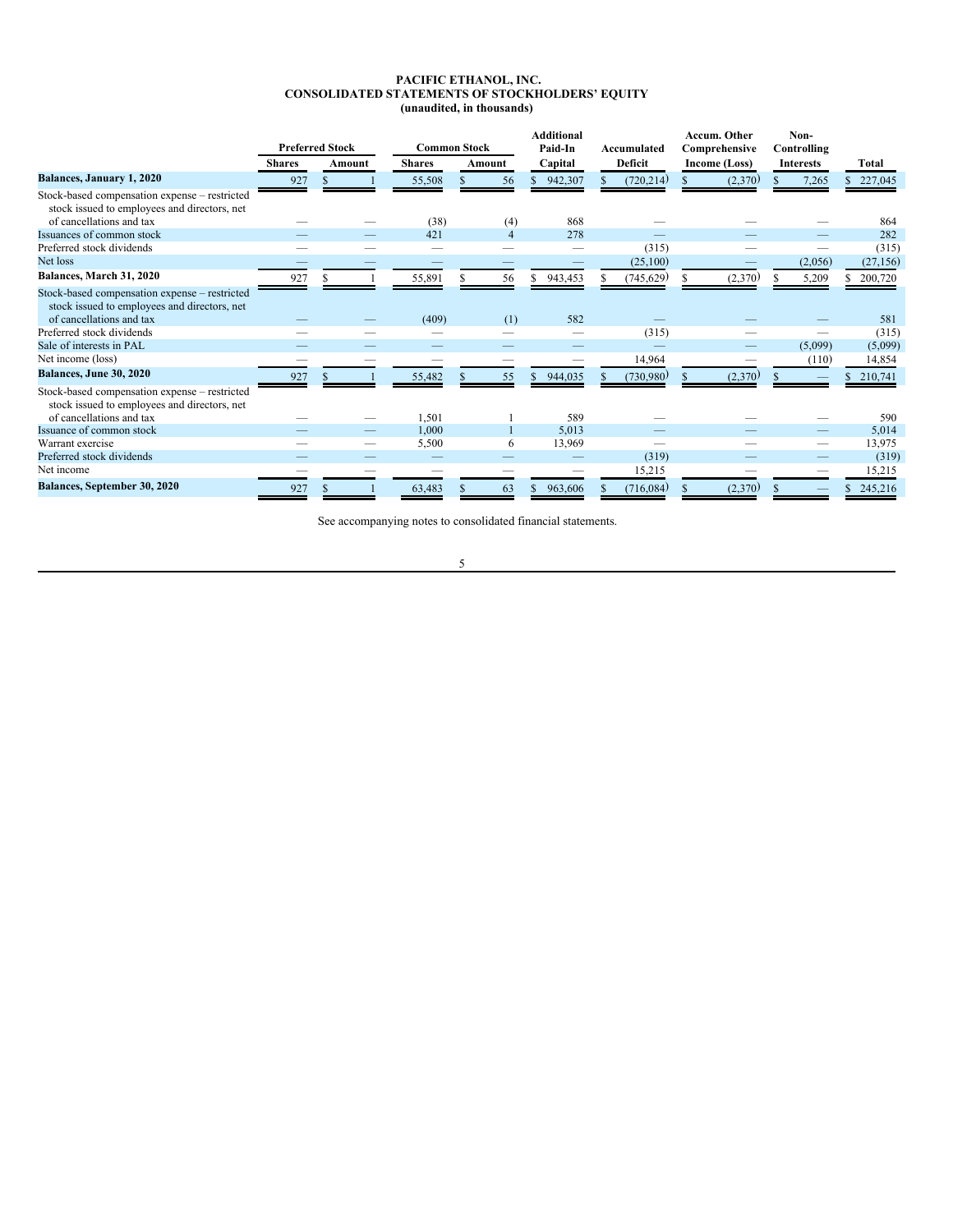#### **PACIFIC ETHANOL, INC. CONSOLIDATED STATEMENTS OF STOCKHOLDERS' EQUITY (CONTINUED) (unaudited, in thousands)**

|                                                                                               |               | <b>Preferred Stock</b> |               | <b>Common Stock</b> | <b>Additional</b><br>Paid-In | Accumulated | Accum. Other<br>Comprehensive | Non-<br>Controlling |           |
|-----------------------------------------------------------------------------------------------|---------------|------------------------|---------------|---------------------|------------------------------|-------------|-------------------------------|---------------------|-----------|
|                                                                                               | <b>Shares</b> | Amount                 | <b>Shares</b> | Amount              | Capital                      | Deficit     | Income (Loss)                 | <b>Interests</b>    | Total     |
| Balances, January 1, 2019                                                                     | 927           |                        | 45,771        | 46                  | 932,179<br>S.                | (630,000)   | (2, 459)                      | 19,598              | 319,365   |
| Stock-based compensation expense – restricted<br>stock issued to employees and directors, net |               |                        |               |                     |                              |             |                               |                     |           |
| of cancellations and tax                                                                      |               |                        | (24)          |                     | 797                          |             |                               |                     | 797       |
| Issuances of common stock                                                                     |               |                        | 3,137         | 3                   | 3,667                        |             |                               |                     | 3,670     |
| Preferred stock dividends                                                                     |               |                        |               |                     |                              | (312)       |                               |                     | (312)     |
| Net loss                                                                                      |               |                        |               |                     |                              | (12,890)    |                               | (1,271)             | (14, 161) |
| Balances, March 31, 2019                                                                      | 927           |                        | 48,884        | 49                  | \$936,643                    | (643,202)   | (2,459)                       | 18,327              | 309,359   |
| Stock-based compensation expense - restricted<br>stock issued to employees and directors, net |               |                        |               |                     |                              |             |                               |                     |           |
| of cancellations and tax                                                                      |               |                        | 954           |                     | 565                          |             |                               |                     | 566       |
| Preferred stock dividends                                                                     |               |                        |               |                     |                              | (315)       |                               |                     | (315)     |
| Net loss                                                                                      |               |                        |               |                     |                              | (7,646)     |                               | (644)               | (8,290)   |
| Balances, June 30, 2019                                                                       | 927           |                        | 49,838        | 50                  | 937,208                      | (651, 163)  | (2, 459)                      | 17,683              | 301,320   |
| Stock-based compensation expense – restricted<br>stock issued to employees and directors, net |               |                        |               |                     |                              |             |                               |                     |           |
| of cancellations and tax                                                                      |               |                        | (54)          |                     | 587                          |             |                               |                     | 587       |
| Preferred stock dividends                                                                     |               |                        |               |                     |                              | (319)       |                               |                     | (319)     |
| Net loss                                                                                      |               |                        |               |                     |                              | (27, 326)   |                               | (1,747)             | (29,073)  |
| Balances, September 30, 2019                                                                  | 927           |                        | 49,784        | 50                  | 937,795                      | (678, 808)  | (2, 459)                      | 15,936              | 272,515   |

See accompanying notes to consolidated financial statements.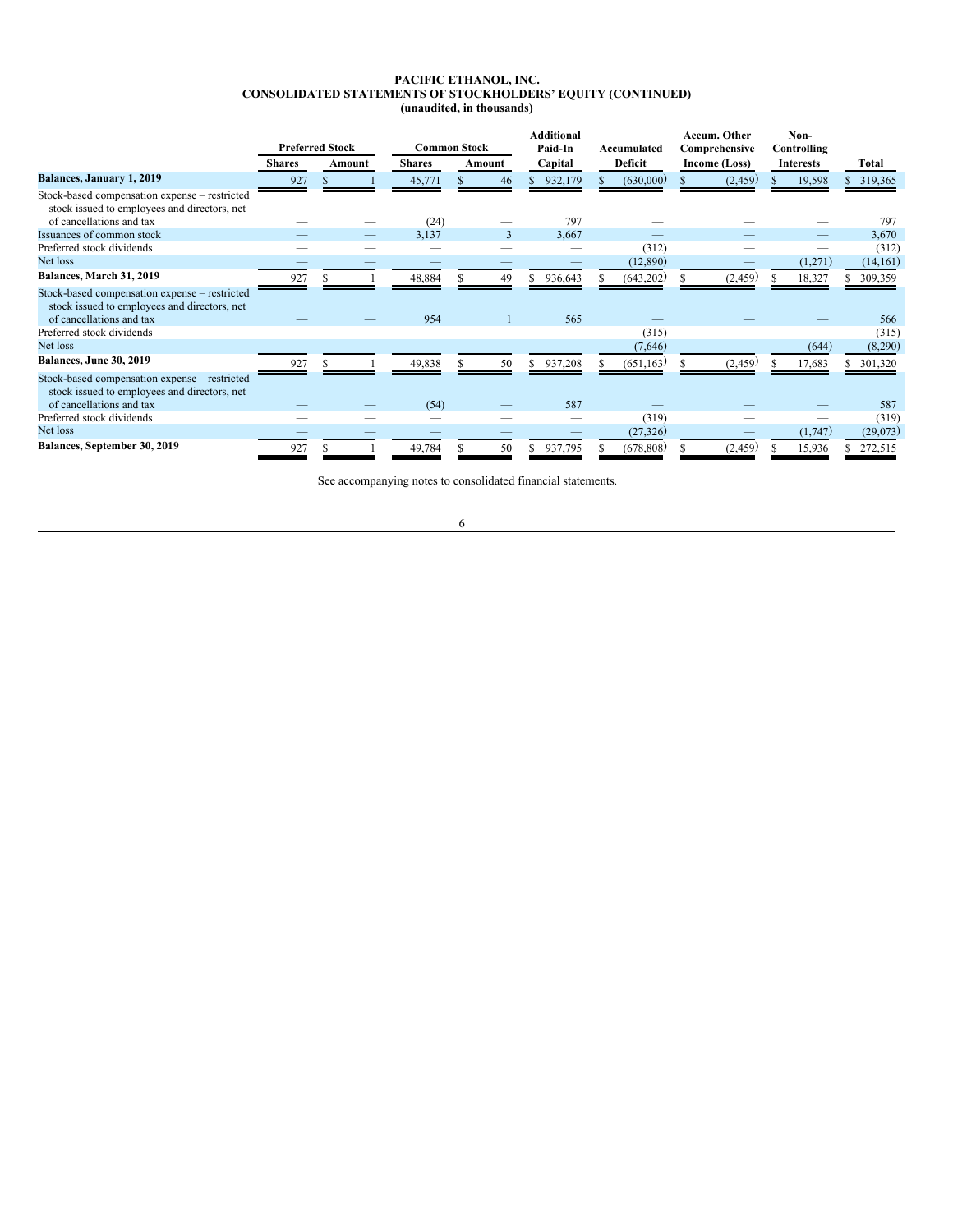#### <span id="page-8-0"></span>**PACIFIC ETHANOL, INC. NOTES TO CONSOLIDATED FINANCIAL STATEMENTS (UNAUDITED)**

## 1. ORGANIZATION AND BASIS OF PRESENTATION.

*Organization and Business* – The consolidated financial statements include, for all periods presented, the accounts of Pacific Ethanol, Inc., a Delaware corporation ("Pacific Ethanol"), and its direct and indirect subsidiaries (collectively, the "Company"), including its subsidiaries, Kinergy Marketing LLC, an Oregon limited liability company ("Kinergy"), Pacific Ag. Products, LLC, a California limited liability company ("PAP"), PE Op Co., a Delaware corporation ("PE Op Co.") and all nine of the Company's production distilleries through April 15, 2020. As discussed in Note 2, on April 15, 2020, the Company completed the sale of its ownership interests in Pacific Aurora, LLC ("Pacific Aurora"), thereby divesting the Company's two production distilleries located in Nebraska.

The Company is a leading producer and marketer of specialty alcohols and essential ingredients in the United States. The Company's production distilleries in Illinois are located in the heart of the Corn Belt, benefit from low-cost and abundant feedstock and allow for access to many additional domestic markets. In addition, the Company's ability to load unit trains and barges from these distilleries in the Midwest allows for greater access to international markets. The Company's four distilleries in California, Oregon and Idaho (together with their respective holding companies, the "Pacific Ethanol West Plants") are located in close proximity to both feed and fuel-grade ethanol customers and thus enjoy unique advantages in efficiency, logistics and product pricing.

Following the Company's sale of its interest in Pacific Aurora, the Company has a combined production capacity of 450 million gallons per year. In 2019, the Company marketed nearly 1.0 billion gallons combined of specialty alcohols and fuel-grade ethanol, and nearly 3.0 million tons of essential ingredients on a dry matter basis.

The Company focuses on four key markets: Health, Home & Beauty; Food & Beverage; Essential Ingredients; and Renewable Fuels Products for the Health, Home & Beauty market include specialty alcohols used in mouthwash, cosmetics, pharmaceuticals, hand sanitizers, disinfectants and cleaners. Products for the Food & Beverage markets include grain neutral spirits used in alcoholic beverages and vinegar as well as corn germ used for corn oils. Products for Essential Ingredients markets include yeast, corn gluten and distillers grains used in commercial animal feed and pet foods. Renewable Fuels includes fuel-grade ethanol and distillers corn oil used as a feedstock for renewable diesel fuel.

As of September 30, 2020, the Company was operating at approximately 51% of its 450 million gallon annual production capacity. As market conditions change, the Company may increase, decrease or idle production at one or more operating distilleries or resume operations at any idled distillery.

*Basis of Presentation*–*Interim Financial Statements* – The accompanying unaudited consolidated financial statements and related notes have been prepared in accordance with accounting principles generally accepted in the United States for interim financial information and the instructions to Form 10-Q and Rule 10-01 of Regulation S-X. Results for interim periods should not be considered indicative of results for a full year. These interim consolidated financial statements should be read in conjunction with the consolidated financial statements and related notes contained in the Company's Annual Report on Form 10-K for the year ended December 31, 2019. The accounting policies used in preparing these consolidated financial statements are the same as those described in Note 1 to the consolidated financial statements in the Company's Annual Report on Form 10-K for the year ended December 31, 2019. In the opinion of management, all adjustments (consisting of normal recurring adjustments) considered necessary for a fair statement of the results for interim periods have been included. All significant intercompany accounts and transactions have been eliminated in consolidation.

*Liquidity* – The accompanying consolidated financial statements have been prepared assuming that the Company will continue as a going concern, which contemplates the realization of assets and the satisfaction of liabilities in the normal course of business. During the nine months ended September 30, 2020, the Company continued to experience significant adverse conditions in the fuel-grade ethanol market as demand and pricing were at record lows due to reduced domestic transportation and resulting lower gasoline demand. In response, the Company reduced fuel-grade ethanol production at its distilleries by more than 50% in an effort to conserve capital as a result of the substantial reduction in fuel-grade ethanol demand due to stay-at-home orders issued in response to the coronavirus pandemic. The Company, however, has not only continued producing and selling its specialty alcohols, but also converted a portion of its fuel-grade ethanol production to specialty alcohol production to respond to increased demand from the sanitizer and disinfectant markets. These sales of specialty alcohols were at a mix of fixed and spot prices, both of which resulted in positive net income and cash flows from operations during the quarter. The Company expects current demand for its specialty alcohols to continue for at least the next twelve months as the Company continues to enter fixed-price contracts and hedge corn input costs, locking in profit margins on sales of specialty alcohols.

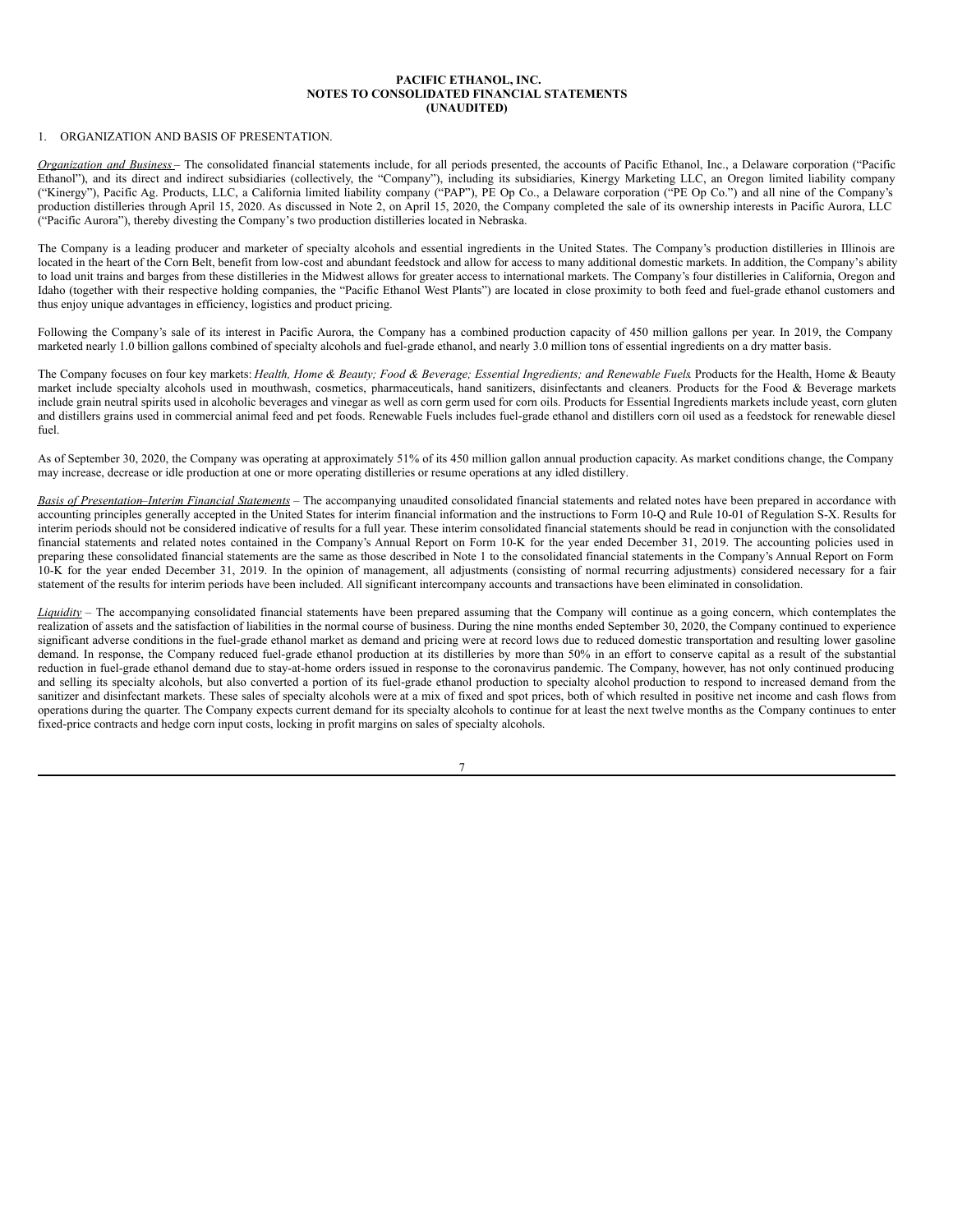At September 30, 2020, the Company had \$38.7 million in cash and \$9.2 million available under Kinergy's operating line of credit. During the first nine months of 2020, the Company generated \$75.7 million in cash from its operations and realized \$19.9 million in net cash proceeds from the sale of its interest in Pacific Aurora. These positive cash flows have allowed the Company to make net payments totaling \$91.6 million on its debt during the first nine months of 2020. Further, subsequent to September 30, 2020, the Company made an additional \$25.3 million in payments on its term debt from proceeds of its offerings of common stock and warrants that generated net proceeds of approximately \$70.0 million.

The Company believes that as of the date of this report, it is in compliance with all debt covenants contained in its credit facilities, except the Company's obligation to obtain lender approval of a comprehensive plan to restructure its assets and liabilities with respect to its Pekin and ICP debt and a dispute over whether a portion of the Company's principal payments originated from an approved source of funds. The Company has appointed a chief restructuring officer to facilitate the development of such a plan and has presented and continues to negotiate the plan with its lenders. As a result, the Company is not in compliance with its obligations to its lenders, which could result in their acceleration of the Company's debt. Even though the Company doesn't believe acceleration is probable, it has classified its related debt as current on the Company's consolidated balance sheets.

In addition to the Company's projected cash flows from operations, the Company recently raised net proceeds of \$70.0 million in offerings of common stock and warrants, and has recently announced the sale of certain assets for \$10.0 million, which is expected to close by November 30, 2020. In addition, the Company continues to evaluate its Western fuel-grade ethanol distilleries for either repurposing or sale, which may provide additional proceeds to repay debt. Given these factors, the Company believes it has alleviated substantial doubt about its ability to continue as a going concern and has sufficient liquidity to meet its anticipated working capital, debt service and other liquidity needs for the next twelve months from the date of this report.

*Accounts Receivable and Allowance for Doubtful Accounts* – Trade accounts receivable are presented at face value, net of the allowance for doubtful accounts. The Company sells fuel-grade ethanol to gasoline refining and distribution companies, sells distillers grains and other feed co-products to dairy operators and animal feedlots and sells corn oil to poultry and biodiesel customers generally without requiring collateral.

The Company maintains an allowance for doubtful accounts for balances that appear to have specific collection issues. The collection process is based on the age of the invoice and requires attempted contacts with the customer at specified intervals. If, after a specified number of days, the Company has been unsuccessful in its collection efforts, a bad debt allowance is recorded for the balance in question. Delinquent accounts receivable are charged against the allowance for doubtful accounts once uncollectibility has been determined. The factors considered in reaching this determination are the apparent financial condition of the customer and the Company's success in contacting and negotiating with the customer. If the financial condition of the Company's customers were to deteriorate, resulting in an impairment of ability to make payments, additional allowances may be required.

Of the accounts receivable balance, approximately \$35,872,000 and \$63,736,000 at September 30, 2020 and December 31, 2019, respectively, were used as collateral under Kinergy's operating line of credit. The allowance for doubtful accounts was \$16,000 and \$39,000 as of September 30, 2020 and December 31, 2019, respectively. The Company recorded no bad debt expense for the three months ended September 30, 2020 and 2019. The Company recorded a bad debt expense of \$1,000 and \$27,000 for the nine months ended September 30, 2020 and 2019, respectively.

*Financial Instruments* – The carrying values of cash and cash equivalents, accounts receivable, derivative assets, accounts payable, accrued liabilities and derivative liabilities are reasonable estimates of their fair values because of the short maturity of these items. The carrying value of the Company's senior secured notes were recorded at fair value at December 31, 2019 and are considered Level 2 fair value measurements. The Company believes their carrying value approximates fair value at September 30, 2020. The Company believes the carrying value of its notes receivable are not considered materially different than fair value due to their recent issuances, and other long-term debt instruments are not considered materially different than fair value because the interest rates on these instruments are variable, and are considered Level 2 fair value measurements.

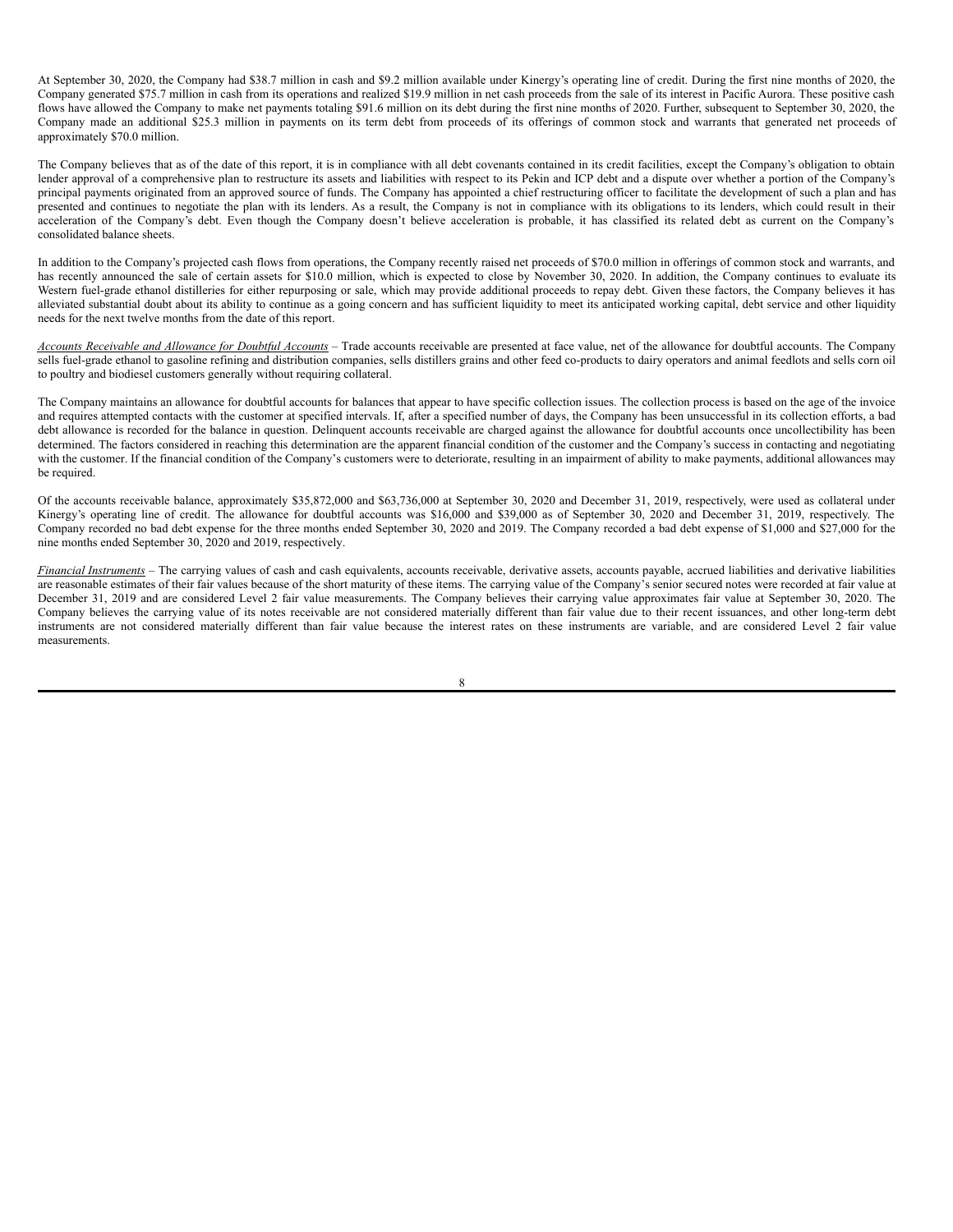*Impairment of Long-Lived Assets* – The Company assesses the impairment of long-lived assets, including property and equipment, internally developed software and purchased intangibles subject to amortization, when events or changes in circumstances indicate that the fair value of assets could be less than their net book value. In such event, the Company assesses long-lived assets for impairment by first determining the forecasted, undiscounted cash flows the asset group is expected to generate plus the net proceeds expected from the sale of the asset group. If this amount is less than the carrying value of the asset, the Company will then determine the fair value of the asset group. An impairment loss would be recognized when the fair value is less than the related asset group's net book value, and an impairment expense would be recorded in the amount of the difference. An impairment loss may also occur to the extent that the Company determines long-lived assets as held-for-sale and sales prices are less than carrying value. Forecasts of future cash flows are judgments based on the Company's experience and knowledge of its operations and the industries in which it operates. These forecasts could be significantly affected by future changes in market conditions, the economic environment, including inflation, and purchasing decisions of the Company's customers. The Company performed an undiscounted cash flow analysis for its long-lived assets held-for-use, as of September 30, 2020, resulting in amounts in excess of carrying values.

*Estimates and Assumptions* – The preparation of the consolidated financial statements in conformity with GAAP requires management to make estimates and assumptions that affect the reported amounts of assets and liabilities and disclosure of contingent assets and liabilities at the date of the financial statements and the reported amounts of revenues and expenses during the reporting period. Significant estimates are required as part of determining the allowance for doubtful accounts, net realizable value of inventory, estimated lives of property and equipment, long-lived asset impairments, valuation allowances on deferred income taxes and the potential outcome of future tax consequences of events recognized in the Company's financial statements or tax returns, and the valuation of assets acquired and liabilities assumed as a result of business combinations. Actual results and outcomes may materially differ from management's estimates and assumptions.

## 2. ASSET SALES.

## *Pacific Aurora*

On December 19, 2019, Pacific Ethanol Central, LLC ("PE Central") entered into a term sheet covering the proposed sale of its 73.93% ownership interest in Pacific Aurora to Aurora Cooperative Elevator Company ("ACEC") for \$52.8 million, and as a result, the Company determined that as of December 31, 2019, the long-lived assets of Pacific Aurora should be classified as held-for-sale.

On April 15, 2020, the Company closed the sale of its ownership interest in Pacific Aurora and preliminarily received total consideration of \$52.8 million, subject to working capital adjustments of approximately \$35.3 million, resulting in cash proceeds of \$19.9 million and the balance of \$16.5 million in long-term ACEC promissory notes, resulting in a net loss on sale of approximately \$1.4 million, recorded as other income (expense) in the Company's consolidated statements of operations. Approximately \$14.5 million of the cash proceeds were used to repay a portion of the Company's term debt. In September 2020, the Company and ACEC agreed to certain post-closing adjustments to the purchase price, resulting in a decrease of \$0.9 million, and a corresponding reduction in the aggregate principal amount owed under the long-term ACEC promissory notes.

The Company received two promissory notes, as adjusted, in the amounts of \$8.6 million and \$7.0 million as part consideration for the sale, both maturing on April 15, 2025. The \$8.6 million note accrues interest at an annual rate of 5.00%. Interest payments are due quarterly beginning July 1, 2020 and principal payments of \$0.4 million are due quarterly beginning July 1, 2021. The \$7.0 million note accrues interest at an annual rate of 4.50%. Interest payments are due quarterly beginning July 1, 2020 and principal payments of \$0.4 million are due quarterly beginning January 3, 2022.

In addition, upon the sale, the Company no longer had noncontrolling interests on its balance sheet and no longer records income (loss) of noncontrolling interests for future periods.

For the three months ended September 30, 2019, Pacific Aurora contributed approximately \$40.1 million in net sales, \$6.7 million in pre-tax loss and \$1.7 million in net loss attributed to noncontrolling interests, respectively. For the nine months ended September 30, 2020 and 2019, Pacific Aurora contributed \$39.6 million and \$112.0 million in net sales, \$8.4 million and \$14.0 million in pre-tax loss, and \$2.2 million and \$3.7 million in net loss attributed to noncontrolling interests, respectively.

## *Pacific Ethanol Magic Valley*

On July 28, 2020, the Company entered into a term sheet with Liberty Basin, LLC ("Liberty") to sell 134 acres, the rail loop and grain handling assets at its Magic Valley plant in Burley, Idaho for \$10.0 million in cash. The Company will retain the fuel-grade ethanol production facility and terminal on the remaining 25 acres and will enter into certain agreements with Liberty for delivery of grain to the plant, and as a result, the Company determined that as of September 30, 2020, these long-lived assets should be classified as held-for-sale. On November 9, 2020, the Company announced a definitive sales agreement with Liberty had been signed. The sale is expected to close on or before November 30, 2020, subject to customary and other closing conditions.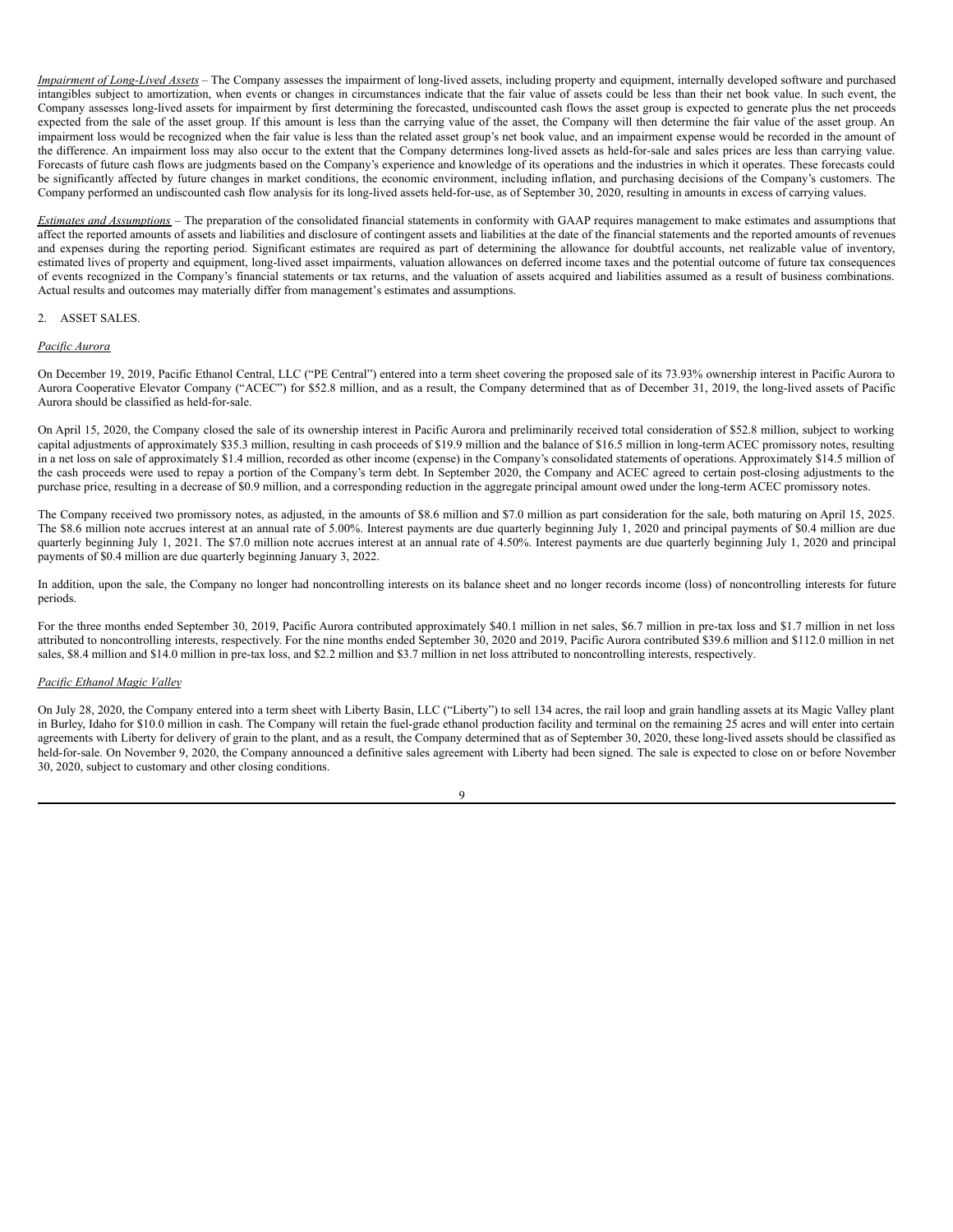# 3. SEGMENTS.

The Company reports its financial and operating performance in two segments: (1) production, which includes the production and sale of alcohols and essential ingredients, with all of the Company's production distilleries aggregated, and (2) marketing and distribution, which includes marketing and merchant trading for Company-produced products as well as third-party fuel-grade ethanol.

The following tables set forth certain financial data for the Company's operating segments (in thousands):

|                                                |               | <b>Three Months Ended</b><br>September 30, |               |          |               | <b>Nine Months Ended</b><br>September 30, |               |           |
|------------------------------------------------|---------------|--------------------------------------------|---------------|----------|---------------|-------------------------------------------|---------------|-----------|
|                                                |               | 2020                                       |               | 2019     |               | 2020                                      |               | 2019      |
| <b>Net Sales</b>                               |               |                                            |               |          |               |                                           |               |           |
| Production, recorded as gross:                 |               |                                            |               |          |               |                                           |               |           |
| Alcohol sales                                  | $\mathbb{S}$  | 89,796                                     | $\mathsf{\$}$ | 212,897  | \$            | 379,785                                   | $\mathbb{S}$  | 586,680   |
| Other product sales                            |               | 30,549                                     |               | 65,693   |               | 134,678                                   |               | 199,177   |
| Intersegment sales                             |               | 451                                        |               | 403      |               | 1,548                                     |               | 1,187     |
| Total production sales                         |               | 120,796                                    |               | 278,993  |               | 516,011                                   |               | 787,044   |
| Marketing and distribution:                    |               |                                            |               |          |               |                                           |               |           |
| Alcohol sales, gross                           | $\mathbb{S}$  | 84,000                                     | \$            | 86,124   | $\mathsf{\$}$ | 212,625                                   | $\mathbb{S}$  | 280,032   |
| Alcohol sales, net                             |               | 382                                        |               | 446      |               | 1,117                                     |               | 1,375     |
| Intersegment sales                             |               | 698                                        |               | 2,079    |               | 3,483                                     |               | 5,839     |
| Total marketing and distribution sales         |               | 85,080                                     |               | 88,649   |               | 217,225                                   |               | 287,246   |
| Intersegment eliminations                      |               | (1, 149)                                   |               | (2, 482) |               | (5,031)                                   |               | (7,026)   |
| Net sales as reported                          |               | 204,727                                    | \$            | 365,160  | \$            | 728,205                                   | \$            | 1,067,264 |
| Cost of goods sold:                            |               |                                            |               |          |               |                                           |               |           |
| Production                                     | \$            | 100,365                                    | \$            | 294,888  | \$            | 483,223                                   | \$            | 810,670   |
| Marketing and distribution                     |               | 84,581                                     |               | 87,976   |               | 210,792                                   |               | 277,545   |
| Intersegment eliminations                      |               | (1, 149)                                   |               | (2,888)  |               | (5,032)                                   |               | (7, 817)  |
| Cost of goods sold as reported                 | \$            | 183,797                                    | \$            | 379,976  | \$            | 688,983                                   | \$            | 1,080,398 |
|                                                |               |                                            |               |          |               |                                           |               |           |
| Income (loss) before benefit for income taxes: |               |                                            |               |          |               |                                           |               |           |
| Production                                     | \$            | 24,976                                     | \$            | (25,999) | $\mathbb{S}$  | 17,757                                    | \$            | (50,682)  |
| Marketing and distribution                     |               | (865)                                      |               | (998)    |               | 1,740                                     |               | 4,991     |
| Corporate activities                           |               | (8,896)                                    |               | (2,076)  |               | (16, 584)                                 |               | (5,833)   |
|                                                | $\mathcal{S}$ | 15,215                                     | $\mathbb{S}$  | (29,073) | $\mathbf S$   | 2,913                                     | \$            | (51, 524) |
| Depreciation and amortization:                 |               |                                            |               |          |               |                                           |               |           |
| Production                                     | $\mathbb{S}$  | 8,620                                      | $\mathsf{\$}$ | 11,833   | $\mathsf{\$}$ | 26,558                                    | $\mathsf{\$}$ | 35,390    |
| Corporate activities                           |               | 76                                         |               | 195      |               | 297                                       |               | 554       |
|                                                |               | 8,696                                      | \$            | 12,028   | $\$$          | 26,855                                    | \$            | 35,944    |
| Interest expense:                              |               |                                            |               |          |               |                                           |               |           |
| Production                                     | $\mathbb{S}$  | 1,383                                      | $\mathsf{\$}$ | 1,969    | $\$$          | 5,121                                     | \$            | 5,724     |
| Marketing and distribution                     |               | 335                                        |               | 929      |               | 1,275                                     |               | 2,291     |
| Corporate activities                           |               | 2,481                                      |               | 2,265    |               | 7,757                                     |               | 6,999     |
|                                                | \$            | 4,199                                      | <sup>\$</sup> | 5.163    | \$            | 14,153                                    | $\mathbb{S}$  | 15,014    |

The following table sets forth the Company's total assets by operating segment (in thousands):

| <b>Total assets:</b>       |   | September 30,<br>2020 |   | December 31,<br>2019 |
|----------------------------|---|-----------------------|---|----------------------|
| Production                 | D | 403,358               | S | 492,060              |
| Marketing and distribution |   | 69,174                |   | 106,863              |
| Corporate assets           |   | 16.930                |   | 13.572               |
|                            |   | 489,462               |   | 612,495              |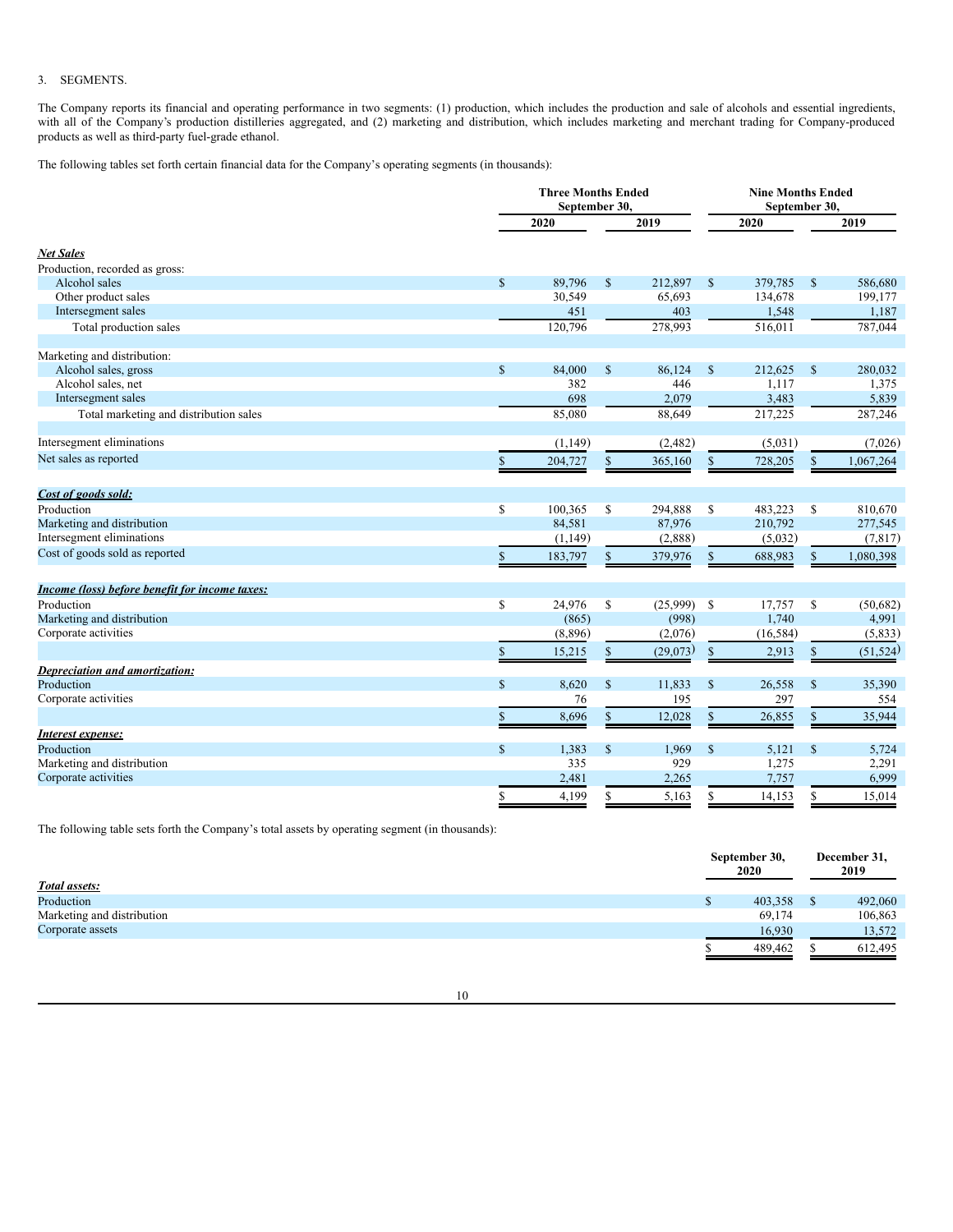## 4. INVENTORIES.

Inventories consisted primarily of bulk specialty alcohols, fuel-grade ethanol, corn, co-products, low-carbon and Renewable Identification Number ("RIN") credits and unleaded fuel, and are valued at the lower-of-cost-or-net realizable value, with cost determined on a first-in, first-out basis. Inventory is net of a \$32,000 and \$1,290,000 valuation adjustment as of September 30, 2020 and December 31, 2019, respectively. Inventory balances consisted of the following (in thousands):

|                            | September 30,<br>2020 | December 31,<br>2019 |        |
|----------------------------|-----------------------|----------------------|--------|
| Finished goods             |                       | 23,179               | 38,194 |
| Work in progress           |                       | 2,503                | 7,426  |
| Raw materials              |                       | 6,873                | 7,890  |
| Low-carbon and RIN credits |                       | 3,751                | 5,690  |
| Other                      |                       | 1,400                | 1,400  |
| Total                      |                       | 37,706               | 60,600 |

#### 5. DERIVATIVES.

The business and activities of the Company expose it to a variety of market risks, including risks related to changes in commodity prices. The Company monitors and manages these financial exposures as an integral part of its risk management program. This program recognizes the unpredictability of financial markets and seeks to reduce the potentially adverse effects that market volatility could have on operating results.

*Commodity Risk* – *Cash Flow Hedges* – The Company uses derivative instruments to protect cash flows from fluctuations caused by volatility in commodity prices for periods of up to twelve months in order to protect gross profit margins from potentially adverse effects of market and price volatility on fuel-grade ethanol sale and purchase commitments where the prices are set at a future date and/or if the contracts specify a floating or index-based price for fuel-grade ethanol. In addition, the Company hedges anticipated sales of fuel-grade ethanol to minimize its exposure to the potentially adverse effects of price volatility. These derivatives may be designated and documented as cash flow hedges and effectiveness is evaluated by assessing the probability of the anticipated transactions and regressing commodity futures prices against the Company's purchase and sales prices. Ineffectiveness, which is defined as the degree to which the derivative does not offset the underlying exposure, is recognized immediately in cost of goods sold. For the three and nine months ended September 30, 2020 and 2019, the Company did not designate any of its derivatives as cash flow hedges.

*Commodity Risk – Non-Designated Hedges* – The Company uses derivative instruments to lock in prices for certain amounts of corn and fuel-grade ethanol by entering into exchange-traded forward contracts for those commodities. These derivatives are not designated for hedge accounting treatment. The changes in fair value of these contracts are recorded on the balance sheet and recognized immediately in cost of goods sold. The Company recognized gains of \$1,582,000 and losses of \$3,320,000 as the changes in the fair values of these contracts for the three months ended September 30, 2020 and 2019, respectively. The Company recognized gains of \$1,582,000 and \$1,565,000 as the changes in the fair values of these contracts for the nine months ended September 30, 2020 and 2019, respectively.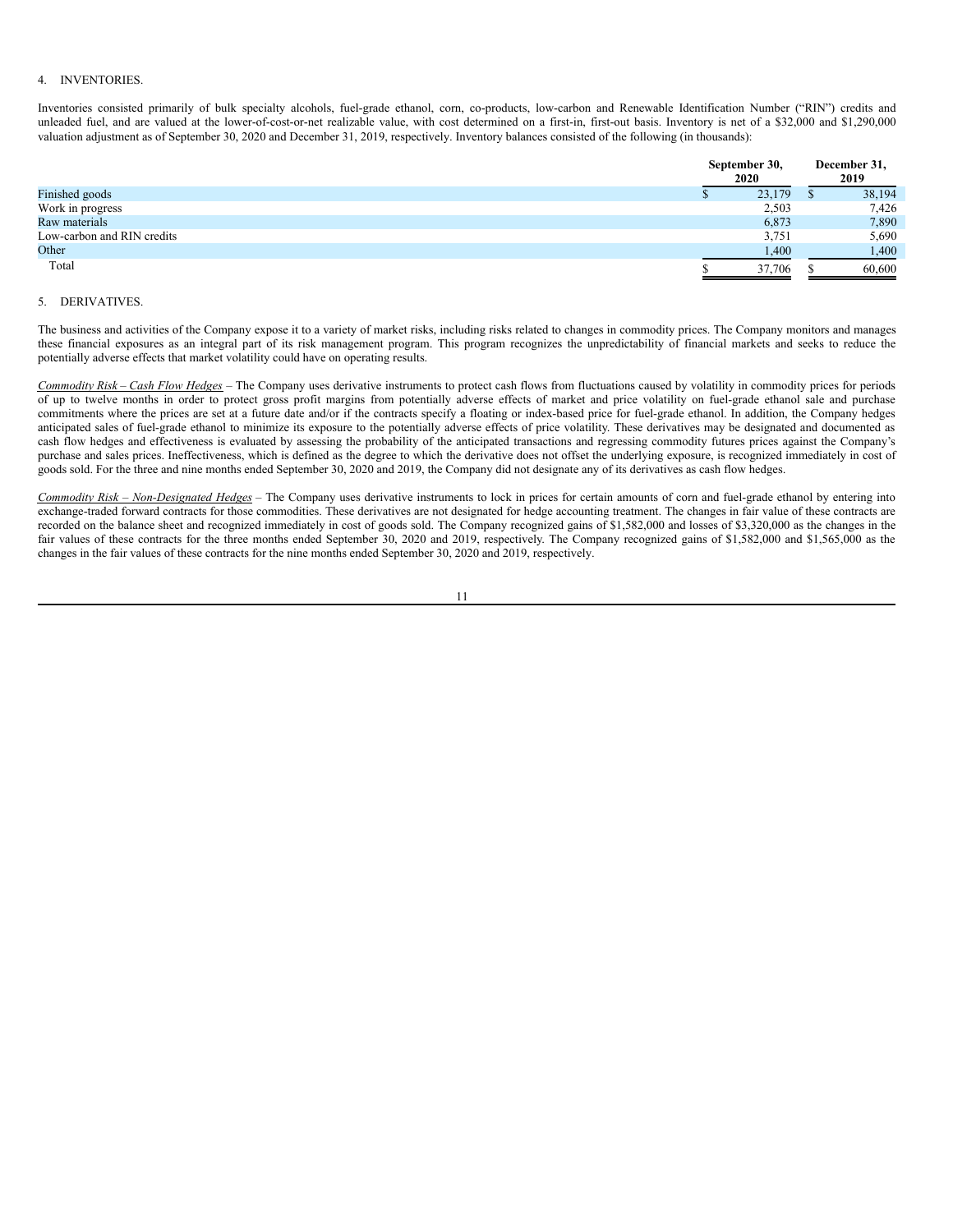*Non Designated Derivative Instruments* – The classification and amounts of the Company's derivatives not designated as hedging instruments, and related cash collateral balances, are as follows (in thousands):

|                           |                        | As of September 30, 2020     |       |                        |  |                          |  |  |  |  |
|---------------------------|------------------------|------------------------------|-------|------------------------|--|--------------------------|--|--|--|--|
|                           | Assets                 |                              |       | <b>Liabilities</b>     |  |                          |  |  |  |  |
|                           | <b>Balance Sheet</b>   | Fair<br><b>Balance Sheet</b> |       |                        |  | Fair                     |  |  |  |  |
| <b>Type of Instrument</b> | Location               |                              | Value | Location               |  | Value                    |  |  |  |  |
| Cash collateral balance   | Other current assets   |                              |       |                        |  |                          |  |  |  |  |
| Commodity contracts       | Derivative instruments |                              | 5.792 | Derivative instruments |  | $\overline{\phantom{a}}$ |  |  |  |  |

|                           |                        |       | As of December 31, 2019 |      |       |  |  |  |  |  |
|---------------------------|------------------------|-------|-------------------------|------|-------|--|--|--|--|--|
|                           | Assets                 |       | <b>Liabilities</b>      |      |       |  |  |  |  |  |
|                           | <b>Balance Sheet</b>   | Fair  | <b>Balance Sheet</b>    | Fair |       |  |  |  |  |  |
| <b>Type of Instrument</b> | Location               | Value | Location                |      | Value |  |  |  |  |  |
| Cash collateral balance   | Other current assets   | 615   |                         |      |       |  |  |  |  |  |
| Commodity contracts       | Derivative instruments | 2.438 | Derivative instruments  |      | .860  |  |  |  |  |  |

The classification and amounts of the Company's recognized gains (losses) for its derivatives not designated as hedging instruments are as follows (in thousands):

|                           |                                          |      | <b>Realized Gains (Losses)</b>                                              |                                            |  |  |  |  |
|---------------------------|------------------------------------------|------|-----------------------------------------------------------------------------|--------------------------------------------|--|--|--|--|
|                           |                                          |      |                                                                             | <b>Three Months Ended</b><br>September 30, |  |  |  |  |
| <b>Type of Instrument</b> | <b>Statements of Operations Location</b> | 2020 |                                                                             | 2019                                       |  |  |  |  |
| Commodity contracts       | Cost of goods sold                       | Ъ    | (531)                                                                       | 2,262                                      |  |  |  |  |
|                           |                                          |      | <b>Unrealized Gains (Losses)</b><br><b>Three Months Ended</b>               |                                            |  |  |  |  |
|                           |                                          |      | September 30,                                                               |                                            |  |  |  |  |
| <b>Type of Instrument</b> | <b>Statements of Operations Location</b> | 2020 |                                                                             | 2019                                       |  |  |  |  |
| Commodity contracts       | Cost of goods sold                       | \$   | 2,113<br><sup>\$</sup>                                                      | (5,582)                                    |  |  |  |  |
|                           |                                          |      | <b>Realized Gains (Losses)</b><br><b>Nine Months Ended</b><br>September 30, |                                            |  |  |  |  |
| <b>Type of Instrument</b> | <b>Statements of Operations Location</b> | 2020 |                                                                             | 2019                                       |  |  |  |  |
| Commodity contracts       | Cost of goods sold                       |      | 47                                                                          | (2,150)                                    |  |  |  |  |
|                           |                                          |      | <b>Unrealized Gains (Losses)</b>                                            |                                            |  |  |  |  |
|                           |                                          |      | <b>Nine Months Ended</b><br>September 30,                                   |                                            |  |  |  |  |
| <b>Type of Instrument</b> | <b>Statements of Operations Location</b> | 2020 |                                                                             | 2019                                       |  |  |  |  |
| Commodity contracts       | Cost of goods sold                       |      | 1,535<br>S                                                                  | 3,715                                      |  |  |  |  |
|                           |                                          |      |                                                                             |                                            |  |  |  |  |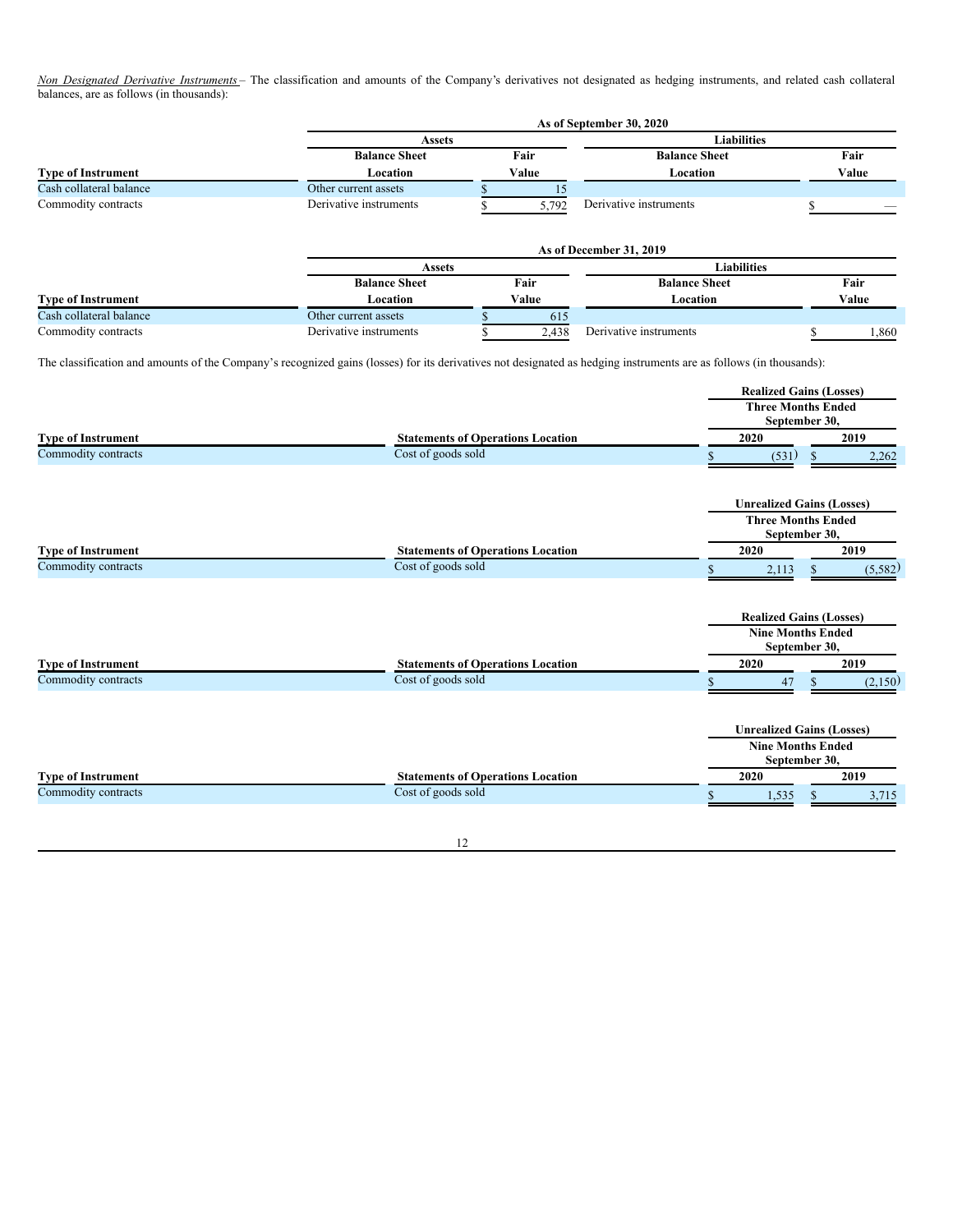# 6. DEBT.

Long-term borrowings are summarized as follows (in thousands):

|                                       | September 30,<br>2020 |          |  | December 31,<br>2019 |  |  |
|---------------------------------------|-----------------------|----------|--|----------------------|--|--|
| Kinergy line of credit                |                       | 38,790   |  | 78,338               |  |  |
| Pekin term loan                       |                       | 8,500    |  | 39,500               |  |  |
| Pekin revolving loan                  |                       | 32,000   |  | 32,000               |  |  |
| ICP term loan                         |                       |          |  | 12,000               |  |  |
| ICP revolving loan                    |                       | 14.400   |  | 18,000               |  |  |
| <b>CARES</b> Act loans                |                       | 9,860    |  |                      |  |  |
| Parent notes payable                  |                       | 60,282   |  | 65,649               |  |  |
|                                       |                       | 163,832  |  | 245,487              |  |  |
| Less unamortized debt premium         |                       | 288      |  | 461                  |  |  |
| Less unamortized debt financing costs |                       | (1,231)  |  | (2,153)              |  |  |
| Less short-term portion               |                       | (74,900) |  | (63,000)             |  |  |
| Long-term debt                        |                       | 87,989   |  | 180,795              |  |  |

*PE Pekin Credit Facilities* – On March 20, 2020, Pacific Ethanol Pekin, LLC ("PE Pekin") and its lender agreed to defer \$1.0 million in aggregate interest payments due March 20, 2020 and April 20, 2020 until May 20, 2020. On that same date, the Company granted to the lender a security interest in all of the Company's equity interests in PE Op Co., which indirectly owns the Company's distilleries located on the West Coast. The Company and certain subsidiaries also entered into intercreditor agreements with the PE Pekin and Illinois Corn Processing, LLC ("ICP") lenders, and the agent for the Company's senior secured noteholders, to address issues of priority and the allocation of proceeds from asset sales. In July 2020, the Company reached a confidential settlement of an outstanding dispute resulting in a gain and cash proceeds of approximately \$11.8 million. The Company used a portion of these funds to make approximately \$7.4 million in additional principal payments on PE Pekin's term debt.

*ICP Credit Facilities* – On March 20, 2020, ICP and its lender agreed to defer a \$1.5 million principal payment due March 20, 2020 and \$0.3 million in aggregate interest payments due March 20, 2020 and April 20, 2020 until May 20, 2020. On that same date, the Company granted to the lender a security interest in all of the Company's equity interests in PE Op Co. The Company and certain of its subsidiaries also entered into intercreditor agreements with the PE Pekin and ICP lenders, and the agent for the Company's senior secured noteholders, to address issues of priority and the allocation of proceeds from asset sales. The Company used a portion of the proceeds from the settlement noted above, in July 2020, to make approximately \$1.8 million in additional principal payments on ICP's term debt.

*Parent Notes Payable* – On November 10, 2020, the Company repaid an additional \$25.3 million in principal on its parent notes payable from the net proceeds of its recent offerings of common stock and warrants.

*CARES Act Loans* – On May 4, 2020, Pacific Ethanol, Inc. and PE Pekin received loan proceeds from Bank of America, NA under the recently enacted Coronavirus Aid, Relief, and Economic Security Act ("CARES Act"), through the Paycheck Protection Program administered by the U.S. Small Business Administration. Pacific Ethanol, Inc. received \$6.0 million and PE Pekin received \$3.9 million in loan proceeds. The loans mature in two years and bear interest at a rate of 1.00% per annum. Under the terms of the loans, certain amounts may be forgiven if they are used for qualifying expenses as described in the CARES Act, but the Company can provide no assurance that it will be able to obtain forgiveness of all or any portion of the loans.

*Restrictions* – At September 30, 2020, there were approximately \$291.3 million of net assets at the Company's subsidiaries that were not available to be transferred to Pacific Ethanol, Inc. in the form of dividends, loans or advances due to restrictions contained in the credit facilities of the Company's subsidiaries.

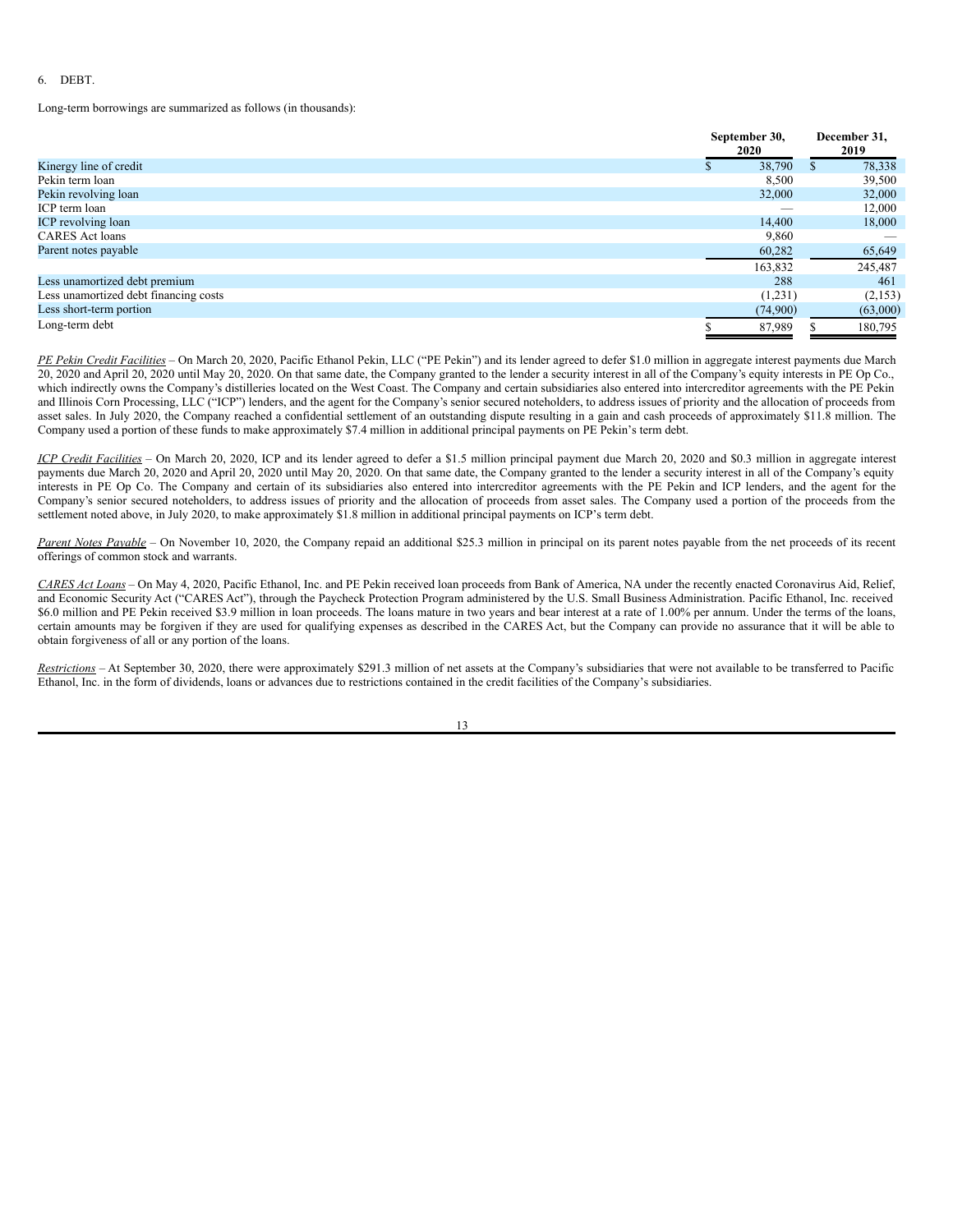## 7. COMMITMENTS AND CONTINGENCIES.

*Sales Commitments* – At September 30, 2020, the Company had entered into sales contracts with its major customers to sell certain quantities of fuel-grade ethanol and coproducts. The Company had open fuel-grade ethanol indexed-price contracts for 54,750,000 gallons of fuel-grade ethanol as of September 30, 2020 and open fixed-price fuelgrade ethanol and specialty alcohol sales contracts totaling  $\frac{227,244,000}{8}$  as of September 30, 2020. The Company had open fixed-price co-product sales contracts totaling \$18,120,000 and open indexed-price co-product sales contracts for 165,000 tons as of September 30, 2020. These sales contracts are scheduled to be completed throughout 2020 and 2021.

*Purchase Commitments* – At September 30, 2020, the Company had indexed-price purchase contracts to purchase 4,890,000 gallons of fuel-grade ethanol and fixed-price purchase contracts to purchase \$3,341,000 of fuel-grade ethanol from its suppliers. The Company had fixed-price purchase contracts to purchase \$9,525,000 of corn from its suppliers as of September 30, 2020. These purchase commitments are scheduled to be satisfied throughout 2020.

*Litigation – General –* The Company is subject to various claims and contingencies in the ordinary course of its business, including those related to litigation, business transactions, employee-related matters, environmental regulations, and others. When the Company is aware of a claim or potential claim, it assesses the likelihood of any loss or exposure. If it is probable that a loss will result and the amount of the loss can be reasonably estimated, the Company will record a liability for the loss. If the loss is not probable or the amount of the loss cannot be reasonably estimated, the Company discloses the claim if the likelihood of a potential loss is reasonably possible and the amount involved could be material. While there can be no assurances, the Company does not expect that any of its pending legal proceedings will have a material impact on the Company's financial condition or results of operations.

#### 8. PENSION AND RETIREMENT BENEFIT PLANS.

The Company sponsors a defined benefit pension plan (the "Retirement Plan") and a health care and life insurance plan (the "Postretirement Plan"). The Company assumed the Retirement Plan and the Postretirement Plan as part of its acquisition of PE Central on July 1, 2015.

The Retirement Plan is noncontributory, and covers only "grandfathered" unionized employees at the Company's Pekin, Illinois distillery who fulfill minimum age and service requirements. Benefits are based on a prescribed formula based upon the employee's years of service. The Retirement Plan, which is part of a collective bargaining agreement, covers only union employees hired prior to November 1, 2010.

The Company uses a December 31 measurement date for its Retirement Plan. The Company's funding policy is to make the minimum annual contribution required by applicable regulations. As of December 31, 2019, the Retirement Plan's accumulated projected benefit obligation was \$21.6 million, with a fair value of plan assets of \$15.7 million. The underfunded amount of \$5.9 million is recorded on the Company's consolidated balance sheet in other liabilities.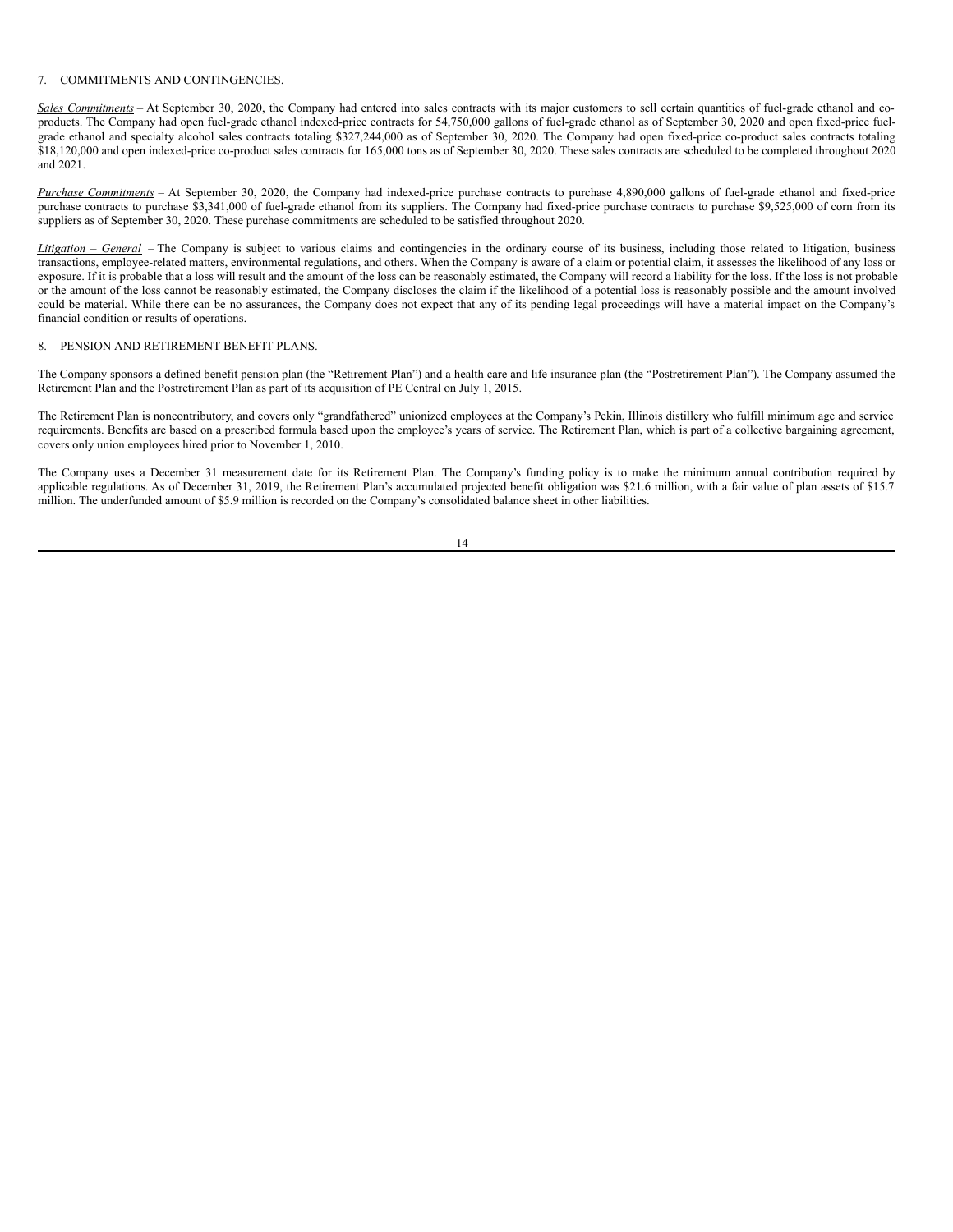The Postretirement Plan provides postretirement medical benefits and life insurance to certain "grandfathered" unionized employees. Employees hired after December 31, 2000 are not eligible to participate in the Postretirement Plan. The Postretirement Plan is contributory, with contributions required at the same rate as active employees. Benefit eligibility under the plan reduces at age 65 from a defined benefit to a defined dollar cap based upon years of service. As of December 31, 2019, the Postretirement Plan's accumulated projected benefit obligation was \$5.3 million and is recorded on the Company's consolidated balance sheet in other liabilities. The Company's funding policy is to make the minimum annual contribution required by applicable regulations.

## 9. FAIR VALUE MEASUREMENTS.

The fair value hierarchy prioritizes the inputs used in valuation techniques into three levels, as follows:

- Level 1 Observable inputs unadjusted quoted prices in active markets for identical assets and liabilities;
- Level 2 Observable inputs other than quoted prices included in Level 1 that are observable for the asset or liability through corroboration with market data; and
- Level 3 Unobservable inputs includes amounts derived from valuation models where one or more significant inputs are unobservable. For fair value measurements using significant unobservable inputs, a description of the inputs and the information used to develop the inputs is required along with a reconciliation of Level 3 values from the prior reporting period.

*Pooled separate accounts* – Pooled separate accounts invest primarily in domestic and international stocks, commercial paper or single mutual funds. The net asset value is used as a practical expedient to determine fair value for these accounts. Each pooled separate account provides for redemptions by the Retirement Plan at reported net asset values per share, with little to no advance notice requirement, therefore these funds are classified within Level 2 of the valuation hierarchy.

*Warrants* – The Company's warrants issued December 22, 2019, were valued using the Black-Scholes Valuation Model.

Significant assumptions used and related fair value for the warrants as of August 5, 2020, the day on which they were fully exercised, were as follows:

|                          |                          |                        | <b>Risk</b><br>Free  | $\sim$<br>l'erm | Warrants    |                      |
|--------------------------|--------------------------|------------------------|----------------------|-----------------|-------------|----------------------|
| <b>Original Issuance</b> | Price<br><b>Exercise</b> | <sup>7</sup> olatilitv | <b>Interest Rate</b> | <b>(vears)</b>  | Outstanding | Value<br>- -<br>Fair |
| 12/22/19                 |                          | $178.0\%$<br>1.00      | $0.08\%$             | 0.10            | .500.000    | $+00c$<br>.          |

Significant assumptions used and related fair value for the warrants as of December 31, 2019 were as follows:

|                          |                            |                                        | <b>Risk</b><br>Free          | $\sim$<br>l'erm | Warrants        |            |
|--------------------------|----------------------------|----------------------------------------|------------------------------|-----------------|-----------------|------------|
| <b>Original Issuance</b> | e Price<br>xercise<br>2A J | $\mathbf{r}$<br><sup>7</sup> olatilitv | <sup>+</sup> Rate<br>Interes | 'vears.         | <br>Outstanding | Thir Value |
| 12/22/10<br>14/21        |                            | 00.1                                   | $4.66\%$<br>$76.0\%$         | 3.00            | 500<br>0.000    | 977,000    |

The fair values of the warrants are based on unobservable inputs and are designated as Level 3 inputs.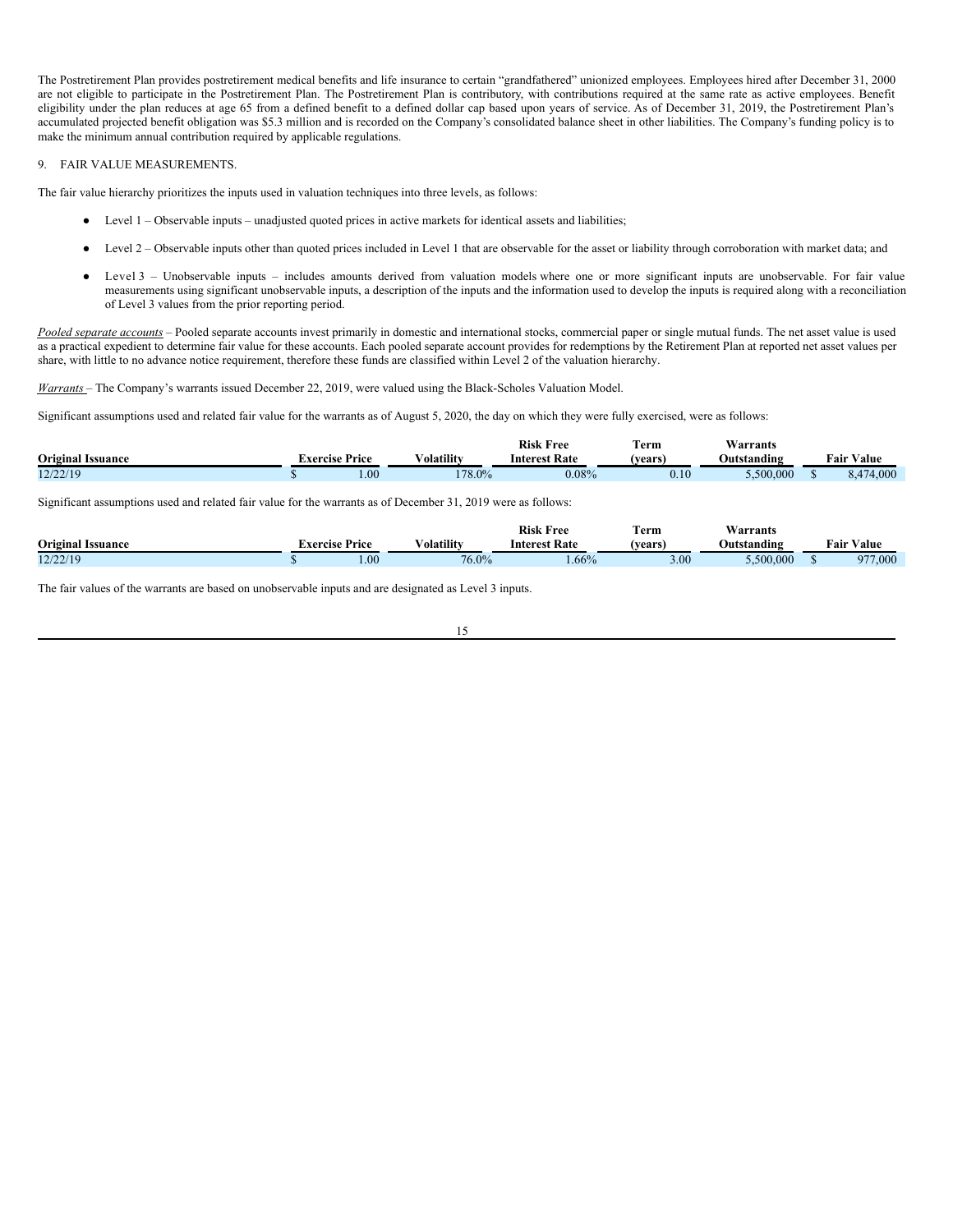*Other Derivative Instruments* – The Company's other derivative instruments consist of commodity positions. The fair values of the commodity positions are based on quoted prices on the commodity exchanges and are designated as Level 1 inputs.

The following table summarizes recurring and nonrecurring fair value measurements by level at September 30, 2020 (in thousands):

|  |                       |               |                           | <b>Level</b> 2     |     | Level 3 |                          |
|--|-----------------------|---------------|---------------------------|--------------------|-----|---------|--------------------------|
|  |                       |               |                           |                    |     |         |                          |
|  | ാറ<br>, , ,<br>$\sim$ |               | .792<br>$\sim$ . $\prime$ |                    | $-$ |         | $\overline{\phantom{a}}$ |
|  |                       | Fair<br>Value |                           | Level <sup>*</sup> |     |         |                          |

The following table summarizes recurring and nonrecurring fair value measurements by level at December 31, 2019 (in thousands):

|                                                               |    | Fair<br>Value |     | <b>Level 2</b><br>Level 1 |              |                          | Level 3 | <b>Benefit Plan</b><br>Percentage<br><b>Allocation</b> |
|---------------------------------------------------------------|----|---------------|-----|---------------------------|--------------|--------------------------|---------|--------------------------------------------------------|
| Assets:                                                       |    |               |     |                           |              |                          |         |                                                        |
| Derivative financial instruments                              | S. | 2,438         | - S | 2,438                     | $\mathbf{s}$ | $\overline{\phantom{m}}$ | \$      |                                                        |
| Long-lived assets held-for-sale                               |    | 70,400        |     |                           |              |                          | 70,400  |                                                        |
| Defined benefit plan assets(1)<br>(pooled separate accounts): |    |               |     |                           |              |                          |         |                                                        |
| Large U.S. Equity $(2)$                                       |    | 4,654         |     |                           |              | 4,654                    |         | 30%                                                    |
| Small/Mid U.S. Equity(3)                                      |    | 2,348         |     | _                         |              | 2,348                    |         | 15%                                                    |
| International Equity(4)                                       |    | 2,596         |     |                           |              | 2,596                    |         | 17%                                                    |
| Fixed Income(5)                                               |    | 6,056         |     |                           |              | 6,056                    |         | 38%                                                    |
|                                                               |    | 88,492        |     | 2,438                     |              | 15,654                   | 70,400  |                                                        |
| Liabilities:                                                  |    |               |     |                           |              |                          |         |                                                        |
| Derivative financial instruments                              | S. | $(1,860)$ \$  |     | $(1,860)$ \$              |              | $\overline{\phantom{m}}$ | \$      |                                                        |
| Warrants                                                      |    | (977)         |     |                           |              |                          | (977)   |                                                        |
|                                                               |    | (2,837)       |     | (1,860)                   |              |                          | (977)   |                                                        |

(1) Included in derivative instruments in the consolidated balance sheets.

(2) This category includes investments in funds comprised of equity securities of large U.S. companies. The funds are valued using the net asset value method in which an average of the market prices for the underlying investments is used to value the fund.

(3) This category includes investments in funds comprised of equity securities of small- and medium-sized U.S. companies. The funds are valued using the net asset value method in which an average of the market prices for the underlying investments is used to value the fund.

(4) This category includes investments in funds comprised of equity securities of foreign companies including emerging markets. The funds are valued using the net asset value method in which an average of the market prices for the underlying investments is used to value the fund.

(5) This category includes investments in funds comprised of U.S. and foreign investment-grade fixed income securities, high-yield fixed income securities that are rated below investment-grade, U.S. treasury securities, mortgage-backed securities, and other asset-backed securities. The funds are valued using the net asset value method in which an average of the market prices for the underlying investments is used to value the fund.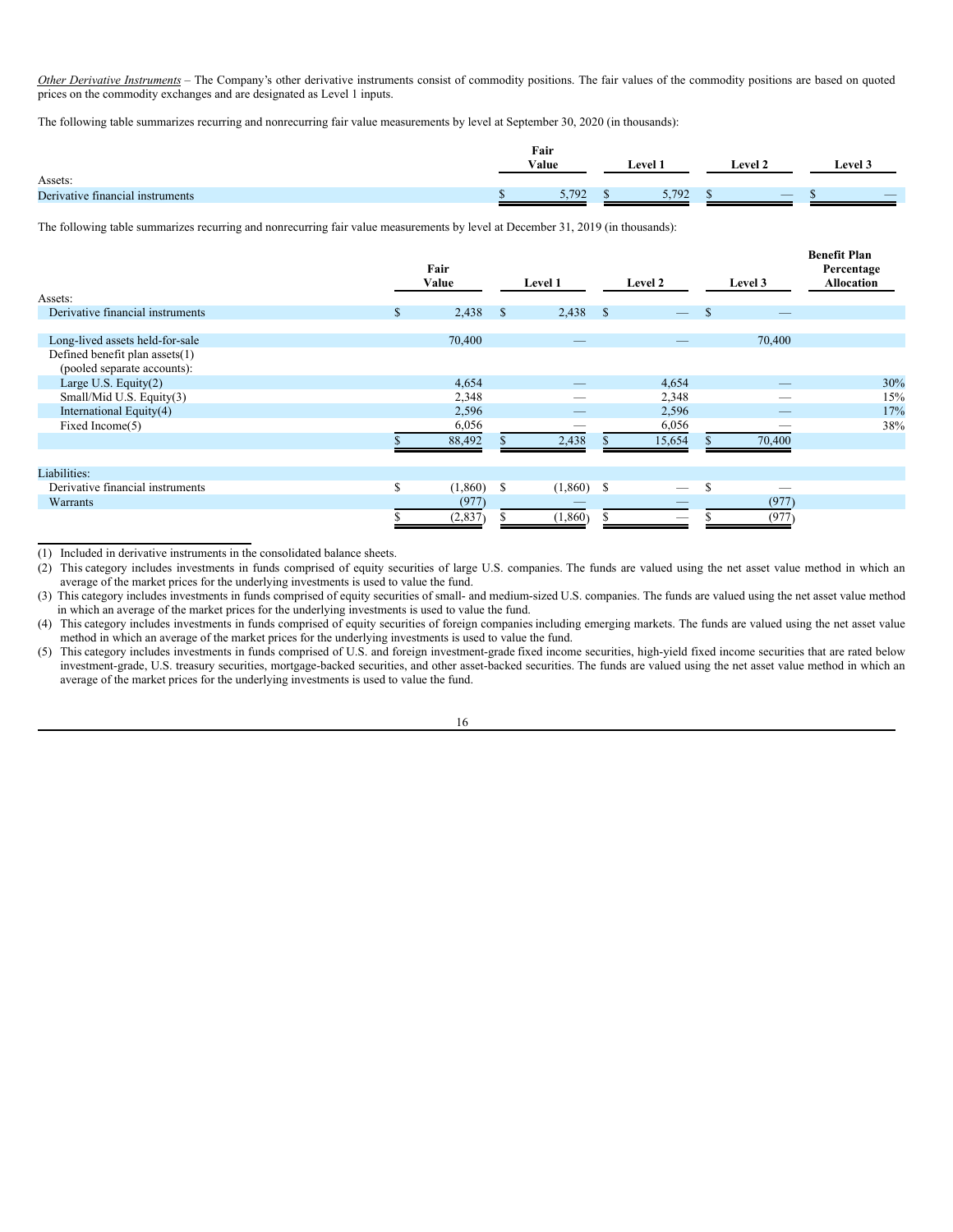# 10. EARNINGS PER SHARE.

The following tables compute basic and diluted earnings per share (in thousands, except per share data):

|                                                |   | Three Months Ended September 30, 2020                             |                                            |                       |  |  |
|------------------------------------------------|---|-------------------------------------------------------------------|--------------------------------------------|-----------------------|--|--|
|                                                |   | <b>Shares</b><br>Income<br><b>Denominator</b><br><b>Numerator</b> |                                            | Per-Share<br>Amount   |  |  |
| Net income attributed to Pacific Ethanol, Inc. |   | 15,215                                                            |                                            |                       |  |  |
| Less: Preferred stock dividends                |   | (319)                                                             |                                            |                       |  |  |
| <b>Basic income per share:</b>                 |   |                                                                   |                                            |                       |  |  |
| Income available to common stockholders        | ъ | 14,896                                                            | 58,503                                     | 0.25                  |  |  |
| Add: Dilutive securities                       |   |                                                                   | 3,196                                      |                       |  |  |
| Diluted income per share:                      |   |                                                                   |                                            |                       |  |  |
| Income available to common stockholders        |   | 14,896                                                            | 61,699                                     | 0.24                  |  |  |
|                                                |   |                                                                   | Three Months Ended September 30, 2019      |                       |  |  |
|                                                |   | Loss<br>$\blacksquare$                                            | <b>Shares</b><br>$\mathbf{r}$ $\mathbf{r}$ | Per-Share<br>$\cdots$ |  |  |

|                                              | Numerator |          | Denominator | Amount |
|----------------------------------------------|-----------|----------|-------------|--------|
| Net loss attributed to Pacific Ethanol. Inc. |           | (27.326) |             |        |
| Less: Preferred stock dividends              |           | (319)    |             |        |
| <b>Basic and diluted loss per share:</b>     |           |          |             |        |
| Loss available to common stockholders        |           | (27,645) | 47.777      | (0.58) |

|                                                | Nine Months Ended September 30, 2020 |               |  |           |  |  |
|------------------------------------------------|--------------------------------------|---------------|--|-----------|--|--|
|                                                | Income                               | <b>Shares</b> |  | Per-Share |  |  |
|                                                | <b>Numerator</b>                     | Denominator   |  | Amount    |  |  |
| Net income attributed to Pacific Ethanol, Inc. | 5,079                                |               |  |           |  |  |
| Less: Preferred stock dividends                | (949)                                |               |  |           |  |  |
| <b>Basic income per share:</b>                 |                                      |               |  |           |  |  |
| Income available to common stockholders        | 4,130                                | 55,620        |  | 0.07      |  |  |
| Add: Dilutive securities                       |                                      | 2,338         |  |           |  |  |
| Diluted income per share:                      |                                      |               |  |           |  |  |
| Income available to common stockholders        | 4.130                                | 57,958        |  | 0.07      |  |  |
|                                                |                                      |               |  |           |  |  |

|                                              |                          | Nine Months Ended September 30, 2019 |                              |  |                     |
|----------------------------------------------|--------------------------|--------------------------------------|------------------------------|--|---------------------|
|                                              | Loss<br><b>Numerator</b> |                                      | <b>Shares</b><br>Denominator |  | Per-Share<br>Amount |
| Net loss attributed to Pacific Ethanol, Inc. |                          | (47, 862)                            |                              |  |                     |
| Less: Preferred stock dividends              |                          | (946)                                |                              |  |                     |
| <b>Basic and diluted loss per share:</b>     |                          |                                      |                              |  |                     |
| Loss available to common stockholders        |                          | (48, 808)                            | 47.030                       |  | (1.04)              |

There were an aggregate of 844,000 and 634,000 potentially dilutive weighted-average shares from convertible securities outstanding for the three and nine months ended September 30, 2020 and 2019, respectively. These convertible securities were not considered in calculating diluted net income (loss) per share for the periods presented, as their effect would have been anti-dilutive.

On October 28, 2020, the Company closed an underwritten public offering of 5,075,000 shares of its common stock at a public offering price of \$8.42 per share and 5-year prefunded warrants to purchase 3,825,493 shares of common stock at a public offering price of \$8.42 per pre-funded warrant. In addition, in a concurrent private placement, the Company also issued to the investor, for a nominal price, warrants to purchase an additional 8,900,493 shares of common stock at an exercise price of \$9.757 per share. The warrants will become exercisable after the six-month anniversary of the offering and will expire on the 18-month anniversary of the offering. The aggregate gross proceeds from the offerings of common stock, pre-funded warrants and warrants was approximately \$75.0 million. The net offering proceeds were approximately \$70.0 million after deducting underwriting discounts and commissions and other estimated offering expenses.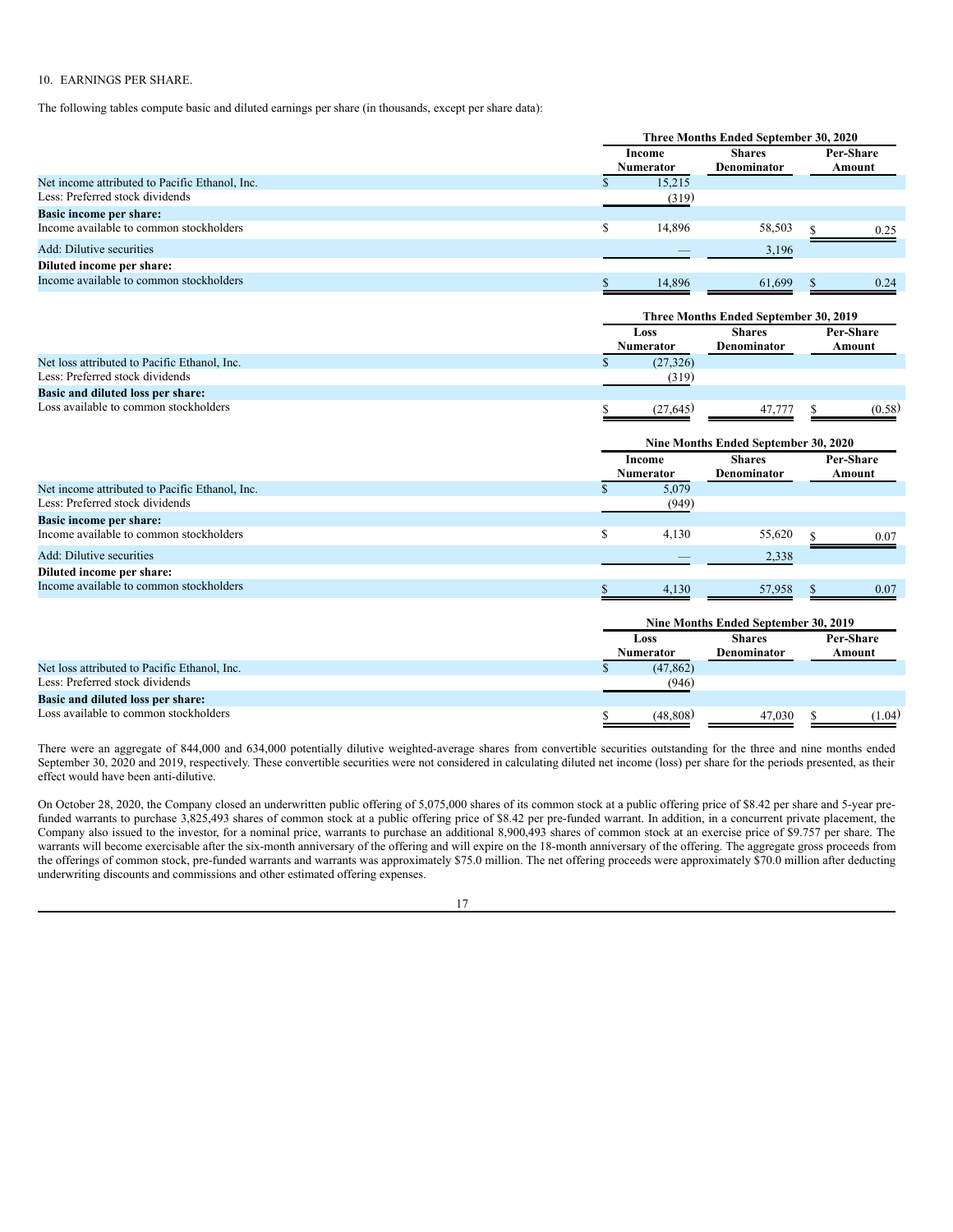## 11. PARENT COMPANY FINANCIALS.

*Restricted Net Assets* – At September 30, 2020, the Company had approximately \$291,300,000 of net assets at its subsidiaries that were not available to be transferred to Pacific Ethanol in the form of dividends, distributions, loans or advances due to restrictions contained in the credit facilities of these subsidiaries.

Parent company financial statements for the periods covered in this report are set forth below (in thousands):

|                                                   | September 30,<br>2020  | December 31,<br>2019  |  |  |
|---------------------------------------------------|------------------------|-----------------------|--|--|
| <b>Current Assets:</b>                            |                        |                       |  |  |
| Cash and cash equivalents                         | $\mathbb{S}$<br>13,816 | <sup>S</sup><br>4,985 |  |  |
| Receivables from subsidiaries                     | 13,345                 | 13,057                |  |  |
| Other current assets                              | 1,285                  | 2,349                 |  |  |
| Total current assets                              | 28,446                 | 20,391                |  |  |
| Property and equipment, net                       | 172                    | 269                   |  |  |
| <b>Other Assets:</b>                              |                        |                       |  |  |
| Investments in subsidiaries                       | 237,918                | 218,464               |  |  |
| Pacific Ethanol West plant receivable             | 49,937                 | 55,750                |  |  |
| Right of use operating lease assets, net          | 3,053                  | 3,253                 |  |  |
| Other assets                                      | 1,344                  | 1,452                 |  |  |
| Total other assets                                | 292,252                | 278,919               |  |  |
| <b>Total Assets</b>                               | 320,870                | 299,579               |  |  |
| <b>Current Liabilities:</b>                       |                        |                       |  |  |
| Accounts payable and accrued liabilities          | \$<br>2,577            | $\mathbb{S}$<br>5,907 |  |  |
| Accrued PE Op Co. purchase                        | 3,829                  | 3,829                 |  |  |
| Current portion of long-term debt                 | 20,000                 | 10,000                |  |  |
| Other current liabilities                         | 668                    | 659                   |  |  |
| Total current liabilities                         | 27,074                 | 20,395                |  |  |
| Long-term debt, net of current portion            | 45,743                 | 56,110                |  |  |
| Other liabilities                                 | 2,837                  | 3,294                 |  |  |
| <b>Total Liabilities</b>                          | 75,654                 | 79,799                |  |  |
| <b>Stockholders' Equity:</b>                      |                        |                       |  |  |
| Preferred stock                                   |                        |                       |  |  |
| Common and non-voting common stock                | 63                     | 56                    |  |  |
| Additional paid-in capital                        | 963,606                | 942,307               |  |  |
| Accumulated other comprehensive loss              | (2,370)                | (2,370)               |  |  |
| Accumulated deficit                               | (716,084)              | (720, 214)            |  |  |
| Total Pacific Ethanol, Inc. stockholders' equity  | 245,216                | 219,780               |  |  |
| <b>Total Liabilities and Stockholders' Equity</b> | 320,870<br>S           | 299,579<br>\$         |  |  |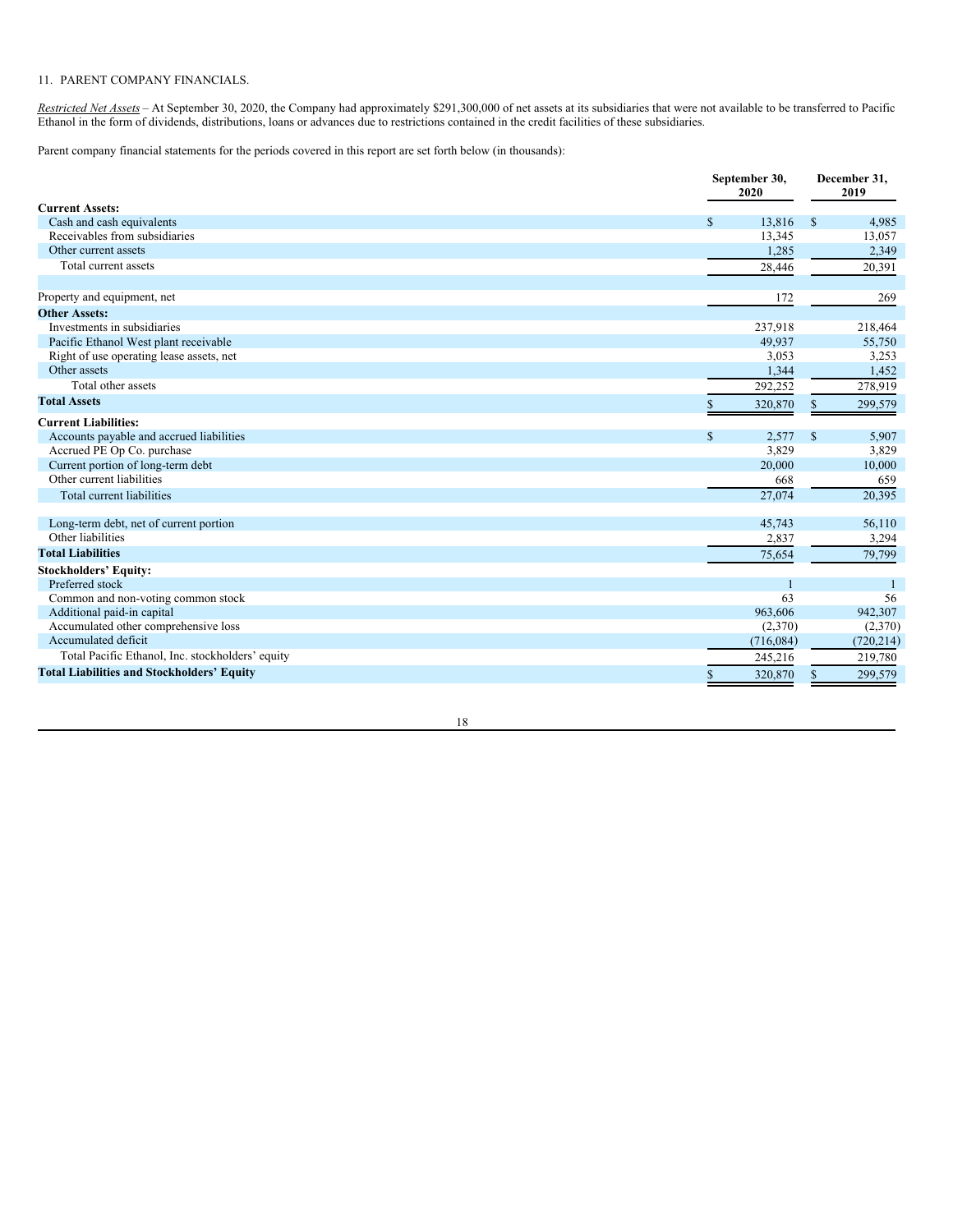|                                              |   | <b>Three Months Ended</b><br>September 30, |               |           |    |           |      | <b>Nine Months Ended</b><br>September 30, |
|----------------------------------------------|---|--------------------------------------------|---------------|-----------|----|-----------|------|-------------------------------------------|
|                                              |   | 2020                                       |               | 2019      |    | 2020      | 2019 |                                           |
| Management fees from subsidiaries            | S | 2,802                                      | <sup>\$</sup> | 3,330     | -S | 8,928     | - \$ | 9,660                                     |
| Selling, general and administrative expenses |   | 3,305                                      |               | 3,827     |    | 12,990    |      | 11,374                                    |
| Loss from operations                         |   | (503)                                      |               | (497)     |    | (4,062)   |      | (1,714)                                   |
| Interest income from subsidiaries            |   | 1,007                                      |               | 1,145     |    | 3,053     |      | 3,486                                     |
| Interest expense                             |   | (2, 497)                                   |               | (2,276)   |    | (7, 840)  |      | (7,039)                                   |
| Fair value adjustments                       |   | (6,856)                                    |               |           |    | (7, 497)  |      |                                           |
| Other expense                                |   | (41)                                       |               | (4)       |    | (203)     |      | (86)                                      |
| Loss before benefit for income taxes         |   | (8,890)                                    |               | (1,632)   |    | (16, 549) |      | (5,353)                                   |
| Benefit for income taxes                     |   |                                            |               |           |    |           |      |                                           |
| Loss before benefit for income taxes         |   | (8,890)                                    |               | (1,632)   |    | (16, 549) |      | (5,353)                                   |
| Equity in income (losses) of subsidiaries    |   | 24,105                                     |               | (25,694)  |    | 21,628    |      | (42,509)                                  |
| Consolidated net income (loss)               |   | 15,215                                     |               | (27, 326) |    | 5,079     |      | (47, 862)                                 |

|                                                                                  |             | <b>For the Nine Months Ended</b><br>September 30, |           |  |  |  |
|----------------------------------------------------------------------------------|-------------|---------------------------------------------------|-----------|--|--|--|
|                                                                                  | 2020        |                                                   | 2019      |  |  |  |
| <b>Operating Activities:</b>                                                     |             |                                                   |           |  |  |  |
| Net income (loss)                                                                | \$<br>5,079 | $\mathcal{S}$                                     | (47, 862) |  |  |  |
| Adjustments to reconcile net income (loss) to cash used in operating activities: |             |                                                   |           |  |  |  |
| Equity in (income) losses of subsidiaries                                        | (21, 628)   |                                                   | 42,509    |  |  |  |
| Fair value adjustments                                                           | 7,497       |                                                   |           |  |  |  |
| Depreciation                                                                     |             | 97                                                | 227       |  |  |  |
| Amortization of debt discounts                                                   | (173)       |                                                   | 539       |  |  |  |
| Changes in operating assets and liabilities:                                     |             |                                                   |           |  |  |  |
| Accounts receivable                                                              | (288)       |                                                   | (114)     |  |  |  |
| Other assets                                                                     | 1,184       |                                                   | 173       |  |  |  |
| Accounts payable and accrued expenses                                            |             | (19)                                              | 1,950     |  |  |  |
| Accounts payable with subsidiaries                                               |             |                                                   | (502)     |  |  |  |
| Net cash used in operating activities                                            | (8,251)     | \$                                                | (3,080)   |  |  |  |
| <b>Investing Activities:</b>                                                     |             |                                                   |           |  |  |  |
| Additions to property and equipment                                              | S           | \$                                                | (13)      |  |  |  |
| Net cash used in investing activities                                            |             | \$                                                | (13)      |  |  |  |
| <b>Financing Activities:</b>                                                     |             |                                                   |           |  |  |  |
| Proceeds from issuances of common stock                                          | \$<br>5,296 | $\mathbb{S}$                                      | 3,670     |  |  |  |
| Proceeds from warrant exercises                                                  | 5,500       |                                                   |           |  |  |  |
| Proceeds from long-term debt                                                     | 5,973       |                                                   |           |  |  |  |
| Proceeds from Pacific Ethanol West                                               | 5,813       |                                                   | 3,016     |  |  |  |
| Payments on senior notes                                                         | (5,500)     |                                                   | (3,748)   |  |  |  |
| Preferred stock dividend payments                                                |             |                                                   | (946)     |  |  |  |
| Net cash provided by financing activities                                        | 17,082      | \$                                                | 1,992     |  |  |  |
| Net increase (decrease) in cash and cash equivalents                             | 8,831       |                                                   | (1,101)   |  |  |  |
| Cash and cash equivalents at beginning of period                                 | 4,985       |                                                   | 6,759     |  |  |  |
| Cash and cash equivalents at end of period                                       | 13,816      | S                                                 | 5,658     |  |  |  |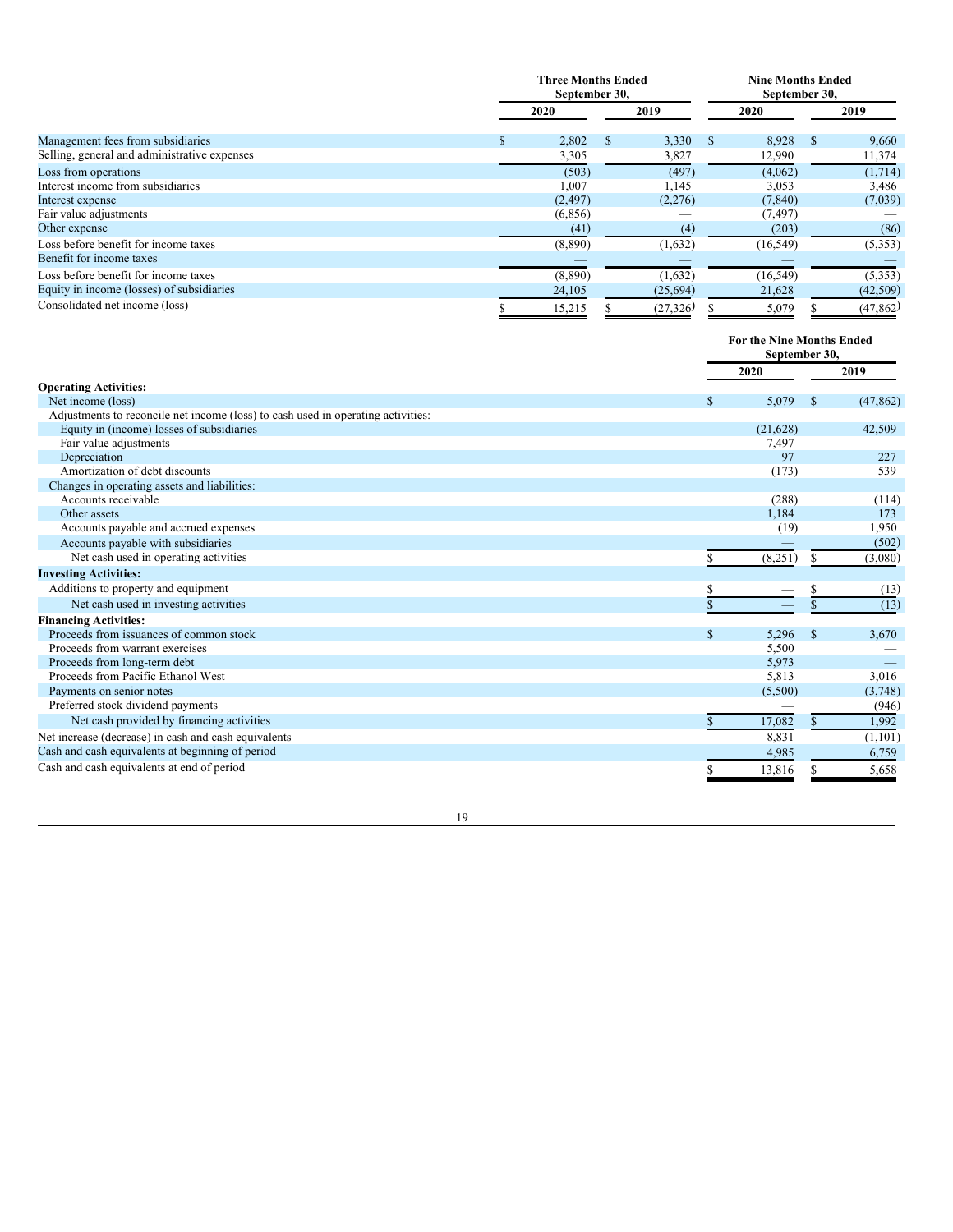## <span id="page-21-0"></span>**ITEM 2. MANAGEMENT'S DISCUSSION AND ANALYSIS OF FINANCIAL CONDITION AND RESULTS OF OPERATIONS.**

The following discussion and analysis should be read in conjunction with our consolidated financial statements and notes to consolidated financial statements included elsewhere in this report. This report and our consolidated financial statements and notes to consolidated financial statements contain forward-looking statements, which generally include the plans and objectives of management for future operations, including plans and objectives relating to our future economic performance and our current beliefs regarding revenues we might generate and profits we might earn if we are successful in implementing our business and growth strategies. The forward-looking statements and associated risks may include, relate to or be qualified by other important factors, including:

- fluctuations in the market prices of our products;
- fluctuations in the costs of key production input commodities such as corn and natural gas;
- the projected growth or contraction in the markets in which we operate;
- our strategies for expanding, maintaining or contracting our presence in these markets;
- anticipated trends in our financial condition and results of operations; and
- our ability to distinguish ourselves from our current and future competitors.

You are cautioned not to place undue reliance on any forward-looking statements, which speak only as of the date of this report, or in the case of a document incorporated by reference, as of the date of that document. We do not undertake to update, revise or correct any forward-looking statements, except as required by law.

Any of the factors described immediately above, or referenced from time to time in our filings with the Securities and Exchange Commission or in the "Risk Factors" section below could cause our financial results, including our net income or loss or growth in net income or loss to differ materially from prior results, which in turn could, among other things, cause the price of our common stock to fluctuate substantially.

#### **Overview**

We are a leading United States producer and marketer of specialty alcohols and essential ingredients.

We operate seven strategically located production distilleries. Three of our distilleries are located in the Midwestern state of Illinois and four of our distilleries are located in the Western states of California, Oregon and Idaho. Our distilleries have a combined production capacity of 450 million gallons per year. We market all of the alcohols produced at our distilleries as well as fuel-grade ethanol produced by third parties. In 2019, we marketed nearly 1.0 billion gallons combined of specialty alcohols and fuel-grade ethanol, and nearly 3.0 million tons of essential ingredients on a dry matter basis. Our business consists of two operating segments: a production segment and a marketing segment.

Our mission is to be a leading United States producer and marketer of specialty alcohols and essential ingredients. We intend to accomplish this goal in part by investing in our specialized and higher value production and distribution infrastructure, expanding production in high demand essential ingredients, expanding and extending the sale of our products into new regional and international markets, building efficiencies and economies of scale and by capturing a greater portion of the value stream.

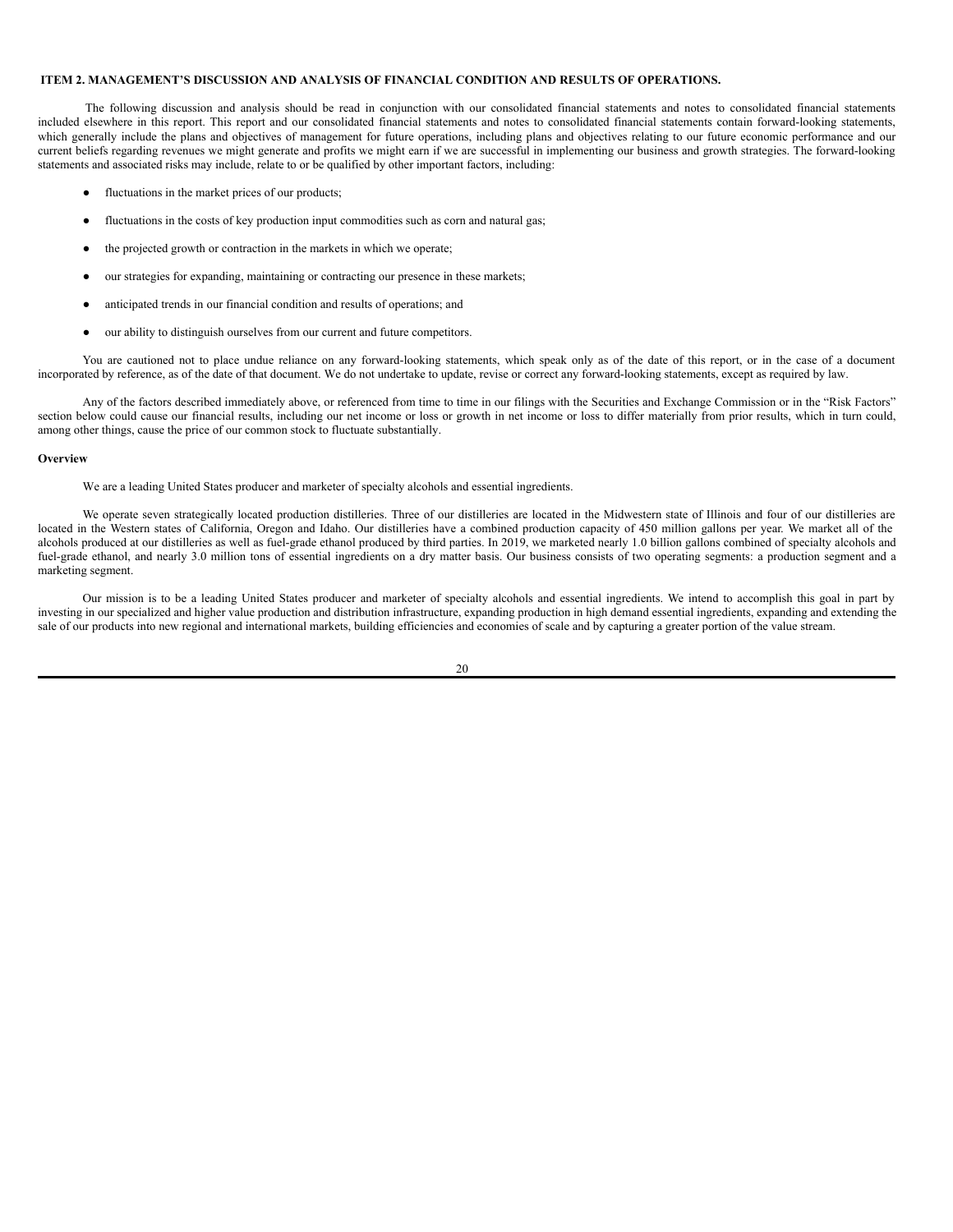#### *Production Segment*

We produce specialty alcohols and essential ingredients, focusing on four key markets: *Health, Home & Beauty; Food & Beverage; Essential Ingredients; and Renewable Fuels*. Products for the Health, Home & Beauty market include specialty alcohols used in mouthwash, cosmetics, pharmaceuticals, hand sanitizers, disinfectants and cleaners. Products for the Food & Beverage markets include grain neutral spirits used in alcoholic beverages and vinegar as well as corn germ used for corn oils. Products for Essential Ingredients markets include yeast, corn gluten and distillers grains used in commercial animal feed and pet foods. Renewable Fuels includes fuel-grade ethanol and distillers corn oil used as a feedstock for renewable diesel fuel.

We produce these products at our distilleries described below. Our distilleries located in the Midwest are in the heart of the Corn Belt, benefit from low-cost and abundant feedstock and enjoy logistical advantages that enable us to provide our products to both domestic and international markets via truck, rail or barge. Our distilleries located on the West Coast are near their respective fuel and feed customers, offering significant timing, transportation cost and logistical advantages.

We are currently operating at approximately 51% of production capacity. As market conditions change, we may increase, decrease or idle production at one or more operating distilleries or resume operations at any idled distillery.

|                        |              | Annual         |               |
|------------------------|--------------|----------------|---------------|
|                        |              | Production     |               |
|                        |              | Capacity       | Operating     |
| <b>Distillery Name</b> | Location     | (est. gallons) | <b>Status</b> |
| Magic Valley           | Burley, ID   | 60,000,000     | Idled         |
| Columbia               | Boardman, OR | 40,000,000     | Operating     |
| Stockton               | Stockton, CA | 60,000,000     | Idled         |
| Madera                 | Madera, CA   | 40,000,000     | Idled         |
| Pekin Wet              | Pekin, IL    | 100,000,000    | Operating     |
| Pekin Dry              | Pekin, IL    | 60,000,000     | Idled*        |
| Pekin ICP              | Pekin, IL    | 90,000,000     | Operating     |

We anticipate restarting our Pekin dry mill, which was idled due to temporary lock repairs and resultant river closures, during the fourth quarter of 2020.

*Marketing Segment*

We market all of the alcohols and essential ingredients we produce at our distilleries. We also market fuel-grade ethanol produced by third parties.

We have extensive and long-standing customer relationships, both domestic and international, for our alcohols and essential ingredients. These customers include producers and distributors of ingredients for cosmetics, sanitizers and related products, distilled spirits producers, food products manufacturers, producers of personal health/consumer health and personal care hygiene products, and global trading firms.

Our fuel-grade ethanol customers are located throughout the Western and Midwestern United States and consist of integrated oil companies and gasoline marketers who blend fuel-grade ethanol into gasoline. Our customers depend on us to provide a reliable supply of fuel-grade ethanol and manage the logistics and timing of delivery with very little effort on their part. Our customers collectively require fuel-grade ethanol volumes in excess of the supplies we produce at our production distilleries. We secure additional fuel-grade ethanol supplies from third-party fuel-grade ethanol plants in California and other third-party suppliers in the Midwest where a majority of fuel-grade ethanol producers are located. We arrange for transportation, storage and delivery of fuel-grade ethanol purchased by our customers through our agreements with third-party service providers in the Western United States as well as in the Midwest from a variety of sources.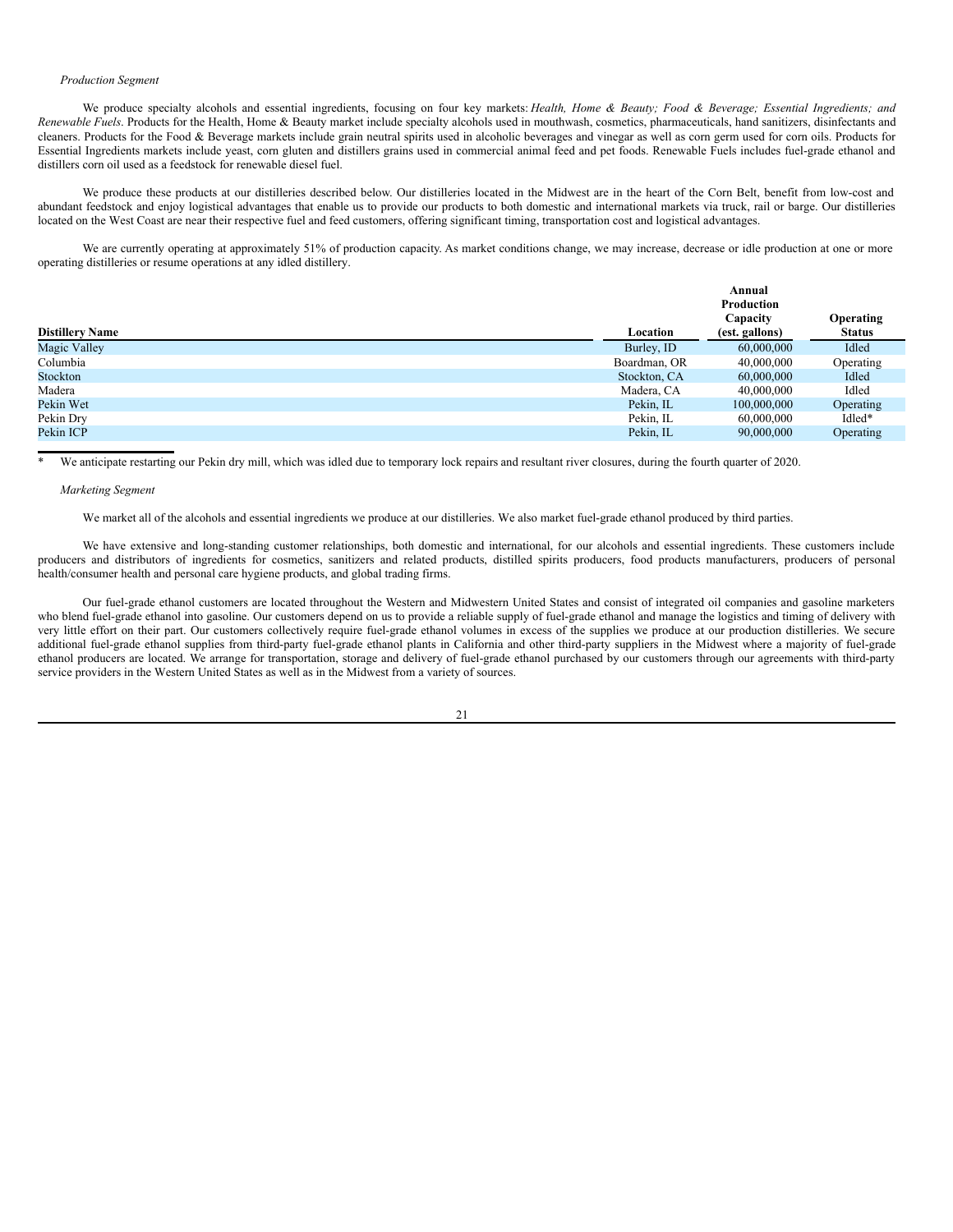We market our essential ingredient feed products to dairies and feedlots, in many cases located near our distilleries. These customers use our feed products for livestock as a substitute for corn and other sources of starch and protein. We sell our corn oil to poultry and biodiesel customers. We do not market essential ingredients from other producers.

See "Note 3 – Segments" to our Notes to Consolidated Financial Statements included elsewhere in this report for financial information about our business segments.

## **Current Initiatives and Outlook**

In the third quarter, we continued to experience an excellent margin environment for our specialty alcohols and essential ingredients. In addition, margins for our fuelgrade ethanol improved, and ethanol spot prices have now largely recovered to pre-pandemic levels. Our positive results for the quarter were mitigated, however, by significant logistical constraints due to closure of the Illinois River for lock repairs. Although we expected this closure, it nevertheless required greater use of less cost-effective modes of product transport such as via rail and truck, which resulted in higher costs. The Illinois River lock repairs are now complete – approximately thirty days past the completion date initially anticipated – and we do not expect similar logistical constraints going forward.

We have strategically realigned our business to focus on specialty alcohols and essential ingredients in the three key markets of*Health, Home & Beauty*, *Food & Beverage* and *Essential Ingredients*, in addition to our continued focus on renewable fuel. These three markets have experienced stable growth and represent strong demand for our specialty alcohols and essential ingredients that we sell to blue chip customers and well-known household brands. In the first nine months of 2020, we generated approximately 45% of our net sales from specialty alcohols as compared to only 15% for all of 2019, excluding sales of third-party fuel-grade ethanol. Our focus on specialty alcohols has also reduced our exposure to fuel-grade ethanol markets that have experienced inventory over-supply challenges and demand destruction.

Robust demand for specialty alcohols used in sanitizers and disinfectants as a result of the coronavirus pandemic has positively impacted our results thus far in 2020. As demand vastly exceeded available supplies in the first months of the pandemic, spot prices for these specialty alcohols significantly exceeded prices for more premium products. While this market remains highly dynamic, spot demand has declined and spot prices have fallen from the peaks witnessed in the second quarter. Specialty alcohol premiums over fuel-grade ethanol still remain greater than historical averages, contributing to our optimistic outlook for 2021 and beyond. In fact, the majority of our specialty alcohol production for 2021 is already contracted for at fixed prices and for terms of up to one year or more.

Our optimistic outlook is also supported by two key market drivers. First, we expect an increase in the use of alcohol-based sanitizers and disinfectants. Demand has increased for specialty alcohols used in sanitizers and disinfectants such as GermX and Lysol for use in hospitals, restaurants, offices and schools. We believe that as the pandemic abates and the population begins to return to typical social and work environs, demand for sanitizers and disinfectants will remain strong as individuals use these products to protect themselves and businesses use these products to protect their customers and employees. Second, we expect continued growth in distilled spirits consumption. Demand for distilled spirits has increased every year for the past decade, and we are working to add 30 million gallons of grain neutral spirits production capacity in the fourth quarter to meet this rising demand. Once completed, we will have increased our annual production capacity of specialty alcohols to 140 million gallons, the majority of which will meet or exceed United States Pharmacopeia (USP) specifications, representing an increase of 65% in annual capacity compared to 85 million gallons in 2019.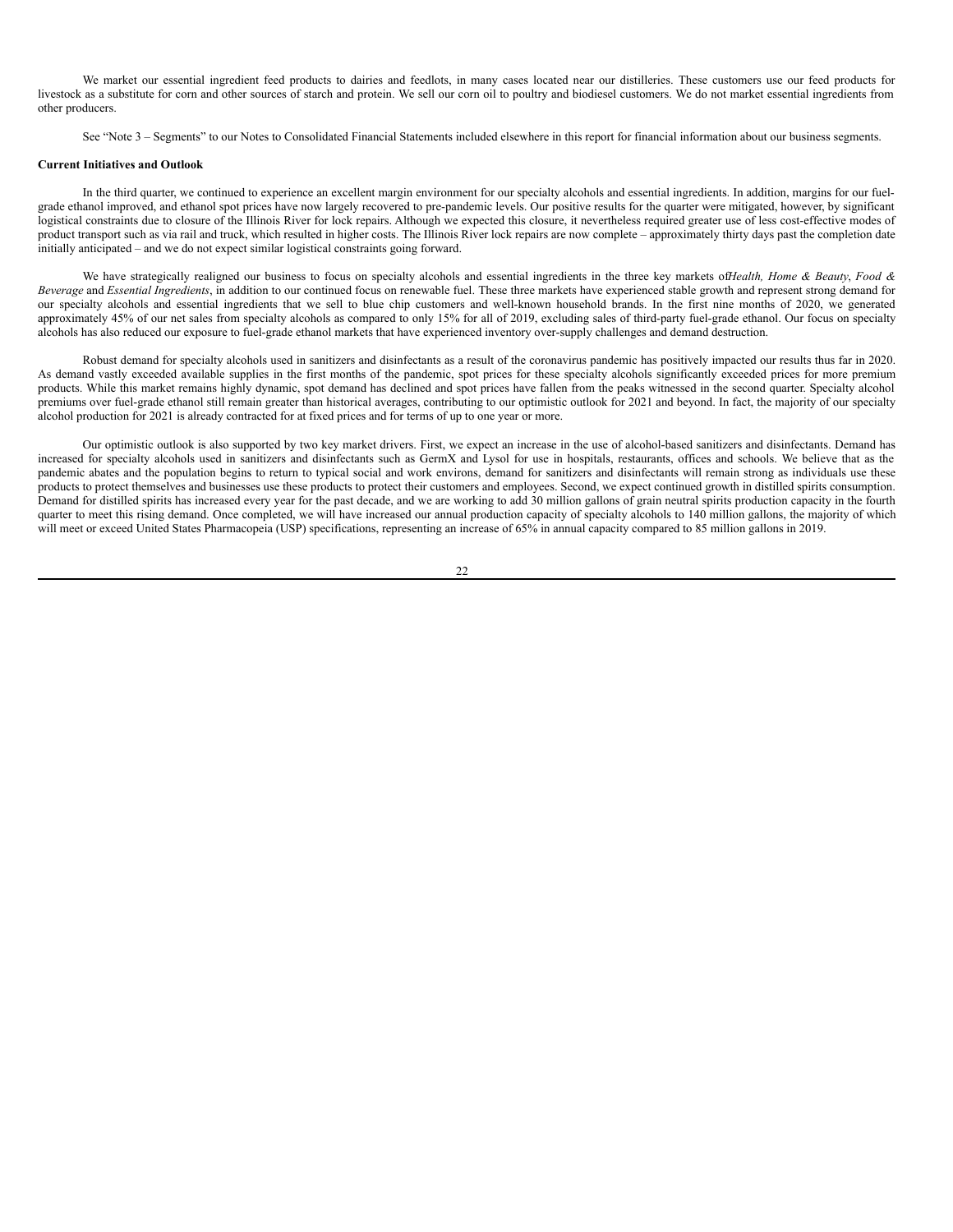We are working to broaden our addressable customers and markets by obtaining additional certifications. In October, we obtained our ISO9001 certification, the world's most widely recognized quality management system certification. We are also pursuing two additional certifications, specifically, ICH Q7, which sets forth good manufacturing practices for active pharmaceutical ingredients, and EXCiPACT, which sets standards for excipient safety and quality. We expect final audits for these additional certifications by the end of 2020.

We continue to evaluate many attractive investment opportunities in our asset portfolio. These opportunities are now available given our performance and strengthened balance sheet. For example, we are expanding annual production capacity of our yeast facility by 15%. Our yeast product is a high-value essential ingredient and we anticipate the full return of our investment of \$5.5 million in less than two years. We expect to complete this capacity expansion by the third quarter of 2021.

We also continue to pursue our strategic realignment plans to sell or repurpose our Western distilleries. We recently announced an agreement to sell our grain handling assets at our Magic Valley distillery in Burley, Idaho, comprising 134 acres of land, the rail loop, and related grain handling assets, for \$10.0 million. The sale is expected to close by the end of November and we intend to use the sale proceeds to repay term debt. We will retain our alcohol production distillery, terminal and 25 acres of remaining land in Burley, Idaho.

We remain focused on our transformation to a stable, higher-margin business. We have already successfully transitioned production to approximately 50% specialty alcohols and we are focusing on established markets that will continue to see long-term demand. Our initiatives around quality assurance and certifications are directed at expanding our addressable customers and markets. Our financial performance and balance sheet have greatly improved year over year, enabling us to pursue investment opportunities in our asset portfolio. Overall, we are encouraged that we will be able to deliver greater and more consistent profitability for our shareholders.

## **Critical Accounting Policies**

The preparation of our financial statements, which have been prepared in accordance with accounting principles generally accepted in the United States of America, requires us to make judgments and estimates that may have a significant impact upon the portrayal of our financial condition and results of operations. We believe that of our significant accounting policies, the following require estimates and assumptions that require complex, subjective judgments by management that can materially impact the portrayal of our financial condition and results of operations: revenue recognition; impairment of long-lived assets and held-for-sale classification; valuation of allowance for deferred taxes and derivative instruments. These significant accounting principles are more fully described in "Management's Discussion and Analysis of Financial Condition and Results of Operations—Critical Accounting Policies" in our Annual Report on Form 10-K for the year ended December 31, 2019.

| ł  |        |
|----|--------|
| ×, |        |
|    | I<br>I |
|    | ×<br>v |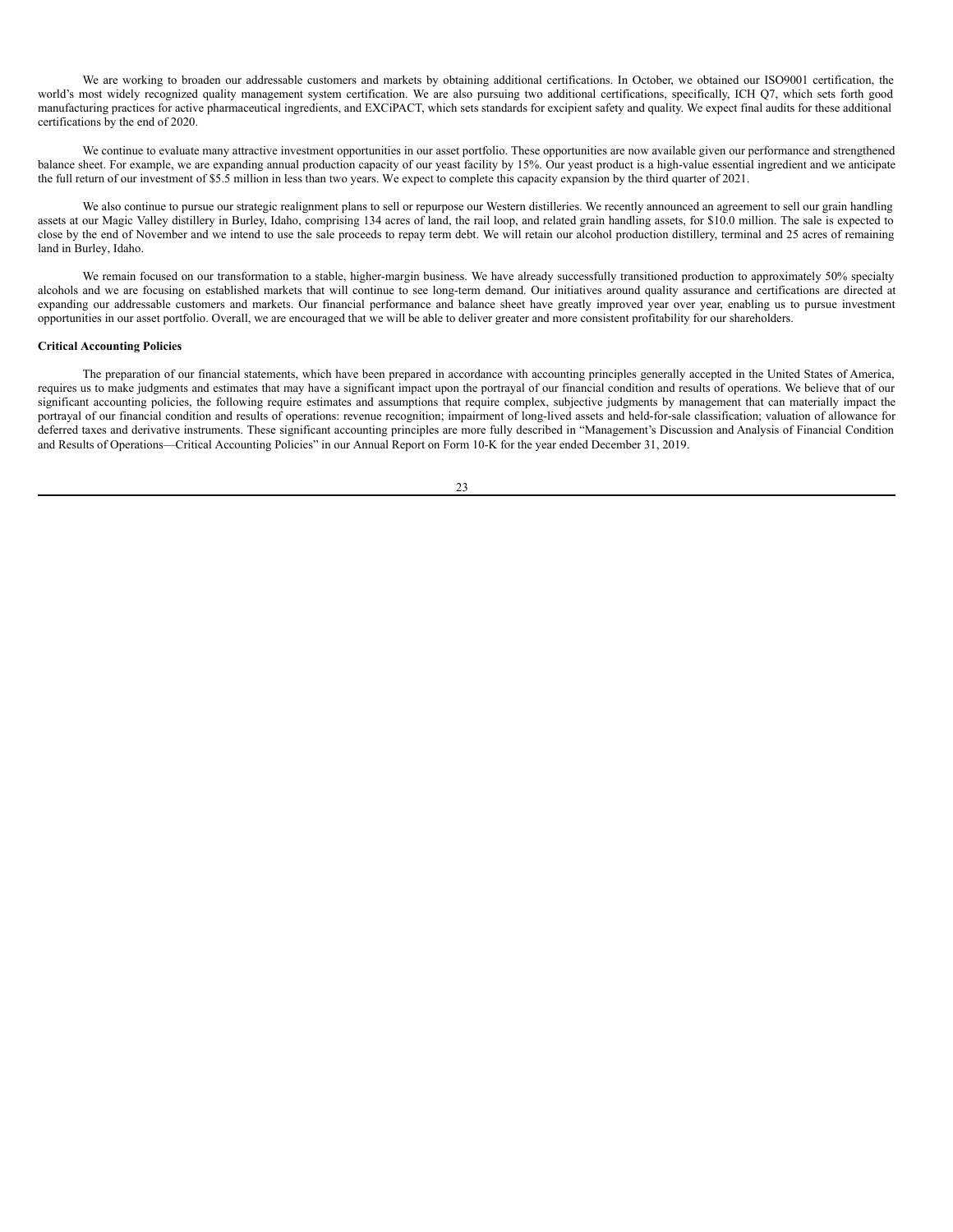## **Results of Operations**

The following selected financial information should be read in conjunction with our consolidated financial statements and notes to our consolidated financial statements included elsewhere in this report, and the other sections of "Management's Discussion and Analysis of Financial Condition and Results of Operations" contained in this report.

Certain performance metrics that we believe are important indicators of our results of operations include:

|                                                                   |    | <b>Three Months Ended</b><br>September 30, |               | Percentage | <b>Nine Months Ended</b><br>September 30, | Percentage |         |               |          |            |
|-------------------------------------------------------------------|----|--------------------------------------------|---------------|------------|-------------------------------------------|------------|---------|---------------|----------|------------|
|                                                                   |    | 2020                                       |               | 2019       | Variance                                  |            | 2020    |               | 2019     | Variance   |
| Production gallons sold (in millions)                             |    | 43.5                                       |               | 130.1      | $(66.6)\%$                                |            | 223.0   |               | 365.6    | $(39.0)\%$ |
| Third party gallons sold (in millions)                            |    | 76.7                                       |               | 80.2       | (4.4)%                                    |            | 212.9   |               | 258.3    | $(17.6)\%$ |
| Total gallons sold (in millions)                                  |    | 120.2                                      |               | 210.3      | $(42.8)\%$                                |            | 435.9   |               | 623.9    | $(30.1)\%$ |
| Total gallons produced (in millions)                              |    | 45.2                                       |               | 124.2      | $(63.6)\%$                                |            | 209.1   |               | 368.0    | $(43.2)\%$ |
| Production capacity utilization                                   |    | 40%                                        |               | 82%        | $(51.2)\%$                                |            | 54%     |               | 81%      | $(33.3)\%$ |
| Average sales price per gallon                                    | \$ | 1.71                                       | <sup>\$</sup> | 1.61       | $6.2\%$ \$                                |            | 1.60    | <sup>\$</sup> | 1.59     | 0.6%       |
| Corn cost per bushel – CBOT equivalent                            | S  | 3.29                                       | \$            | 3.85       | $(14.5)\%$ \$                             |            | 3.49    | \$            | 3.80     | $(8.2)\%$  |
| Average basis $(1)$                                               |    | 0.22                                       |               | 0.47       | $(53.2)\%$ \$                             |            | 0.29    |               | 0.42     | $(31.0)\%$ |
| Delivered cost of corn                                            |    | 3.51                                       |               | 4.32       | $(18.8)\%$ \$                             |            | 3.78    |               | 4.22     | $(10.4)\%$ |
| Total co-product tons sold (in thousands)                         |    | 255.5                                      |               | 720.4      | $(64.5)\%$                                |            | 1,177.5 |               | 2,096.0  | $(43.8)\%$ |
| Co-product revenues as % of delivered cost of corn <sup>(2)</sup> |    | 50.2%                                      |               | 30.9%      | 62.5%                                     |            | 44.6%   |               | $35.1\%$ | $27.1\%$   |
| Average CBOT fuel-grade ethanol price per gallon                  | S  | 1.27                                       | <sup>\$</sup> | 1.41       | $(9.9)\%$ \$                              |            | 1.20    | $\mathcal{S}$ | 1.38     | $(13.0)\%$ |
| Average CBOT corn price per bushel                                | S  | 3.40                                       | S             | 3.89       | $(12.6)\%$ \$                             |            | 3.45    | \$            | 3.84     | $(10.2)\%$ |

(1) Corn basis represents the difference between the immediate cash price of delivered corn and the future price of corn for Chicago delivery.

(2) Co-product revenues as a percentage of delivered cost of corn shows our yield based on sales of co-products, including WDG and corn oil, generated from alcohols we produced.

## *Net Sales, Cost of Goods Sold and Gross Profit (Loss)*

The following table presents our net sales, cost of goods sold and gross profit (loss) in dollars and gross profit (loss) as a percentage of net sales (in thousands, except percentages):

|                            | <b>Three Months Ended</b><br>September 30, |           | <b>Nine Months Ended</b><br>Variance in<br>September 30, |               |  |         |  |           |  | Variance in    |            |  |  |
|----------------------------|--------------------------------------------|-----------|----------------------------------------------------------|---------------|--|---------|--|-----------|--|----------------|------------|--|--|
|                            | 2020                                       | 2019      | <b>Dollars</b>                                           | Percent       |  | 2020    |  | 2019      |  | <b>Dollars</b> | Percent    |  |  |
| Net sales                  | 204,727                                    | 365,160   | (160.433)                                                | $(43.9)\%$ \$ |  | 728,205 |  | 1.067.264 |  | (339,059)      | $(31.8)\%$ |  |  |
| Cost of goods sold         | 183,797                                    | 379,976   | (196, 179)                                               | $(51.6)\%$    |  | 688,983 |  | 1,080,398 |  | (391, 415)     | $(36.2)\%$ |  |  |
| Gross profit (loss)        | 20,930                                     | (14, 816) | 35,746                                                   | <b>NM</b>     |  | 39,222  |  | (13, 134) |  | 52,356         | <b>NM</b>  |  |  |
| Percentage of net<br>sales | $10.2\%$                                   | $(4.1)\%$ |                                                          |               |  | 5.4%    |  | $(1.2)\%$ |  |                |            |  |  |

*Net Sales*

The decline in our net sales for the three and nine months ended September 30, 2020 as compared to the same periods in 2019 was primarily due to a significant decline in our fuel-grade ethanol production gallons sold.

We sold fewer fuel-grade ethanol production gallons and co-products for the three and nine months ended September 30, 2020 as compared to the same periods in 2019. These declines are primarily due to significantly reduced transportation fuel demand from the effects of stay-at-home orders as a result of the coronavirus pandemic. As a result, we reduced our production capacity utilization to 40% on a consolidated basis in the third quarter. Demand for our specialty alcohols, however, increased significantly in the sanitizer and disinfectant markets. These markets have historically, and even more so in the second and third quarters, provided a premium price over fuel-grade ethanol markets. Our third-party gallons sold declined slightly in the quarter, but significantly less than the decline in overall fuel-grade ethanol demand, as most of our fuel-grade ethanol commitments for the quarter were met through our third party marketing business.

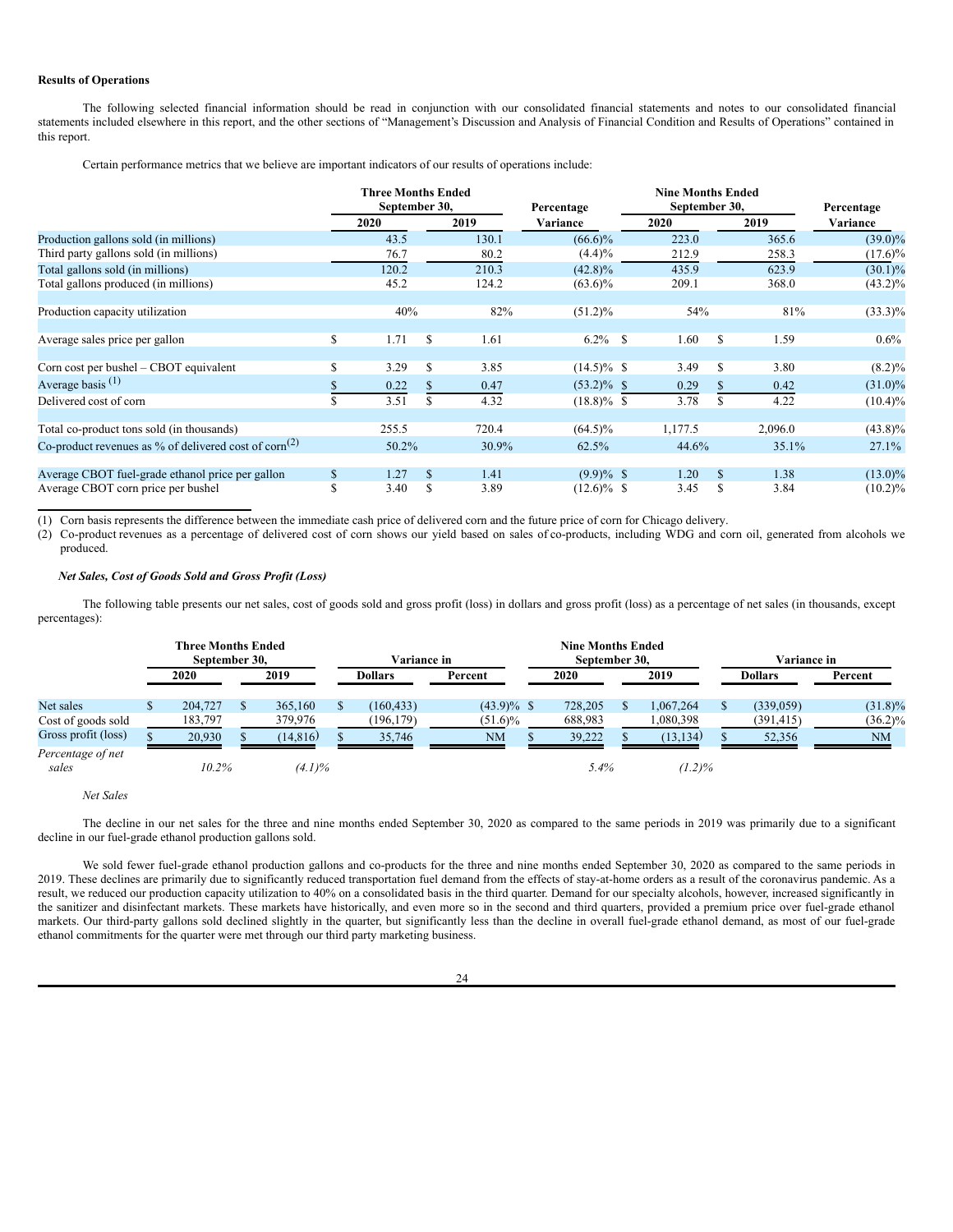#### *Three Months Ended September 30, 2020 and 2019*

On a consolidated basis, our average sales price per gallon increased 6.2% to \$1.71 for the three months ended September 30, 2020 compared to \$1.61 for the same period in 2019. The average Chicago Board of Trade, or CBOT, fuel-grade ethanol price per gallon, decreased 9.9% to \$1.27 for the three months ended September 30, 2020 compared to \$1.41 for the same period in 2019. The increase in our average sales price per gallon, despite lower fuel-grade ethanol prices, is due to a change in our mix of sales, with a higher percentage of gallons sold of specialty alcohols as compared to fuel-grade ethanol.

#### *Production Segment*

Net sales of alcohols from our production segment declined by \$123.1 million, or 58%, to \$89.8 million for the three months ended September 30, 2020 as compared to \$212.9 million for the same period in 2019. Our total volume of production gallons sold declined by 86.6 million gallons, or 67%, to 43.5 million gallons for the three months ended September 30, 2020 as compared to 130.1 million gallons for the same period in 2019. Our production segment's average sales price per gallon increased 25% to \$2.02 for the three months ended September 30, 2020 compared to our production segment's average sales price per gallon of \$1.62 for the same period in 2019. At our production segment's average sales price per gallon of \$2.02 for the three months ended September 30, 2020, we generated \$174.5 million less in net sales from our production segment from the 86.6 million fewer production gallons sold in the three months ended September 30, 2020 as compared to the same period in 2019. This decline was partially offset by the increase of \$0.40 in our production segment's average sales price per gallon for the three months ended September 30, 2020 as compared to the same period in 2019, which increased our net sales of alcohols from our production segment by \$51.4 million.

Net sales of co-products declined \$35.1 million, or 53%, to \$30.6 million for the three months ended September 30, 2020 as compared to \$65.7 million for the same period in 2019. Our total volume of co-products sold declined by 464.9 thousand tons, or 65%, to 255.5 thousand tons for three months ended September 30, 2020 from 720.4 thousand tons for the same period in 2019, and our average sales price per ton increased to \$119.57 for the three months ended September 30, 2020 from \$91.19 for the same period in 2019, due to a higher mix of more valuable essential ingredients sold from our wet mill. At our average sales price per ton of \$119.57 for the three months ended September 30, 2020, we realized \$55.5 million less in net sales from the 464.9 thousand ton decline in co-products sold in the three months ended September 30, 2020 as compared to the same period in 2019. The increase in our average sales price per ton of \$28.38, or 31%, for the three months ended September 30, 2020 as compared to the same period in 2019 increased our net sales of co-products by \$20.4 million.

## *Marketing Segment*

Net sales of alcohols from our marketing segment, excluding intersegment sales, declined by \$2.3 million, or 3%, to \$84.3 million for the three months ended September 30, 2020 as compared to \$86.6 million for the same period in 2019. Our total volume of gallons sold by our marketing segment declined by 90.1 million gallons, or 43%, to 120.2 million gallons for the three months ended September 30, 2020 as compared to 210.3 million gallons for the same period in 2019. The 90.1 million decline in gallons sold by our marketing segment is comprised of 86.6 million fewer production gallons sold and 3.5 million fewer third party gallons sold. The 3.5 million gallon decline in third party gallons sold is comprised of 0.3 million fewer gallons sold on a gross basis and 3.2 million fewer gallons sold on a net basis.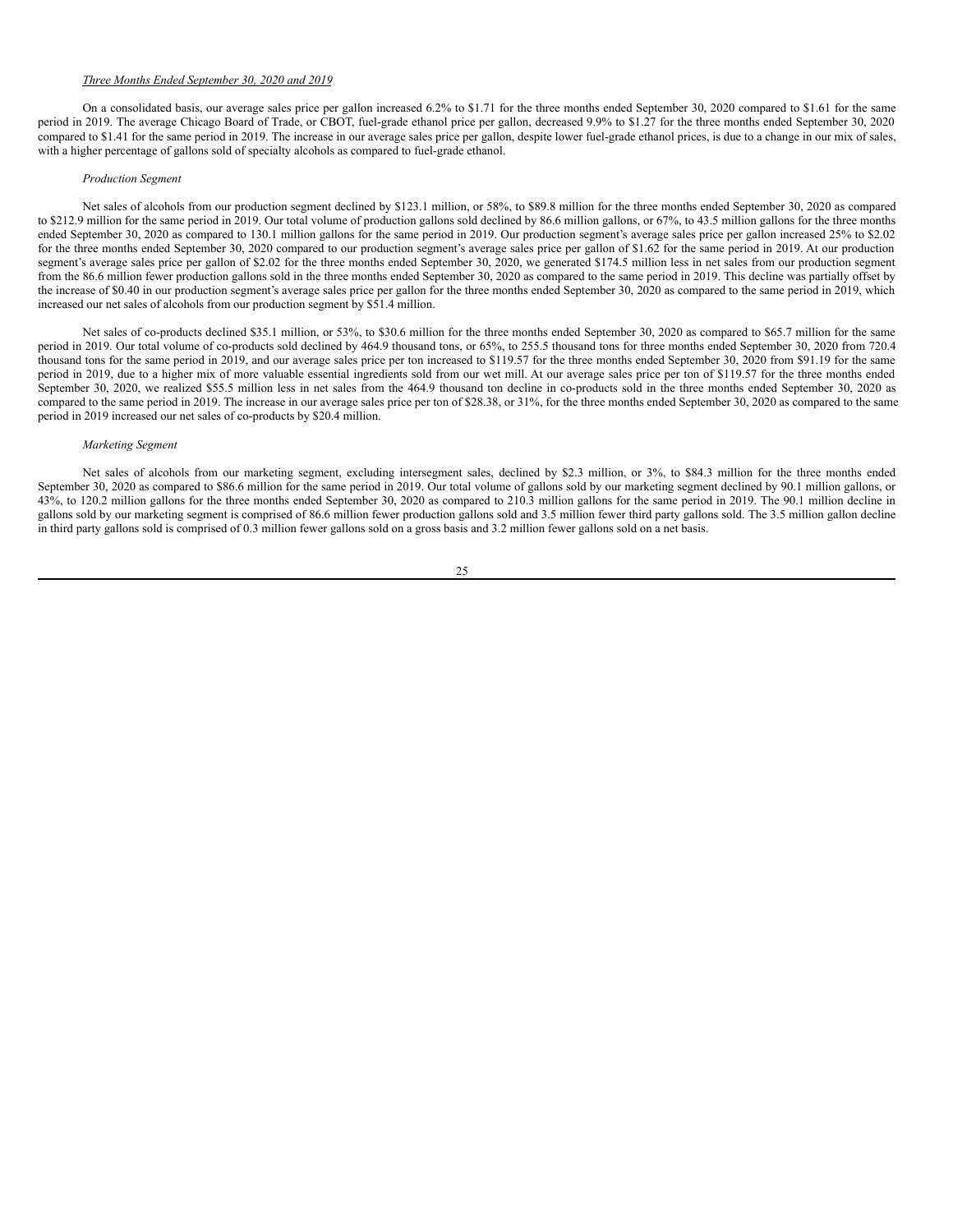Our marketing segment's average sales price per gallon declined 2% to \$1.65 for the three months ended September 30, 2020 compared to \$1.61 for the same period in 2019. At our marketing segment's average sales price per gallon of \$1.65 for the three months ended September 30, 2020, we generated \$5.7 million less in net sales from our marketing segment from the 3.5 million fewer gallons in third party fuel-grade ethanol sold in the three months ended September 30, 2020 as compared to the same period in 2019. The increase of \$0.04 in our marketing segment's average sales price per gallon for the three months ended September 30, 2020 as compared to the same period in 2019 increased our net sales from third party fuel-grade ethanol sold by our marketing segment by \$3.4 million.

## *Nine Months Ended September 30, 2020 and 2019*

On a consolidated basis, our average sales price per gallon increased 0.6% to \$1.60 for the nine months ended September 30, 2020 compared to \$1.59 for the same period in 2019. The average CBOT fuel-grade ethanol price per gallon declined 13.0% to \$1.20 for the nine months ended September 30, 2020 compared to \$1.38 for the same period in 2019. The increase in our average sales price per gallon, despite lower fuel-grade ethanol production, is due to a change in our mix of sales, with a higher percentage of gallons sold of specialty alcohols as compared to fuel-grade ethanol.

#### *Production Segment*

Net sales of alcohols from our production segment declined by \$206.9 million, or 35%, to \$379.8 million for the nine months ended September 30, 2020 as compared to \$586.7 million for the same period in 2019. Our total volume of production gallons sold declined by 142.6 million gallons, or 39%, to 223.0 million gallons for the nine months ended September 30, 2020 as compared to 365.6 million gallons for the same period in 2019. Our production segment's average sales price per gallon increased 6% to \$1.68 for the nine months ended September 30, 2020 compared to \$1.59 for the same period in 2019. At our production segment's average sales price per gallon of \$1.68 for the nine months ended September 30, 2020, we generated \$239.4 million less in net sales from our production segment from the 142.6 million fewer production gallons sold in the nine months ended September 30, 2020 as compared to the same period in 2019. The increase of \$0.09 in our production segment's average sales price per gallon for the nine months ended September 30, 2020 as compared to the same period in 2019 increased our net sales of alcohols from our production segment by \$32.5 million.

Net sales of co-products declined \$64.5 million, or 32%, to \$134.7 million for the nine months ended September 30, 2020 as compared to \$199.2 million for the same period in 2019. Our total volume of co-products sold decreased by 918.5 thousand tons, or 44%, to 1,177.5 thousand tons for nine months ended September 30, 2020 from 2,096.0 thousand tons for the same period in 2019. Our average sales price per ton increased to \$114.38 for the nine months ended September 30, 2020 from \$95.03 for the same period in 2019 due to a higher mix of more valuable essential ingredients. At our average sales price per ton of \$114.38 for the nine months ended September 30, 2020, we generated \$105.0 million less in net sales from the 918.5 thousand tons of fewer co-products sold in the nine months ended September 30, 2020 as compared to the same period in 2019. The increase of \$19.35, or 20%, in our average sales price per ton for the nine months ended September 30, 2020 as compared to the same period in 2019 increased net sales of co-products by \$40.5 million.

#### *Marketing Segment*

Net sales of alcohols from our marketing segment, excluding intersegment sales, declined by \$67.7 million, or 24%, to \$213.7 million for the nine months ended September 30, 2020 as compared to \$281.4 million for the same period in 2019. Our total volume of gallons sold by our marketing segment declined by 188.0 million gallons, or 30%, to 435.9 million gallons for the nine months ended September 30, 2020 as compared to 623.9 million gallons for the same period in 2019. The 188.0 million decline in gallons sold by our marketing segment is comprised of 142.6 million fewer production gallons sold and 45.4 million fewer third party gallons sold. The 45.4 million decline in third party gallons sold is comprised of 32.2 million fewer gallons sold on a gross basis and 13.2 million fewer gallons sold on a net basis.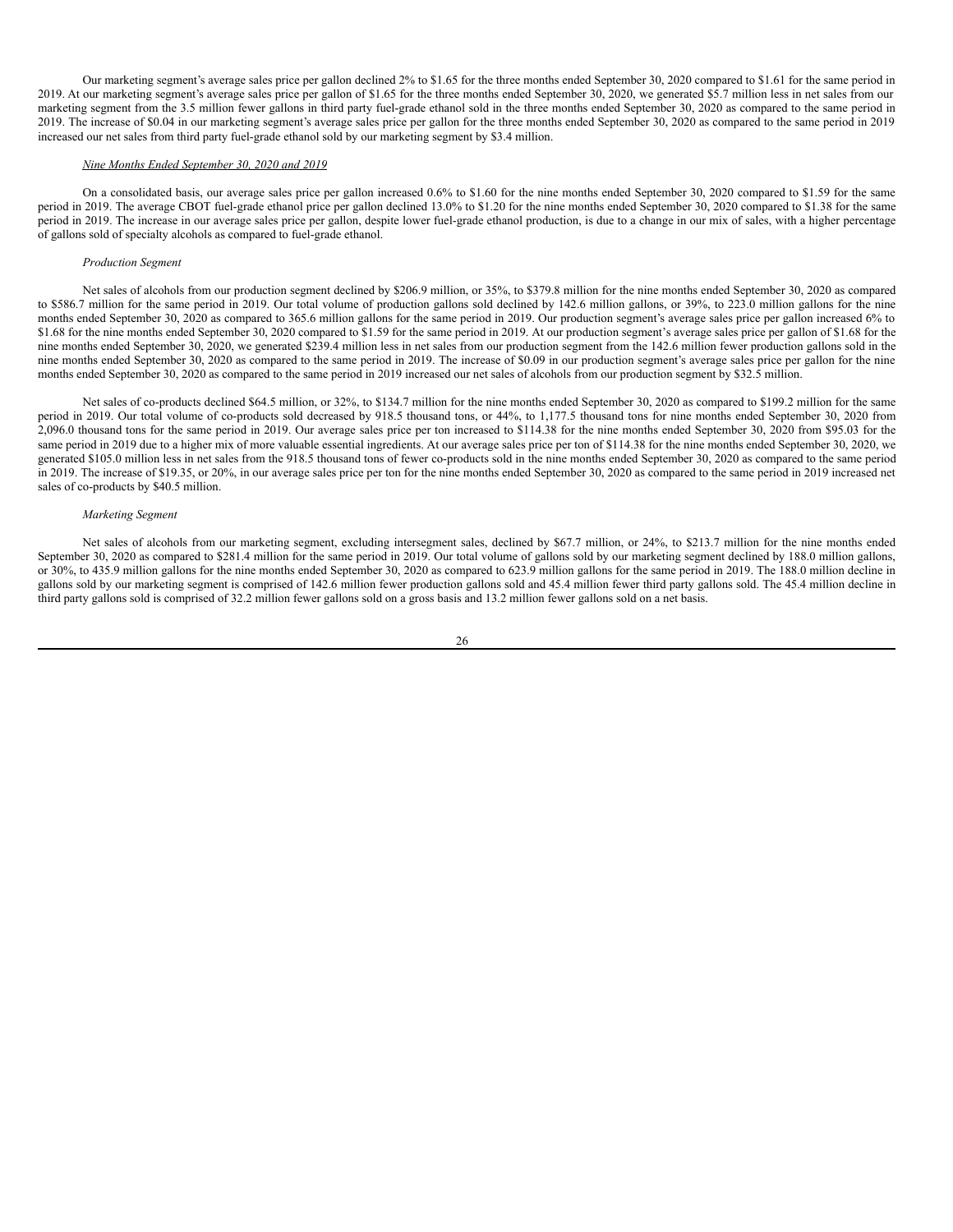Our marketing segment's average sales price per gallon increased less than 1% to \$1.53 for the nine months ended September 30, 2020 as compared to \$1.52 for the same period in 2019. At our marketing segment's average sales price per gallon of \$1.53 for the nine months ended September 30, 2020, we generated \$69.3 million less in net sales from our marketing segment from the 45.4 million fewer gallons in third party fuel-grade ethanol sold in the nine months ended September 30, 2020 as compared to the same period in 2019. The increase of \$0.01 in our marketing segment's average sales price per gallon for the nine months ended September 30, 2020 as compared to the same period in 2019 increased our net sales from third party fuel-grade ethanol sold by our marketing segment by \$1.6 million.

## *Cost of Goods Sold and Gross Profit (Loss)*

Our consolidated gross profit improved to \$20.9 million, representing a gross profit margin of 10.2%, for the three months ended September 30, 2020 compared to a gross loss of \$14.8 million, representing a gross profit margin of negative 4.1% for the same period in 2019. Our consolidated gross profit improved to \$39.2 million, representing a gross profit margin of 5.4%, for the nine months ended September 30, 2020 compared to a gross loss of \$13.1 million, representing a gross profit margin of negative 1.2%, for the same period in 2019. Our gross profit and gross profit margin improved primarily due to significantly higher margins from sales of our specialty alcohols.

#### *Three Months Ended September 30, 2020 and 2019*

#### *Production Segment*

Our production segment's gross profit from external sales improved by \$36.3 million to \$20.4 million for the three months ended September 30, 2020 as compared to a loss of \$15.9 million for the same period in 2019. Of this improvement, \$77.0 million is attributable to our production segment's higher production volumes and margins of specialty alcohols for the three months ended September 30, 2020 as compared to the same period in 2019, partially offset by \$40.7 million in lower gross profit attributable to lower production volumes and margins of fuel-grade ethanol for the three months ended September 30, 2020 as compared to the same period in 2019.

#### *Marketing Segment*

Our marketing segment's gross profit declined by \$0.6 million to \$0.5 million for the three months ended September 30, 2020 as compared to \$1.1 million for the same period in 2019. This decline primarily relates to our marketing segment's lower margins per gallon for fuel-grade ethanol for the three months ended September 30, 2020 as compared to the same period in 2019.

## *Nine Months Ended September 30, 2020 and 2019*

#### *Production Segment*

Our production segment's gross profit from external sales improved by \$56.4 million to \$32.8 million for the nine months ended September 30, 2020 as compared to a gross loss of \$23.6 million for the same period in 2019. Of this improvement, \$77.4 million is attributable to our production segment's higher production volumes and margins of specialty alcohols for the nine months ended September 30, 2020 as compared to the same period in 2019, partially offset by \$21.0 million in lower gross profit attributable to production volumes and margins of fuel-grade ethanol for the nine months ended September 30, 2020 as compared to the same period in 2019.

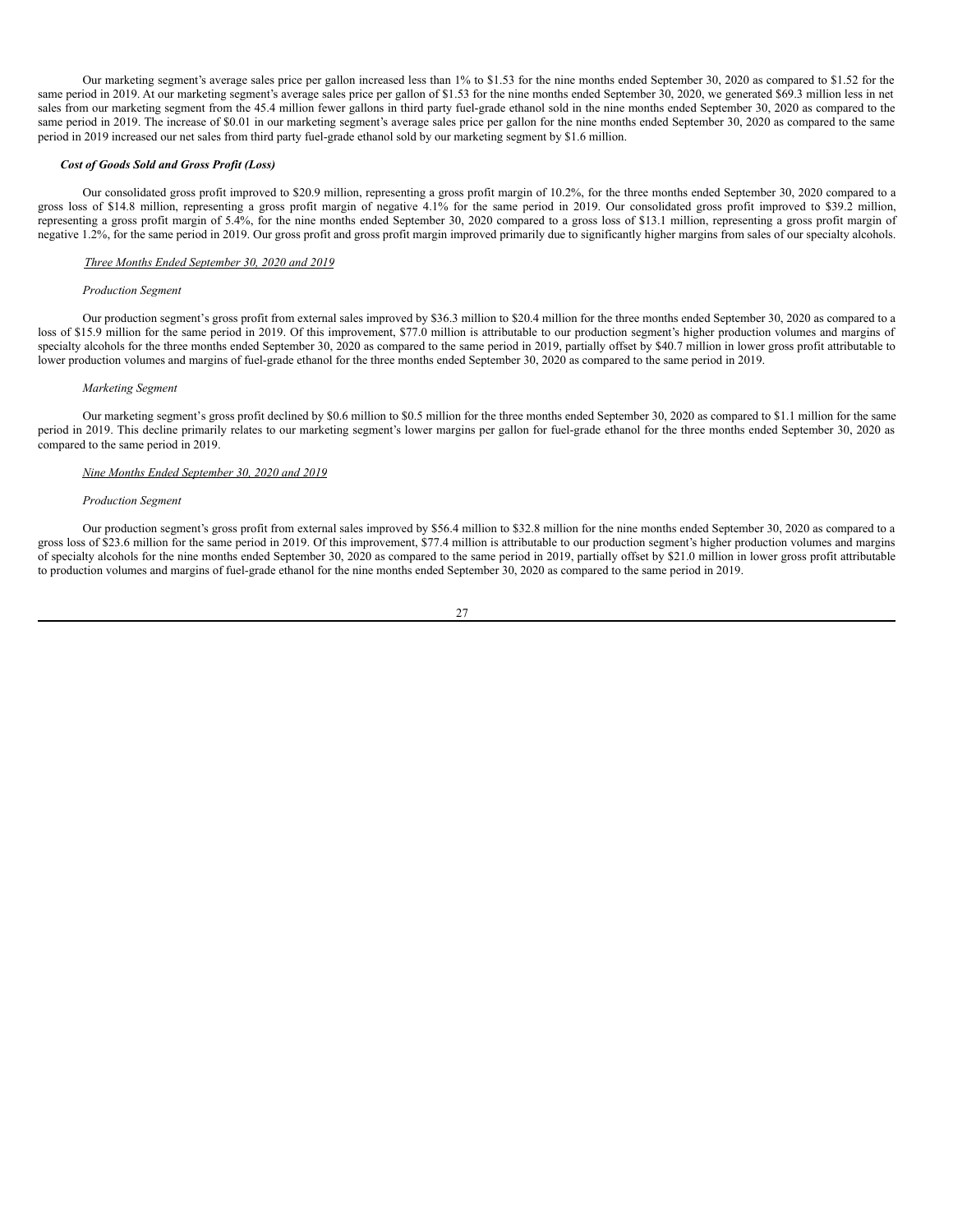#### *Marketing Segment*

Our marketing segment's gross profit declined by \$4.1 million to \$6.4 million for the nine months ended September 30, 2020 as compared to \$10.5 million for the same period in 2019. Of this decline, \$2.7 million is attributable to our marketing segment's lower margins per gallon for fuel-grade ethanol and \$1.4 million is attributable to lower third-party marketing volumes for the nine months ended September 30, 2020 as compared to the same period in 2019.

## *Selling, General and Administrative Expenses*

The following table presents our selling, general and administrative, or SG&A, expenses in dollars and as a percentage of net sales (in thousands, except percentages):

|                                                    | <b>Three Months Ended</b><br>September 30, |  |       |  |                | <b>Nine Months Ended</b><br>Variance in<br>September 30, |  |        |  |        |  | <b>Variance in</b> |         |  |  |
|----------------------------------------------------|--------------------------------------------|--|-------|--|----------------|----------------------------------------------------------|--|--------|--|--------|--|--------------------|---------|--|--|
|                                                    | 2020                                       |  | 2019  |  | <b>Dollars</b> | Percent                                                  |  | 2020   |  | 2019   |  | <b>Dollars</b>     | Percent |  |  |
| Selling, general and<br>administrative<br>expenses | 6,404                                      |  | 8,687 |  | (2, 283)       | $(26.3) \%$ \$                                           |  | 25,245 |  | 23,630 |  | 1,615              | $6.8\%$ |  |  |
|                                                    |                                            |  |       |  |                |                                                          |  |        |  |        |  |                    |         |  |  |
| Percentage of net<br>sales                         | 3.1%                                       |  | 2.4%  |  |                |                                                          |  | 3.5%   |  | 2.2%   |  |                    |         |  |  |

Our SG&A expenses decreased for the three months ended September 30, 2020 as compared to the same period in 2019. The decrease in SG&A expenses is primarily due to reduced legal and consulting expenses. Our SG&A expenses increased for the nine months ended September 30, 2020 as compared to the same period in 2019. The increase in SG&A expenses is primarily due to increases in professional fees associated with the sale of our interest in Pacific Aurora, LLC, or Pacific Aurora, and our other strategic initiatives.

#### *Net Income (Loss) Available to Common Stockholders*

The following table presents our net income (loss) available to common stockholders in dollars and as a percentage of net sales (in thousands, except percentages):

|                                                             | <b>Three Months Ended</b><br>September 30, |        |  |           | <b>Nine Months Ended</b><br>September 30,<br>Variance in |           |  |       |           | Variance in    |           |  |
|-------------------------------------------------------------|--------------------------------------------|--------|--|-----------|----------------------------------------------------------|-----------|--|-------|-----------|----------------|-----------|--|
|                                                             |                                            | 2020   |  | 2019      | Dollars                                                  | Percent   |  | 2020  | 2019      | <b>Dollars</b> | Percent   |  |
| Net income (loss)<br>available to<br>common<br>stockholders |                                            | 14,896 |  | (27,645)  | 42,541                                                   | <b>NM</b> |  | 4,130 | (48, 808) | 52,938         | <b>NM</b> |  |
| Percentage of net<br>sales                                  |                                            | 7.3%   |  | $(7.6)\%$ |                                                          |           |  | 0.6%  | $(4.6)\%$ |                |           |  |

The improvement in net income (loss) available to common stockholders is primarily due to significantly higher margins from our specialty alcohol sales for the three and nine months ended September 30, 2020 as compared to the same periods in 2019 and a gain on settlement of litigation of \$11.8 million, partially offset by higher fair value adjustments resulting from higher market prices of our common stock.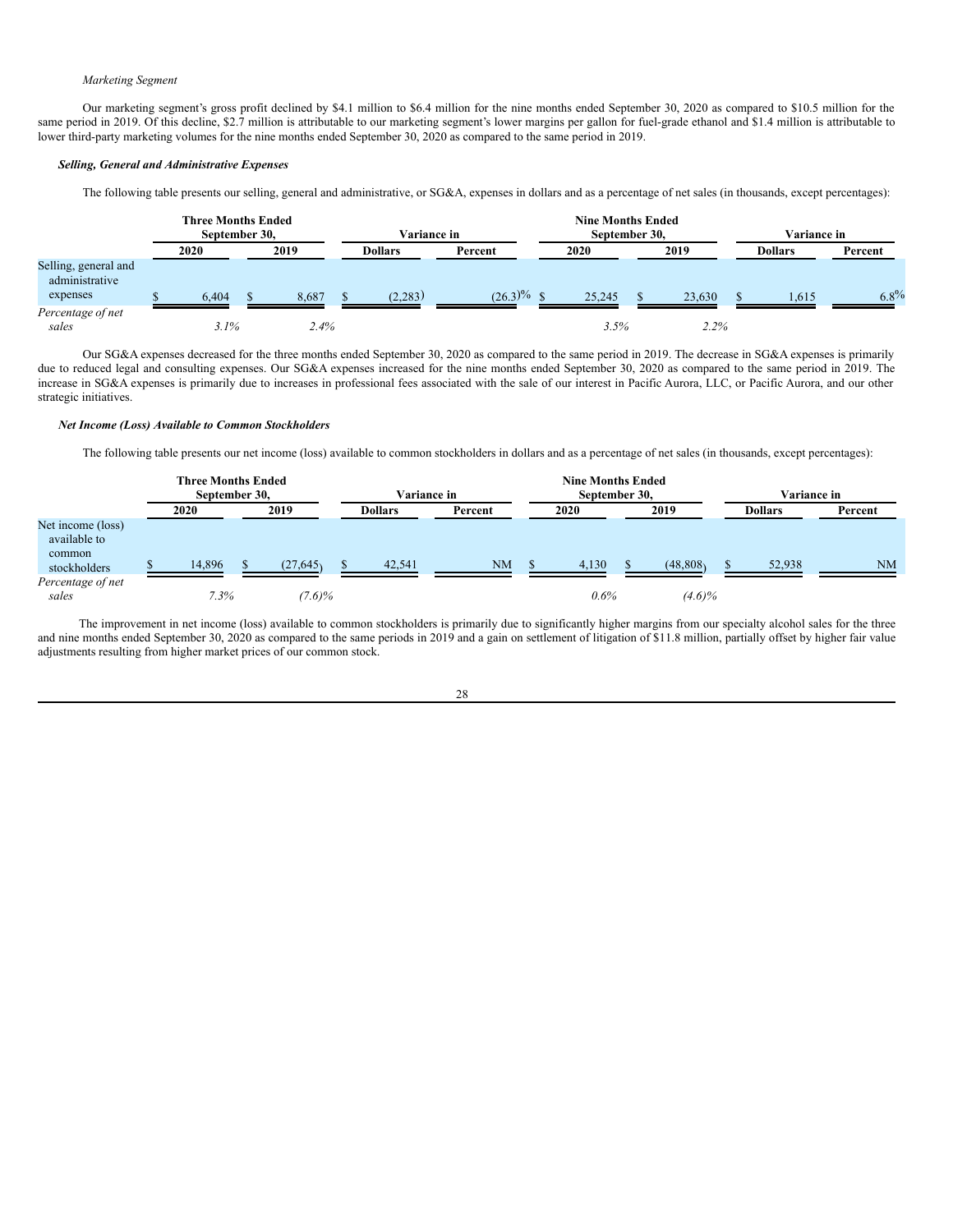## **Liquidity and Capital Resources**

During the nine months ended September 30, 2020, we funded our operations primarily from cash generated by our operations and cash on hand. These funds were used to make payments on our term debt and under our other credit facilities, and for capital expenditures and to make lease payments.

Our financial statements have been prepared on a going concern basis, which contemplates the realization of assets and the satisfaction of liabilities in the normal course of business. During the nine months ended September 30, 2020, we continued to experience significant adverse conditions in the fuel-grade ethanol market as demand and pricing were at record lows due to reduced domestic transportation and resulting lower gasoline demand. In response, we reduced production at our distilleries by more than 50% in an effort to conserve capital as a result of a substantial reduction in demand due to stay-at-home orders issued in response to the coronavirus pandemic. We have, however, not only continued producing and selling specialty alcohols, but also converted a portion of our fuel-grade ethanol production to specialty alcohol production to respond to increased demand from the sanitizer and disinfectant markets. These sales of specialty alcohols were at a mix of fixed and spot pricing, both of which resulted in positive net income and cash flows from operations during the second and third quarters. We expect robust demand for our specialty alcohols to continue for at least the next twelve months as we continue to enter fixed price contracts and hedge corn input costs, locking in profit margins on sales of specialty alcohols.

At September 30, 2020, we had \$38.7 million in cash and \$9.2 million available under our operating line of credit for our marketing subsidiary, Kinergy Marketing LLC, or Kinergy. During the nine months ended September 30, 2020, we generated \$75.7 million in cash from our operations and realized \$19.9 million in net cash from the sale of our interest in Pacific Aurora. These positive cash flows have allowed us to make net payments totaling \$91.6 million on our debt. Further, subsequent to September 30, 2020, we made an additional \$25.3 million in payments on our term debt using the proceeds of an equity offering described below.

On October 28, 2020, we closed an underwritten public offering of 5,075,000 shares of our common stock at a public offering price of \$8.42 per share and 5-year prefunded warrants to purchase 3,825,493 shares of common stock at a public offering price of \$8.42 per pre-funded warrant. In addition, in a concurrent private placement, we also issued to the investor, for a nominal price, warrants to purchase an additional 8,900,493 shares of common stock at an exercise price of \$9.757 per share. The warrants will become exercisable after the six-month anniversary of the offering and will expire on the 18-month anniversary of the offering. The aggregate gross proceeds from the offerings of common stock, pre-funded warrants and warrants was approximately \$75.0 million. The net offering proceeds to us were approximately \$70.0 million after deducting underwriting discounts and commissions and other estimated offering expenses.

Our current available capital resources consist of cash on hand and amounts available for borrowing under our credit facilities. We expect that our future available capital resources will consist primarily of any cash generated from our operations, cash balances, any availability under our lines of credit and net cash proceeds from any sale of our production assets.

We believe that as of the date of this report, we are in compliance with all debt covenants contained in our credit facilities, except our obligation to obtain lender approval of a comprehensive plan to restructure our assets and liabilities with respect to our Pekin and ICP debt and a dispute over whether a portion of our principal payments originated from an approved source of funds. As noted above, we appointed a chief restructuring officer to facilitate the development of such a plan and we have presented and continue to negotiate the plan with our lenders. As a result, we are not in compliance with our obligations to our lenders, which could result in their acceleration of our debt. Even though we do not believe acceleration is probable, we have classified our related debt as current on our consolidated balance sheets.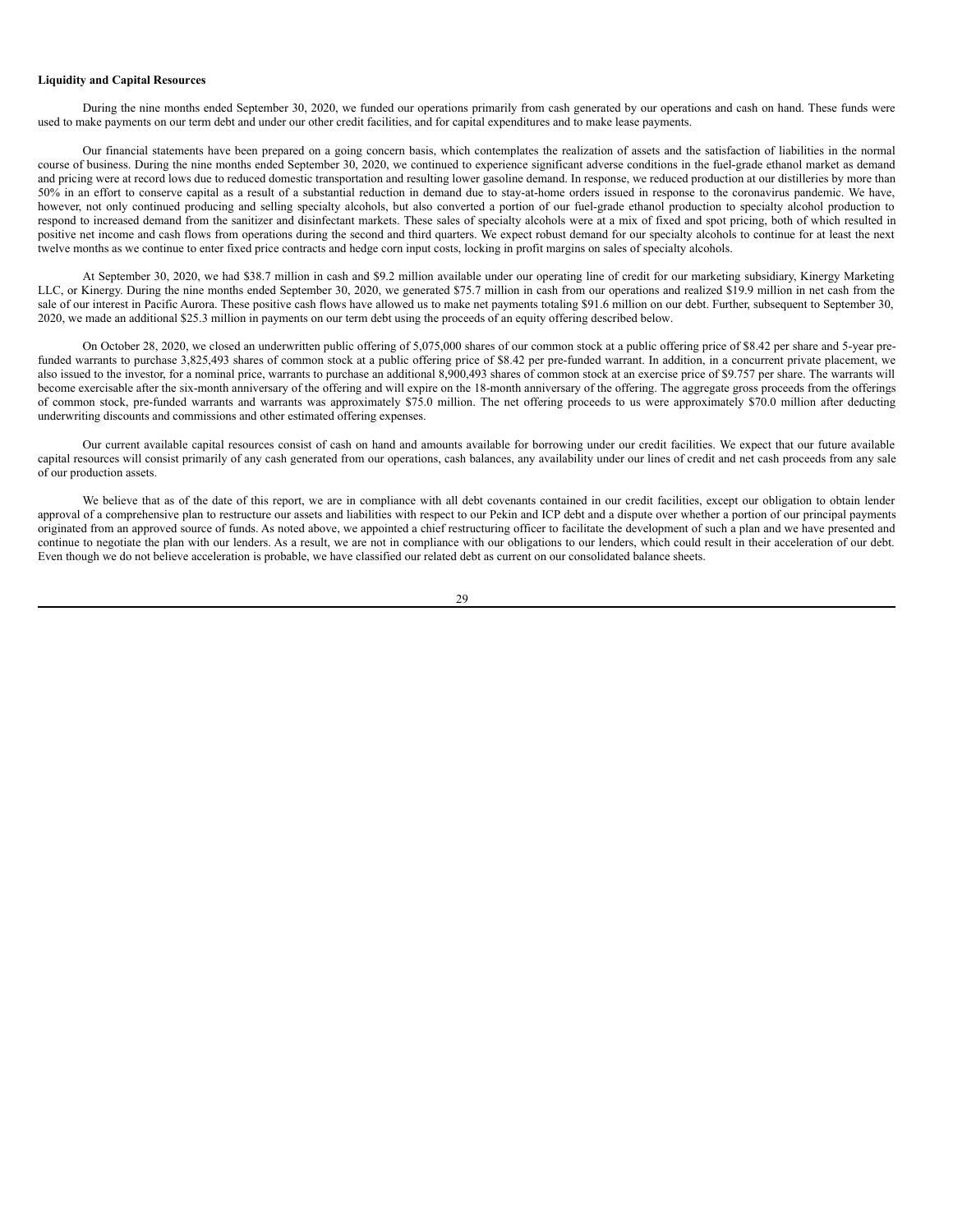In addition to our projected cash flows from operations, we recently raised net proceeds of \$70.0 million in offerings of common stock and warrants, and have recently announced the sale of certain assets for \$10.0 million, which is expected to close by November 30, 2020. We continue to evaluate our Western fuel-grade ethanol distilleries for either repurposing or sale, which may provide additional proceeds to repay debt. Given these factors, we believe we have alleviated substantial doubt about our ability to continue as a going concern and we will have sufficient liquidity to meet our anticipated working capital, debt service and other liquidity needs for the next twelve months from the date of this report.

## *Quantitative Quarter-End Liquidity Status*

We believe that the following amounts provide insight into our liquidity and capital resources. The following selected financial information should be read in conjunction with our consolidated financial statements and notes to consolidated financial statements included elsewhere in this report, and the other sections of "Management's Discussion and Analysis of Financial Condition and Results of Operations" contained in this report (dollars in thousands):

|                                        | September 30. |         |  | December 31, |            |
|----------------------------------------|---------------|---------|--|--------------|------------|
|                                        |               | 2020    |  | 2019         | Change     |
| Cash and cash equivalents              |               | 38,730  |  | 18.997       | 103.9%     |
| Current assets                         |               | 137.715 |  | 232,064      | $(40.7)\%$ |
| Property and equipment, net            | <sup>S</sup>  | 306,251 |  | 332,526      | $(7.9)\%$  |
| Current liabilities                    |               | 115,105 |  | 160,398      | $(28.2)\%$ |
| Long-term debt, net of current portion |               | 87,989  |  | 180,795      | $(51.3)\%$ |
| Working capital                        |               | 22.610  |  | 71,666       | $(68.5)\%$ |
| Working capital ratio                  |               | 1.20    |  | 1.45         | $(17.2)\%$ |

#### *Restricted Net Assets*

At September 30, 2020, we had approximately \$291.3 million of net assets at our subsidiaries that were not available to be transferred to Pacific Ethanol, Inc. in the form of dividends, loans or advances due to restrictions contained in the credit facilities of our subsidiaries.

## *Changes in Working Capital and Cash Flows*

Our working capital declined to \$22.6 million at September 30, 2020 from \$71.7 million at December 31, 2019 as a result of a decrease of \$94.3 million in current assets, partially offset by a decrease of \$45.3 million in current liabilities.

Current assets decreased primarily due to a decrease in assets held-for-sale associated with the completed sale of our interest in Pacific Aurora, and decreases in accounts receivable and inventories, due to the timing of collections, and lower fuel-grade ethanol production and sales.

Our current liabilities decreased primarily due to a decrease in liabilities held-for-sale associated with the completed sale of our interest in Pacific Aurora, partially offset by an increase in the current portion of our long-term debt primarily due to our failure to obtain lender approval of a comprehensive plan to restructure our assets and liabilities.

Our cash and cash equivalents increased by \$19.7 million at September 30, 2020 as compared to December 31, 2019 primarily due to \$75.7 million in cash provided by our operating activities and \$15.0 million in cash provided by our investing activities, partially offset by \$71.0 million in cash used in our financing activities.

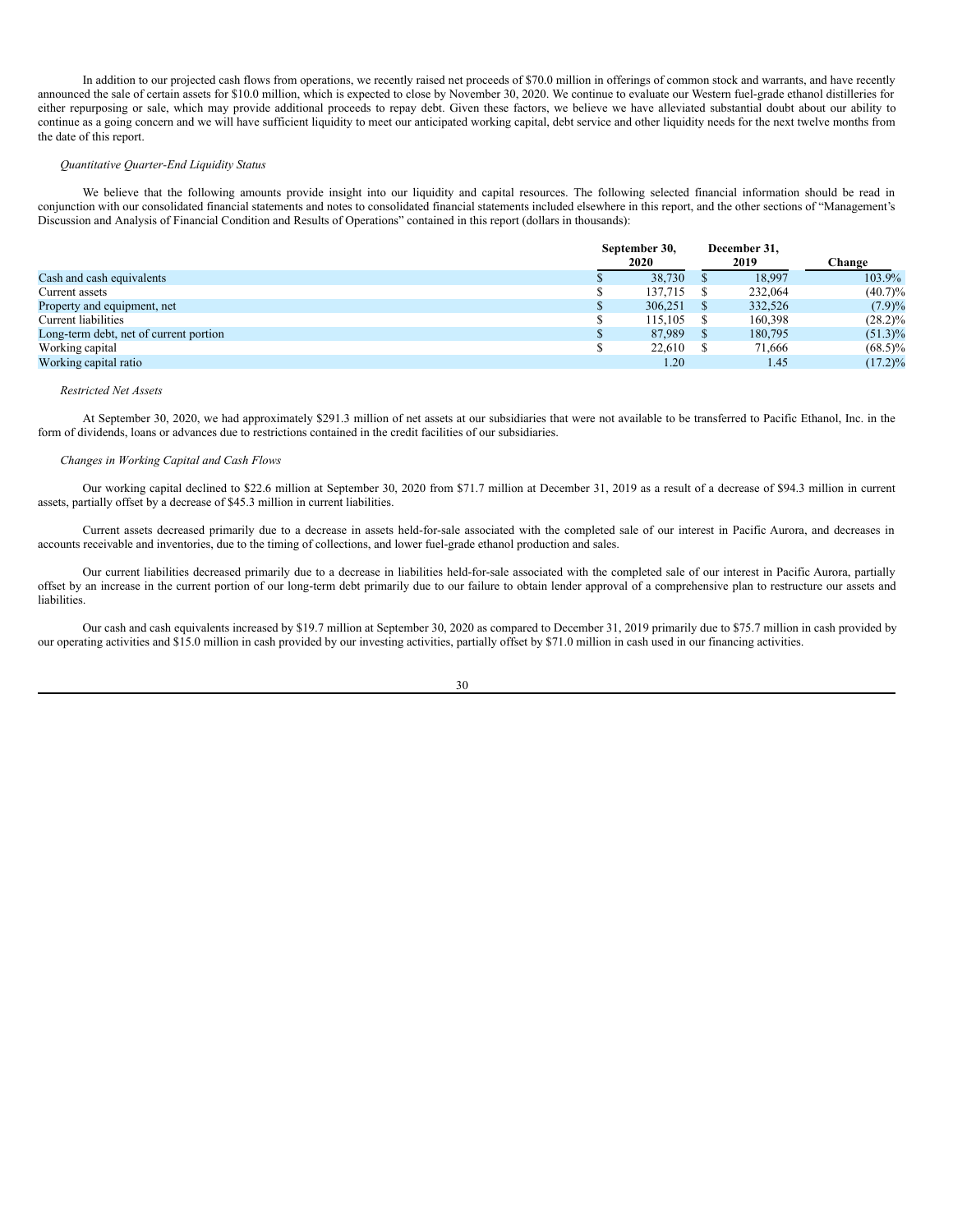#### *Cash provided by our Operating Activities*

Cash provided by our operating activities increased by \$102.9 million for the nine months ended September 30, 2020, as compared to the same period in 2019. We generated \$75.7 million in cash from our operating activities during the nine months ended September 30, 2020. Specific factors that contributed to the increase in cash provided by our operating activities include:

- an increase of \$54.4 million in our consolidated net income due to higher margins from our sales of specialty alcohols;
- a decrease of \$30.2 million related to accounts receivable primarily due to the timing of collections and reduced volumes;
- a decrease of \$27.6 million related to inventories as we reduced fuel-grade ethanol production during the period; and
- an increase of \$9.4 million related to liabilities held-for-sale in connection with the sale of our interests in Pacific Aurora.

These amounts were partially offset by:

- a decrease of \$18.8 million in accounts payable and accrued expenses, primarily due to increased payments of past due amounts;
- a decrease of \$9.1 million in depreciation expense resulting from the sale of Pacific Aurora; and
- a decrease of \$4.5 million related to other assets due to the timing of payments.

#### *Cash provided by our Investing Activities*

Cash provided by our investing activities was \$15.0 million for the nine months ended September 30, 2020, which included \$19.9 million in net proceeds from the sale of Pacific Aurora, partially offset by \$4.9 million of additions to property and equipment.

#### *Cash used in our Financing Activities*

Cash used in our financing activities was \$71.0 million for the nine months ended September 30, 2020. The increase in cash used in our financing activities was primarily due to \$39.5 million in net payments under Kinergy's line of credit and \$52.1 million in principal payments on our other borrowings, partially offset by \$9.9 million in proceeds under our CARES Act loans, \$5.5 million in proceeds from warrant exercises and \$5.3 million from the issuance of common stock.

#### *Kinergy Operating Line of Credit*

Kinergy maintains an operating line of credit for an aggregate amount of up to \$100.0 million. The credit facility matures on August 2, 2022. Interest accrues under the credit facility at a rate equal to (i) the three-month London Interbank Offered Rate ("LIBOR"), plus (ii) a specified applicable margin ranging from 1.50% to 2.00%. The credit facility's monthly unused line fee is 0.25% to 0.375% of the amount by which the maximum credit under the facility exceeds the average daily principal balance during the immediately preceding month. Payments that may be made by Kinergy to Pacific Ethanol as reimbursement for management and other services provided by Pacific Ethanol to Kinergy are limited under the terms of the credit facility to \$1.5 million per fiscal quarter. The credit facility also includes the accounts receivable of Pacific Ag. Products, LLC, or PAP, as additional collateral. Payments that may be made by PAP to Pacific Ethanol as reimbursement for management and other services provided by Pacific Ethanol to PAP are limited under the terms of the credit facility to \$0.5 million per fiscal quarter. PAP, one of our indirect wholly-owned subsidiaries, markets our co-products and also provides raw material procurement services to our subsidiaries.

| I            |  |
|--------------|--|
| I<br>i<br>۰. |  |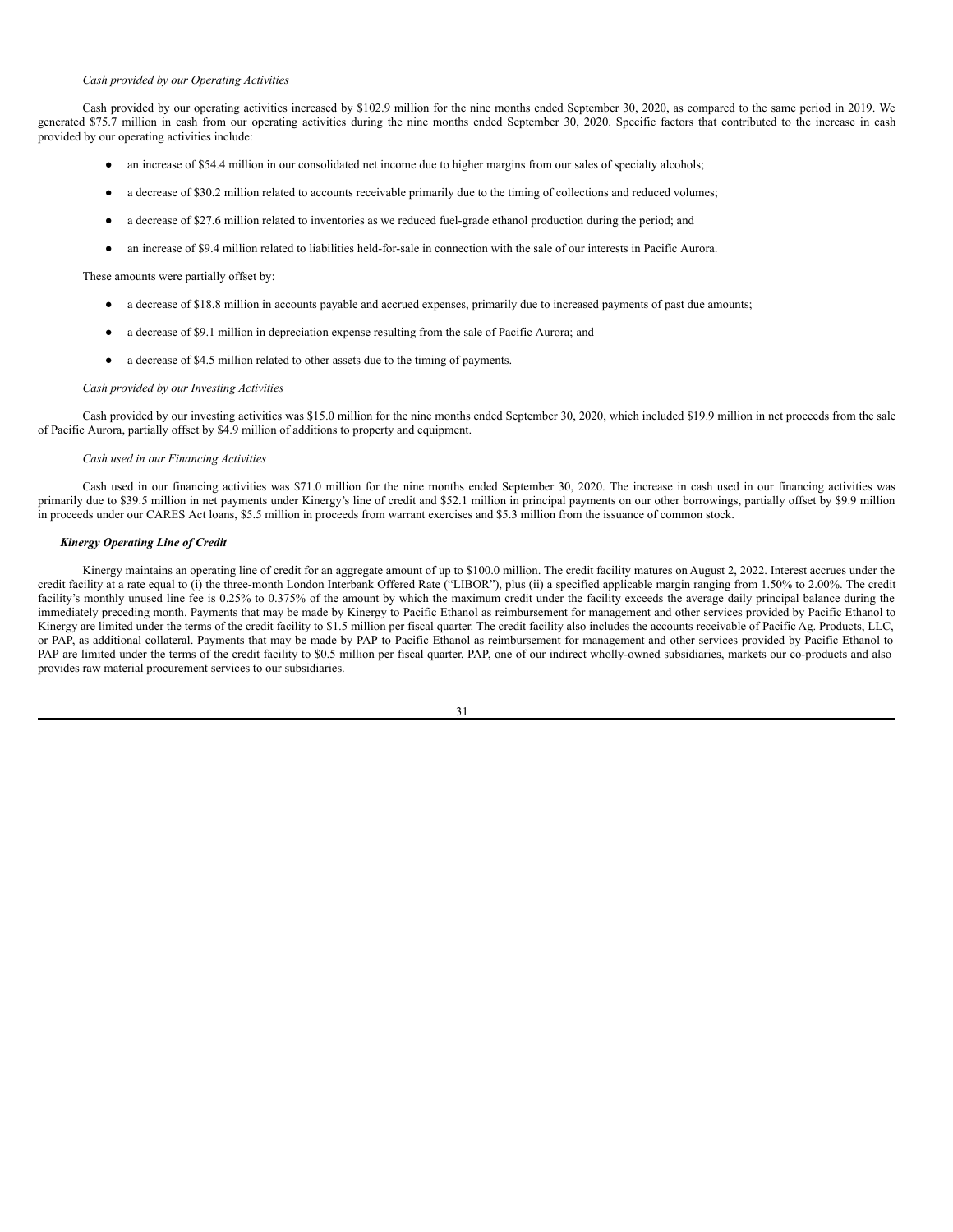For all monthly periods in which excess borrowing availability falls below a specified level, Kinergy and PAP must collectively maintain a fixed-charge coverage ratio (calculated as a twelve-month rolling earnings before interest, taxes, depreciation and amortization (EBITDA) divided by the sum of interest expense, capital expenditures, principal payments of indebtedness, indebtedness from capital leases and taxes paid during such twelve-month rolling period) of at least 2.0 and are prohibited from incurring certain additional indebtedness (other than specific intercompany indebtedness). Kinergy's and PAP's obligations under the credit facility are secured by a first-priority security interest in all of their assets in favor of the lender. We believe Kinergy and PAP are in compliance with this covenant. The following table summarizes Kinergy's financial covenants and actual results for the periods presented:

|                                                | <b>Three Months Ended</b> |      | <b>Years Ended</b> |       |  |
|------------------------------------------------|---------------------------|------|--------------------|-------|--|
|                                                | September 30.             |      | December 31.       |       |  |
|                                                | 2020                      | 2019 | 2019               | 2018  |  |
| <b>Fixed-Charge Coverage Ratio Requirement</b> | 2.00                      | 2.00 | 2.00               | 2.00  |  |
| Actual                                         | 5.66                      | 5.62 | 5.7                | 19.06 |  |
| Excess                                         | 3.66                      | 3.62 | 3.71               | 17.06 |  |

Pacific Ethanol has guaranteed all of Kinergy's obligations under the credit facility. As of September 30, 2020, Kinergy had an outstanding balance of \$41.4 million with additional borrowing availability under the credit facility of \$9.2 million.

#### *Pekin Credit Facilities*

On December 15, 2016, Pacific Ethanol Pekin, LLC, or PE Pekin, entered into term and revolving credit facilities. PE Pekin borrowed \$64.0 million under a term loan facility that matures on August 20, 2021 and \$32.0 million under a revolving credit facility that matures on February 1, 2022. The PE Pekin credit facilities are secured by a first-priority security interest in all of PE Pekin's assets. Interest initially accrued under the PE Pekin credit facilities at an annual rate equal to the 30-day LIBOR plus 3.75%, payable monthly. PE Pekin is required to make quarterly principal payments in the amount of \$3.5 million on the term loan beginning on May 20, 2017, with the remaining principal balance payable at maturity on August 20, 2021. PE Pekin is required to pay monthly in arrears a fee on any unused portion of the revolving credit facility at a rate of 0.75% per annum. Prepayment of these facilities is subject to a prepayment penalty. Under the initial terms of the credit facilities, PE Pekin was required to maintain not less than \$20.0 million in working capital and an annual debt service coverage ratio of not less than 1.25 to 1.0.

On August 7, 2017, PE Pekin amended its term and revolving credit facilities by agreeing to increase the interest rate under the facilities by 25 basis points to an annual rate equal to the 30-day LIBOR plus 4.00%. PE Pekin and its lender also agreed that PE Pekin is required to maintain working capital of not less than \$17.5 million from August 31, 2017 through December 31, 2017 and working capital of not less than \$20.0 million from January 1, 2018 and continuing at all times thereafter. In addition, the required debt service coverage ratio was reduced to 0.15 to 1.00 for the fiscal year ended December 31, 2017. PE Pekin's actual debt service coverage ratio was 0.17 to 1.00 for the fiscal year ended December 31, 2017, 0.02 in excess of the required 0.15 to 1.00. For the month ended January 31, 2018, PE Pekin was not in compliance with its working capital requirement due to larger than anticipated repair and maintenance expenses to replace faulty equipment. PE Pekin received a waiver from its lender for this noncompliance. Further, the lender decreased PE Pekin's working capital covenant requirement to \$13.0 million for the month ended February 28, 2018, excluding from the calculation a \$3.5 million principal payment previously due in May 2018.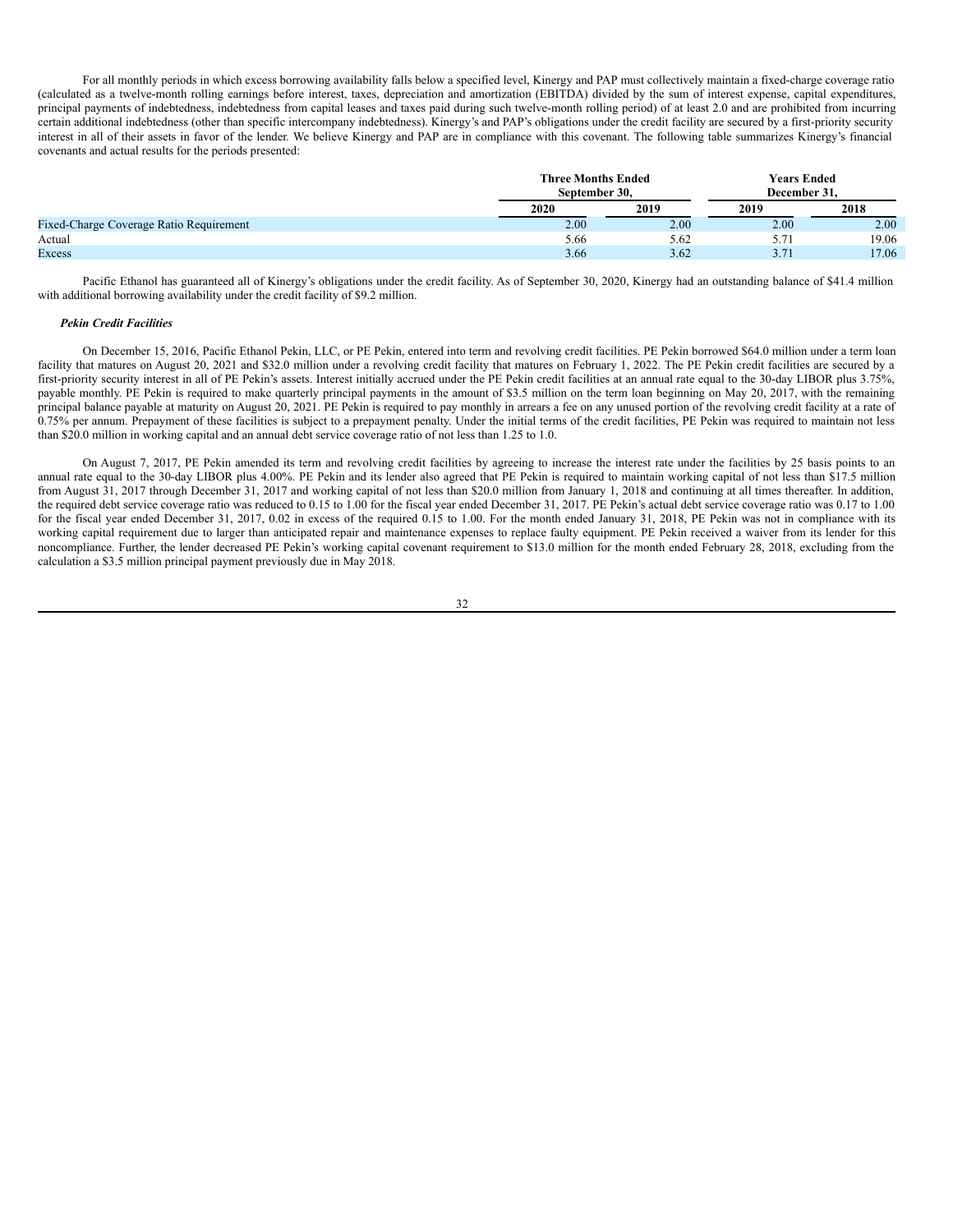On March 30, 2018, PE Pekin further amended its term loan facility by reducing the amount of working capital it is required to maintain to not less than \$13.0 million from March 31, 2018 through November 30, 2018 and not less than \$16.0 million from December 1, 2018 and continuing at all times thereafter. In addition, a principal payment in the amount of \$3.5 million due for May 2018 was deferred until the maturity date of the term loan.

At December 31, 2018 and January 31, 2019, PE Pekin experienced certain covenant violations under its term and revolving credit facilities. In February 2019, PE Pekin reached an agreement with its lender to forbear until March 11, 2019 and to defer a \$3.5 million principal payment until that date.

On March 21, 2019, PE Pekin amended its term and revolving credit facilities by agreeing to increase the interest rate under the facilities by 125 basis points to an annual rate equal to the 30-day LIBOR plus 5.00%. PE Pekin and its lender also agreed that it is required to maintain working capital of not less than \$15.0 million from March 21, 2019 through July 15, 2019 and working capital of not less than \$30.0 million from July 15, 2019 and continuing at all times thereafter. On July 15, 2019, PE Pekin and its lender agreed to a further amendment extending the aforementioned July 15, 2019 dates to November 15, 2019. On August 6, 2019, PE Pekin paid its \$3.5 million principal payment scheduled for August 20, 2019.

Under these amendments, the lender agreed to temporarily waive financial covenant violations, working capital maintenance violations and intercompany accounts receivable collections violations that occurred with respect to the credit agreement. The lenders also agreed to defer all scheduled principal payments, including further deferral of principal payments in the amount of \$3.5 million each due on February 20, 2019 and May 20, 2019.

The waivers and principal deferral expired on November 15, 2019, at which time the waivers were to become permanent if PE Pekin's parent, Pacific Ethanol Central, LLC, or PE Central, made a contribution to PE Pekin in an amount equal to \$30.0 million, minus the then-existing amount of PE Pekin's working capital, plus the amount of any accounts receivable owed by PE Central to PE Pekin, plus \$12.0 million, or the Parent Contribution Amount. In addition, if the Parent Contribution Amount was timely received, the lender agreed to waive PE Pekin's debt service coverage ratio financial covenant for the year ended December 31, 2019. If the Parent Contribution Amount was not timely made, then the temporary waivers would automatically expire.

PE Pekin was also required to pay by November 15, 2019 the aggregate amount of \$10.5 million representing all deferred and unpaid scheduled principal payments and all additional scheduled principal payments for the remainder of 2019.

On November 15, 2019, PE Pekin amended its term and revolving credit facilities by agreeing to extend the temporary waiver of violations of financial and other covenants relating to working capital maintenance, intercompany accounts receivable collections, financial projections, cash flow forecasts, and sales reports. The lender also agreed to extend the deferral of all scheduled principal payments payable on February 20, 2019, May 20, 2019 and November 15, 2019 to December 15, 2019. The amendment also made a payment default of \$250,000 or more under Kinergy's credit facility or the senior secured notes, or any acceleration of indebtedness, or any termination of any commitment to lend or termination of any forbearance or other accommodation, an event of default.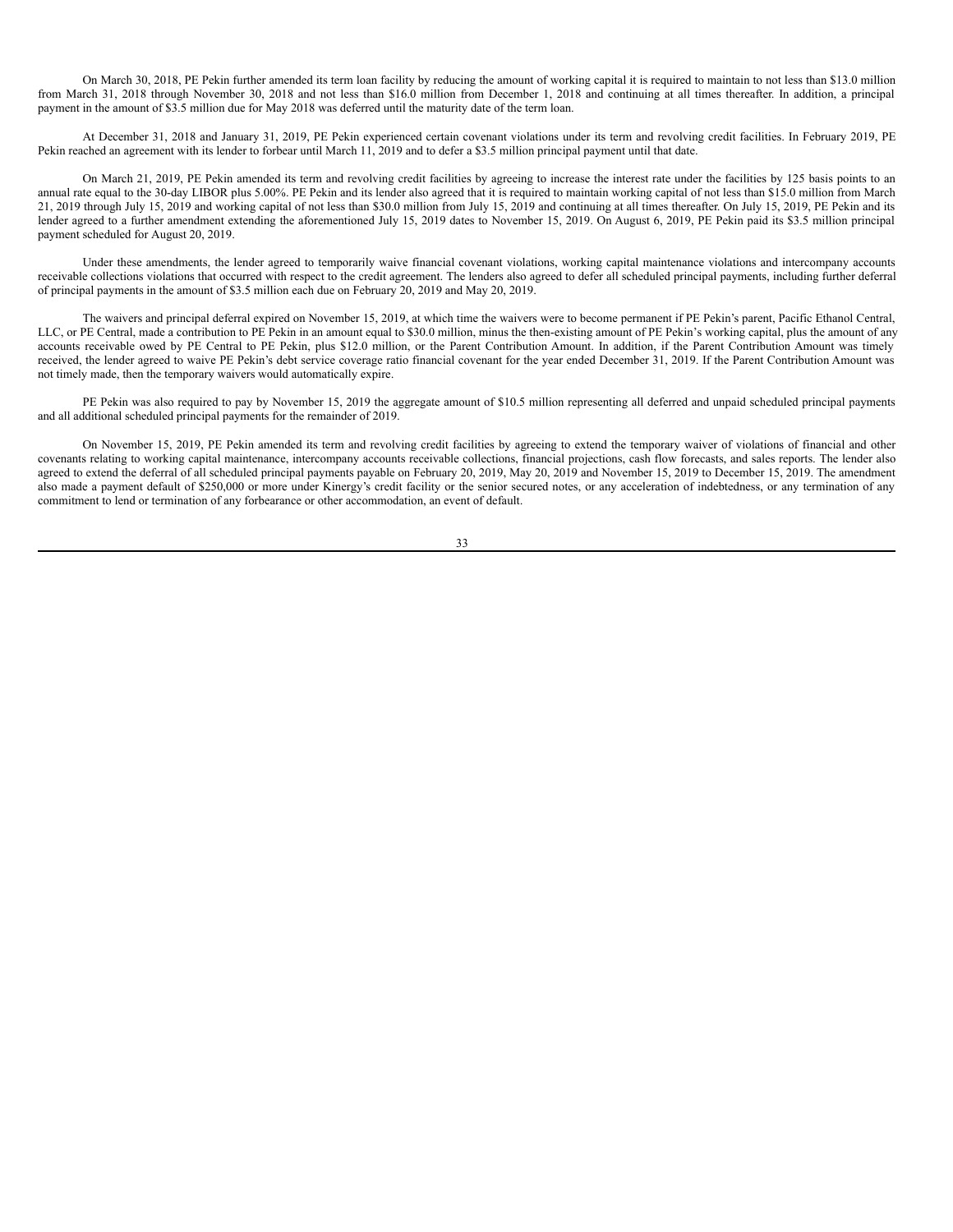The waivers and principal deferral expired on December 15, 2019. On December 15, 2019, the waivers were to become permanent if PE Central made a contribution to PE Pekin in an amount equal to the Parent Contribution Amount. In addition, if the Parent Contribution Amount was timely received, the lender agreed to waive PE Pekin's debt service coverage ratio financial covenant for the year ended December 31, 2019. If the Parent Contribution Amount was not timely made, then the temporary waivers would automatically expire.

On December 16, 2019, PE Pekin amended its term and revolving credit facilities by agreeing to extend the deferral of all scheduled principal payments payable on February 20, 2019, May 20, 2019 and November 20, 2019 to December 20, 2019.

On December 20, 2019, PE Pekin's lender agreed to temporarily waive working capital covenant violations, debt service coverage ratio covenant violations, reporting covenant violations and certain other covenant violations that occurred under the PE Pekin credit agreement, and replaced those covenants with new EBITDA and production volume covenants. PE Pekin's lender also agreed to defer all scheduled principal installments payable under the term note on February 20, 2019, May 20, 2019 and November 20, 2019 until August 20, 2021. In addition, PE Pekin was not required to make its prior scheduled quarterly principal payments of \$3.5 million until September 30, 2020, at which time \$3.5 million will be due, with the same amount due quarterly thereafter until maturity.

Under the amendment, PE Pekin, collectively with Illinois Corn Processing, LLC, or ICP, agreed to pay the lenders an aggregate of \$40.0 million on or before September 30, 2020 to reduce the outstanding balances of the term loans under the PE Pekin credit agreement and the ICP credit agreement. The \$40.0 million is an aggregate amount payable to ICP's lender and PE Pekin's lender, and allocated between them. The \$40.0 million is to be funded through asset sales, proceeds of any award, judgment or settlement of litigation, or, at our election, from funds contributed to PE Pekin by us. Following receipt by the lenders under the ICP credit agreement and the PE Pekin credit agreement, collectively, of \$40.0 million in full, and once any loans corresponding to the particular midwestern asset sold are repaid, additional proceeds from the sale of any of our midwestern distillery assets will generally be allocated 33/34/33% among ICP's lender and PE Pekin's lender, collectively, the selling security holders, and us, respectively. Proceeds from the sale of any of our western assets will generally be allocated 33/34/33% among PE Pekin's lender and ICP's lender, collectively, the selling security holders, and us, respectively.

PE Pekin's lender also imposed cross-default terms such that, until PE Pekin's lender and ICP's lender receive \$40.0 million, a default under the ICP credit agreement would constitute a default under the PE Pekin credit agreement. PE Pekin agreed to provide additional collateral security to support its obligations under the PE Pekin credit agreement, including second lien positions in our western distilleries, which will terminate and be released upon PE Pekin's lender's receipt of \$40.0 million.

On December 29, 2019, PE Pekin agreed to amend the secured obligations under its security agreement to include PE Pekin's unconditional guarantee of the payment of up to an aggregate \$40.0 million to satisfy the obligations of ICP to ICP's lender under the ICP credit agreement.

On March 20, 2020, PE Pekin and its lender agreed to defer \$1.0 million in aggregate interest payments due March 20, 2020 and April 20, 2020 until May 20, 2020. On that same date, we granted to the lender a security interest in all of our equity interests in our wholly-owned subsidiary, PE Op Co., which indirectly owns our distilleries located on the West Coast. We also entered into intercreditor agreements with our PE Pekin and ICP lenders, and the agent for our senior secured noteholders, to address issues of priority and the allocation of proceeds from asset sales.

On April 15, 2020, upon the closing of the sale of our interests in Pacific Aurora, we repaid approximately \$11.6 million in principal on our PE Pekin term debt.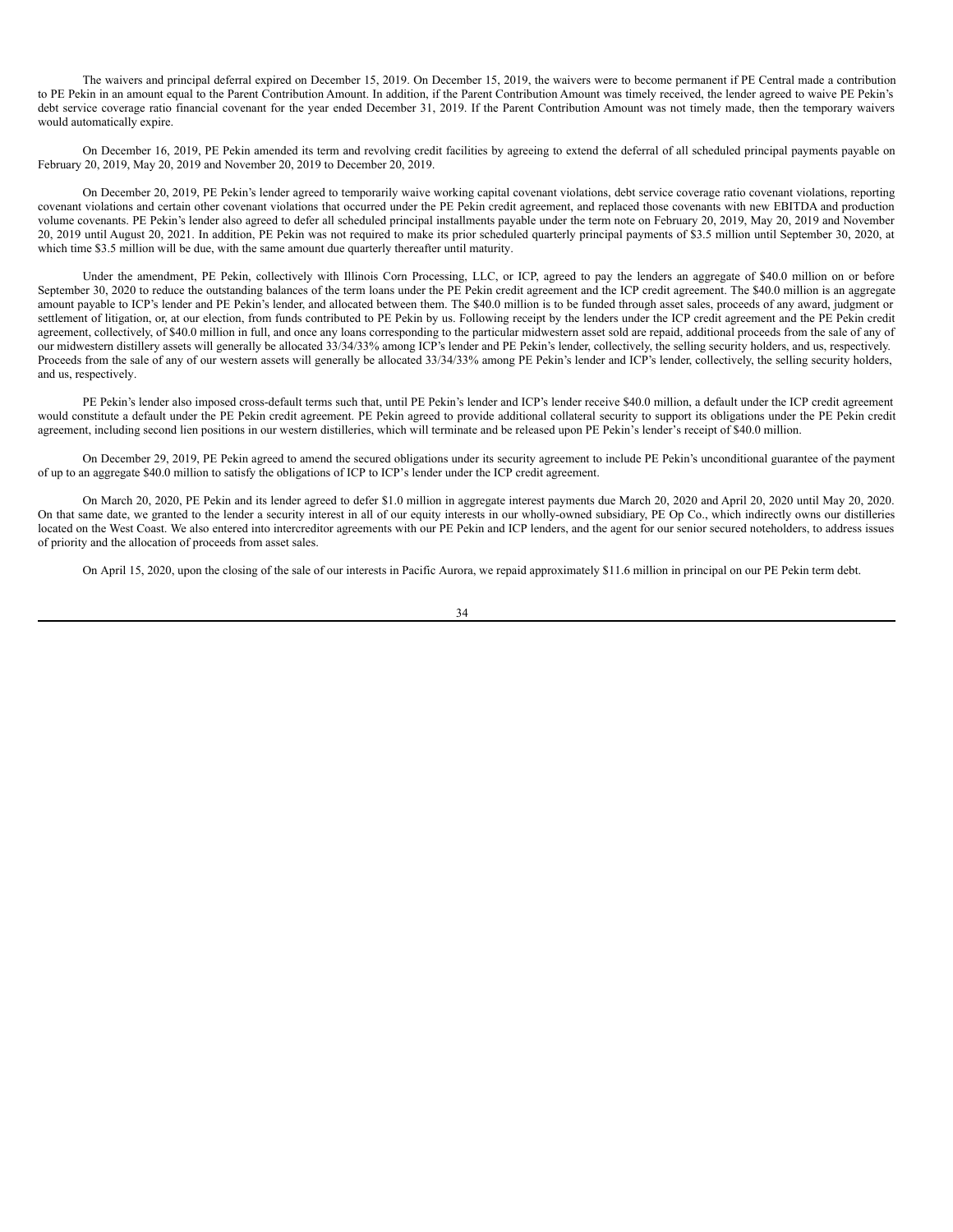At the end of the second quarter and during the third quarter of 2020, we repaid an aggregate of approximately \$19.4 million in additional principal on our PE Pekin term debt.

As of the filing of this report, we believe we are in compliance with all debt covenants under our PE Pekin credit facilities, except our obligation to obtain lender approval of a comprehensive plan to restructure our assets and liabilities and a dispute over whether a portion of our principal payments originated from an approved source of funds. See "Risk Factors".

## *ICP Credit Facilities*

On September 15, 2017, ICP entered into term and revolving credit facilities. ICP borrowed \$24.0 million under a term loan facility that matures on September 20, 2021 and \$18.0 million under a revolving credit facility that matures on September 1, 2022. The ICP credit facilities are secured by a first-priority security interest in all of ICP's assets. Interest accrues under the ICP credit facilities at an annual rate equal to the 30-day LIBOR plus 3.75%, payable monthly. ICP is required to make quarterly consecutive principal payments in the amount of \$1.5 million. ICP is required to pay monthly in arrears a fee on any unused portion of the revolving credit facility at a rate of 0.75% per annum. Prepayment of these facilities is subject to a prepayment penalty. Under the terms of the credit facilities, ICP is required to maintain not less than \$8.0 million in working capital and an annual debt service coverage ratio of not less than 1.5 to 1.0, beginning for the year ended December 31, 2018. As of September 30, 2019, ICP had no additional borrowing availability under its revolving credit facility. As of September 30, 2019, ICP did not meet its minimum working capital requirement, however, ICP's lender subsequently waived the minimum working capital deficiency.

On December 20, 2019, ICP amended its term and revolving credit facilities under which ICP's lender granted waivers for certain ICP covenant defaults and replaced those covenants with new EBITDA and production volume covenants. ICP's lender also imposed cross-default terms such that, until ICP's lender and PE Pekin's lender receive an aggregate of \$40.0 million, a default under the PE Pekin credit agreement would constitute a default under the ICP credit agreement. ICP agreed to provide additional collateral security to support its obligations under the ICP credit agreement, including second lien positions in our western distilleries, which will terminate and be released upon ICP's lender's receipt of an aggregate of \$40.0 million. ICP's prior scheduled principal payment of \$1.5 million, originally due on December 20, 2019, was deferred to the maturity date of September 20, 2021. Scheduled quarterly principal payments of \$1.5 million will resume March 20, 2020.

Under the amendment, ICP, collectively with PE Pekin, agreed to pay the lenders an aggregate of \$40.0 million on or before September 30, 2020 to reduce the outstanding balances of the term loans under the ICP credit agreement and the PE Pekin credit agreement. The \$40.0 million is an aggregate amount payable to ICP's lender and PE Pekin's lender, and allocated between them. The \$40.0 million is to be funded through asset sales, proceeds of any award, judgment or settlement of litigation, or, at our election, from funds contributed to ICP by us. Following receipt by the lenders under the ICP credit agreement and the PE Pekin credit agreement, collectively, of \$40.0 million in full, and once any loans corresponding to the particular midwestern asset sold are repaid, any additional proceeds from a sale of our midwestern distillery assets will generally be allocated 33/34/33% among ICP's lender and PE Pekin's lender, collectively, the selling security holders, and us, respectively. Proceeds from the sale of any of our western assets will generally be allocated 33/34/33% among PE Pekin's lender and ICP's lender, collectively, the selling security holders, and us, respectively.

On December 29, 2019, ICP agreed to amend the secured obligations under its security agreement to include ICP's unconditional guarantee of the payment of up to an aggregate \$40.0 million to satisfy the obligations of PE Pekin to PE Pekin's lender under the PE Pekin credit agreement.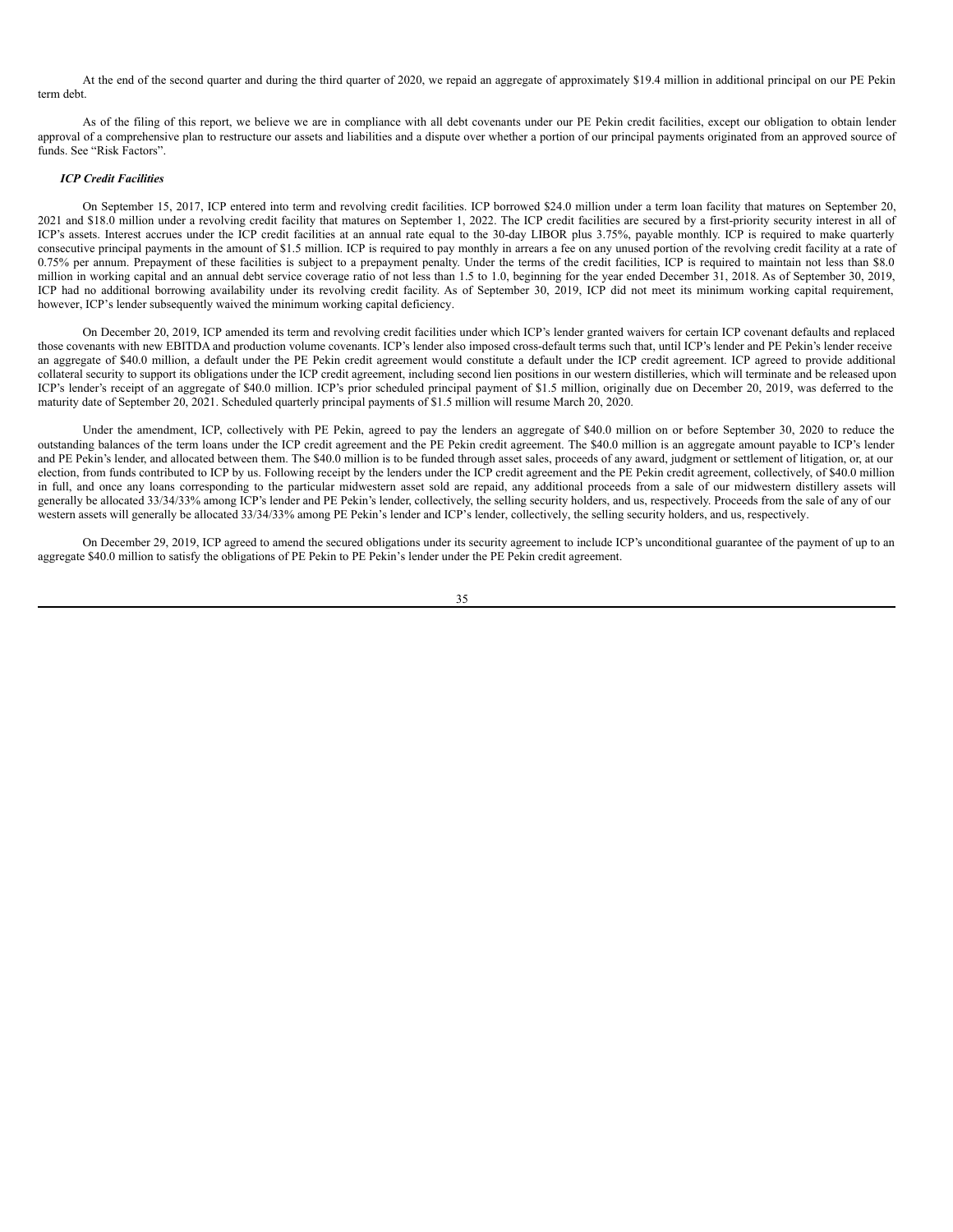On March 20, 2020, ICP and its lender agreed to defer a \$1.5 million principal payment due March 20, 2020 and \$0.3 million in aggregate interest payments due March 20, 2020 and April 20, 2020 until May 20, 2020. On that same date, we granted to the lender a security interest in all of our equity interests in PE Op Co. We also entered into intercreditor agreements with our PE Pekin and ICP lenders, and the agent for our senior secured noteholders, to address issues of priority and the allocation of proceeds from asset sales.

On April 15, 2020, upon the closing of the sale of our interests in Pacific Aurora, we repaid approximately \$2.9 million in principal on our ICP term debt.

At the end of the second quarter and during the third quarter of 2020, we repaid an aggregate of approximately \$9.7 million in additional principal on our ICP revolving debt.

As of the filing of this report, we believe we are in compliance with all debt covenants under our ICP credit facilities, except our obligation to obtain lender approval of a comprehensive plan to restructure our assets and liabilities and a dispute over whether a portion of our principal payments originated from an approved source of funds. See "Risk Factors".

## *Pacific Ethanol, Inc. Notes Payable*

On December 12, 2016, we entered into a Note Purchase Agreement with five accredited investors. On December 15, 2016, under the terms of the Note Purchase Agreement, we sold \$55.0 million in aggregate principal amount of our senior secured notes to the investors in a private offering for aggregate gross proceeds of 97% of the principal amount of the notes sold. On June 26, 2017, we entered into a second Note Purchase Agreement with five accredited investors. On June 30, 2017, under the terms of the second Note Purchase Agreement, we sold an additional \$13.9 million in aggregate principal amount of our senior secured notes to the investors in a private offering for aggregate gross proceeds of 97% of the principal amount of the notes sold, for a total of \$68.9 million in aggregate principal amount of senior secured notes.

The notes had an original maturity date of December 15, 2019. Interest on the notes accrued at an annual rate equal to (i) the greater of 1% and the three-month LIBOR, plus 7.0% from the closing through December 14, 2017, (ii) the greater of 1% and three-month LIBOR, plus 9% between December 15, 2017 and December 14, 2018, and (iii) the greater of 1% and three-month LIBOR plus 11% between December 15, 2018 and the maturity date. The interest rate would increase by an additional 2% per annum above the interest rate otherwise applicable upon the occurrence and during the continuance of an event of default until cured. Interest was payable in cash in arrears on the 15th calendar day of each March, June, September and December. We are required to pay all outstanding principal and any accrued and unpaid interest on the notes on the maturity date. We may, at our option, prepay the outstanding principal amount of the notes at any time without premium or penalty. Pacific Ethanol, Inc. issued the notes, which are secured by a first-priority security interest in the equity interest held by Pacific Ethanol, Inc. in PE Op. Co.

On December 16, 2019, we amended the notes to extend the maturity date from December 15, 2019 to December 23, 2019 and amended the interest rate from the greater of 1% and the three-month LIBOR, plus 11% between December 15, 2018 through December 14, 2019 to 15% commencing on September 15, 2019. Under the amendment, we also agreed to pay the December 15, 2019 interest payment 50% in cash and 50% in-kind through the issuance of an additional note in the principal amount equal thereto.

On December 22, 2019, we amended and restated the notes which extended the maturity date from December 23, 2019 to December 15, 2021. Interest on the Notes accrues at a rate of 15% per annum, payable quarterly.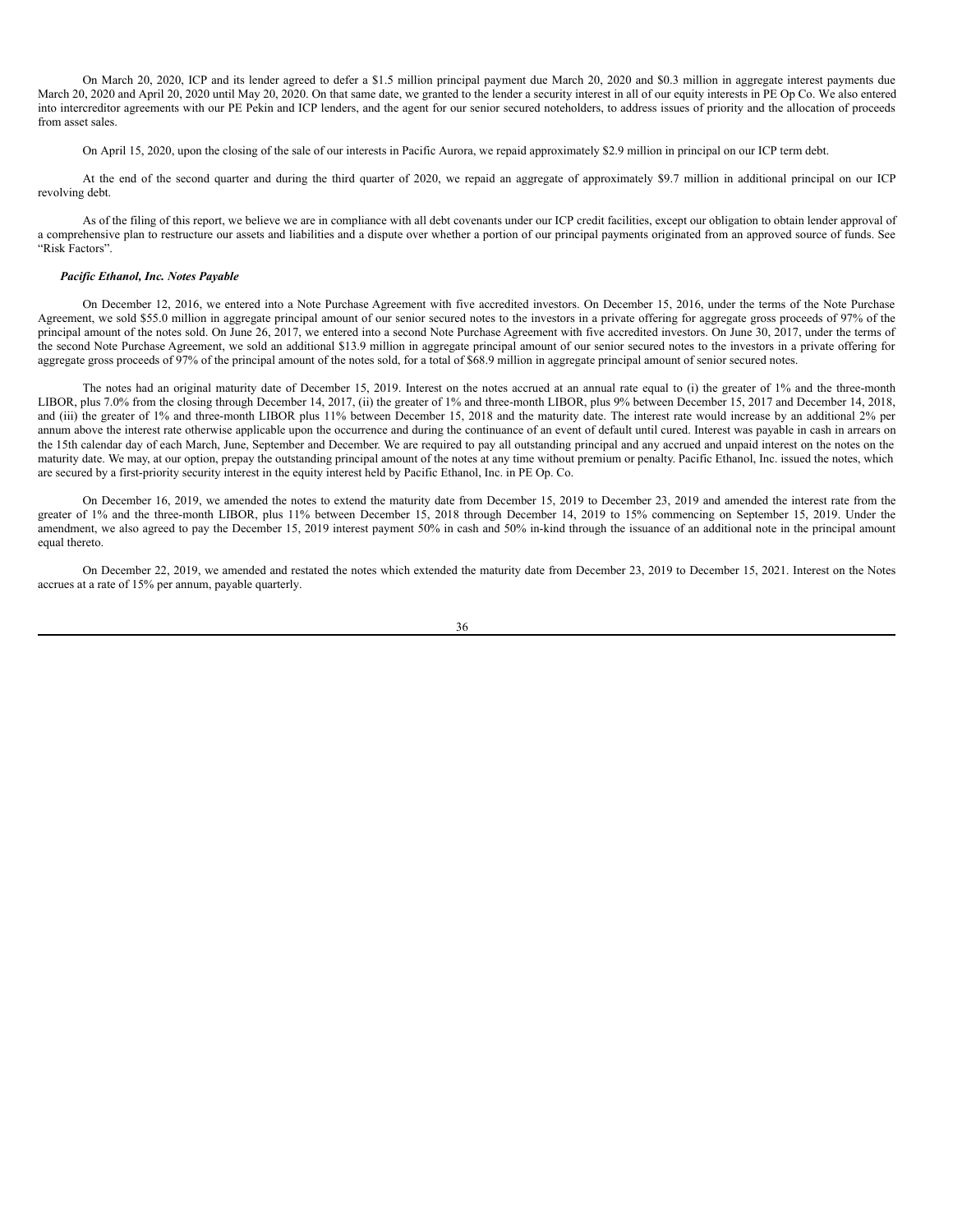On March 20, 2020, we and the noteholders agreed to defer a \$2.5 million aggregate interest payment due March 15, 2020 until May 20, 2020. On that same date, ICP granted a junior lien in certain of its personal property to the noteholders, and PE Central granted a junior lien in certain of its personal property to the noteholders. PE Central also pledged its equity interests in Pacific Aurora, PE Pekin and ICP in favor of the noteholders. In addition, PE Op Co. and Pacific Ethanol West, LLC, which directly owns our distilleries located on the West Coast, granted a security interest in certain of their personal property to the noteholders. We also entered into intercreditor agreements with our PE Pekin and ICP lenders, and the agent for our senior secured noteholders, to address issues of priority and the allocation of proceeds from asset sales.

During September 2020, we repaid approximately \$5.5 million in additional principal on the notes.

On November 10, 2020, we repaid approximately \$25.3 million in additional principal on the notes.

As of the filing of this report, we believe we are in compliance with all debt covenants under our senior secured notes.

#### *CARES Act Loans*

On May 4, 2020, Pacific Ethanol, Inc. and PE Pekin received loan proceeds from Bank of America, NA under the recently enacted Coronavirus Aid, Relief, and Economic Security Act, or CARES Act, through the Paycheck Protection Program administered by the U.S. Small Business Administration. Pacific Ethanol, Inc. received \$6.0 million and PE Pekin received \$3.9 million in loan proceeds. The loans mature in two years and bear interest at a rate of 1.00% per annum. Under the terms of the loans, certain amounts may be forgiven if they are used for qualifying expenses as described in the CARES Act, but we can provide no assurance that we will be able to obtain forgiveness of all or any portion of the loans.

#### *At-the-Market Program*

We previously established an "at-the-market" equity distribution program under which we could offer and sell shares of common stock to, or through, sales agents by means of ordinary brokers' transactions on The NASDAQ Capital Market, in block transactions, or as otherwise agreed to between us and the sales agent at prices we deem appropriate. We were under no obligation to offer and sell shares of common stock under the program. For the three months ended September 30, 2020, we sold 1,000,000 shares of common stock through our "at-the-market" equity program that resulted in net proceeds of \$5,013,741 and fees paid to our sales agent of \$159,048. We terminated our "at-the-market" equity program on October 22, 2020.

## **Effects of Inflation**

The impact of inflation was not significant to our financial condition or results of operations for the three and nine months ended September 30, 2020 and 2019.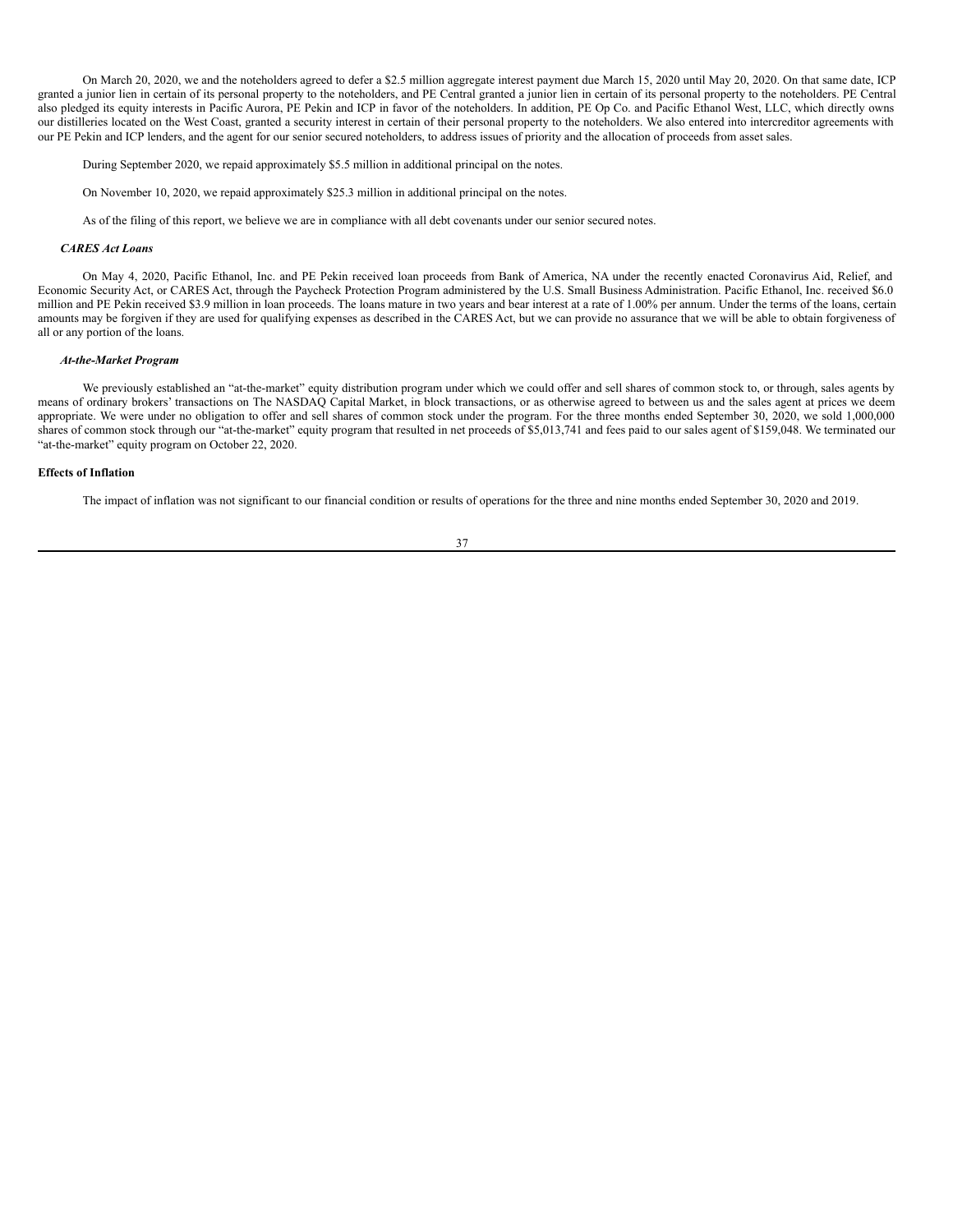#### <span id="page-39-0"></span>**ITEM 3. QUANTITATIVE AND QUALITATIVE DISCLOSURES ABOUT MARKET RISK.**

#### Not applicable.

## <span id="page-39-1"></span>**ITEM 4. CONTROLS AND PROCEDURES.**

## *Evaluation of Disclosure Controls and Procedures*

We conducted an evaluation under the supervision and with the participation of our management, including our Co-Chief Executive Officers and Chief Financial Officer, of the effectiveness of the design and operation of our disclosure controls and procedures. The term "disclosure controls and procedures," as defined in Rules 13a-15(e) and 15d-15(e) under the Securities Exchange Act of 1934, as amended, or Exchange Act, means controls and other procedures of a company that are designed to ensure that information required to be disclosed by the company in the reports it files or submits under the Exchange Act is recorded, processed, summarized and reported, within the time periods specified in the Securities and Exchange Commission's rules and forms. Disclosure controls and procedures also include, without limitation, controls and procedures designed to ensure that information required to be disclosed by a company in the reports that it files or submits under the Exchange Act is accumulated and communicated to the company's management, including its principal executive and principal financial officers, or persons performing similar functions, as appropriate, to allow timely decisions regarding required disclosure. Based on this evaluation, our Co-Chief Executive Officers and Chief Financial Officer concluded as of September 30, 2020 that our disclosure controls and procedures were effective at a reasonable assurance level.

## *Changes in Internal Control over Financial Reporting*

There has been no change in our internal control over financial reporting (as defined in Rules 13a-15(f) and 15d-15(f) under the Exchange Act) during the most recently completed fiscal quarter that has materially affected, or is reasonably likely to materially affect, our internal control over financial reporting.

### *Inherent Limitations on the Ef ectiveness of Controls*

Management does not expect that our disclosure controls and procedures or our internal control over financial reporting will prevent or detect all errors and all fraud. A control system, no matter how well conceived and operated, can provide only reasonable, not absolute, assurance that the objectives of the control systems are met. Further, the design of a control system must reflect the fact that there are resource constraints, and the benefits of controls must be considered relative to their costs. Because of the inherent limitations in a cost-effective control system, no evaluation of internal control over financial reporting can provide absolute assurance that misstatements due to error or fraud will not occur or that all control issues and instances of fraud, if any, have been or will be detected.

These inherent limitations include the realities that judgments in decision-making can be faulty and that breakdowns can occur because of a simple error or mistake. Controls can also be circumvented by the individual acts of some persons, by collusion of two or more people, or by management override of the controls. The design of any system of controls is based in part on certain assumptions about the likelihood of future events, and there can be no assurance that any design will succeed in achieving its stated goals under all potential future conditions. Projections of any evaluation of controls effectiveness to future periods are subject to risks. Over time, controls may become inadequate because of changes in conditions or deterioration in the degree of compliance with policies or procedures.

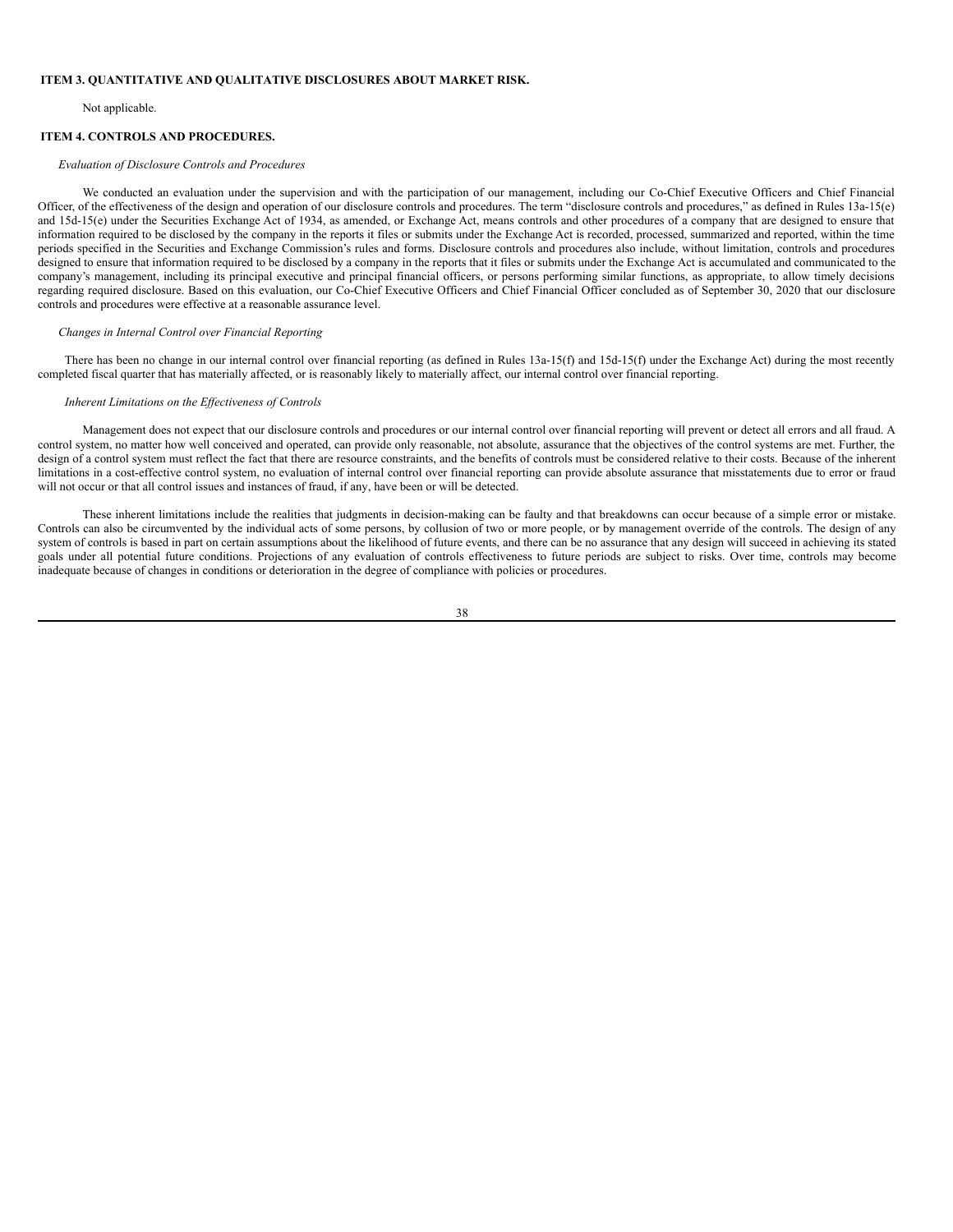## <span id="page-40-0"></span>**PART II - OTHER INFORMATION**

## <span id="page-40-1"></span>**ITEM 1. LEGAL PROCEEDINGS.**

We are subject to legal proceedings, claims and litigation arising in the ordinary course of business. While the amounts claimed may be substantial, the ultimate liability cannot presently be determined because of considerable uncertainties that exist. Therefore, it is possible that the outcome of those legal proceedings, claims and litigation could adversely affect our quarterly or annual operating results or cash flows when resolved in a future period. However, based on facts currently available, management believes such matters will not adversely affect in any material respect our financial position, results of operations or cash flows.

## <span id="page-40-2"></span>**ITEM 1A. RISK FACTORS.**

Before deciding to purchase, hold or sell our common stock, you should carefully consider the risks described below in addition to the other information contained in this Report and in our other filings with the Securities and Exchange Commission, including subsequent reports on Forms 10-O and 8-K. The risks and uncertainties described below are not the only ones we face. Additional risks and uncertainties not presently known to us or that we currently deem immaterial may also affect our business. If any of these known or unknown risks or uncertainties actually occurs with material adverse effects on Pacific Ethanol, our business, financial condition, results of operations and/or liquidity could be seriously harmed. In that event, the market price for our common stock will likely decline, and you may lose all or part of your investment.

## **Risks Related to our Business**

#### The effects of the coronavirus pandemic, or its abatement, may materially and adversely affect our business, results of operations and liquidity.

The coronavirus pandemic has resulted in businesses suspending or substantially curtailing global operations and travel, quarantines, and an overall substantial slowdown of economic activity. Federal, state and foreign governments have implemented measures to contain the virus, including social distancing requirements, travel restrictions, border closures, limitations on public gatherings, work-from-home orders, and closure of non-essential businesses. Transportation fuels in particular, including fuelgrade ethanol, have experienced significant price declines and reduced demand. A further or extended ongoing downturn in global economic activity, or recessionary conditions in major geographic regions, will lead to poor demand for, and negatively affect the prices of, fuel-grade ethanol, materially and adversely affecting our business, results of operations and liquidity.

Furthermore, to protect the health and well-being of our employees and customers, we have implemented work-from-home requirements, made substantial modifications to employee travel policies, and cancelled or shifted marketing and other corporate events to virtual-only formats for the foreseeable future. While we continue to monitor our circumstances and may adjust our current policies as more information and public health guidance become available, these precautionary measures could negatively affect our sales and marketing efforts, delay and lengthen our sales cycles, or create operational or other challenges, any of which could harm our business and results of operations.

In addition, if one or more of our employees or customers becomes ill from coronavirus and attributes their infection to us, including through exposure at one of our offices or distilleries, we could be subject to allegations of failure to adequately mitigate the risk of exposure. Such allegations could harm our reputation and expose us to the risks of litigation and liability.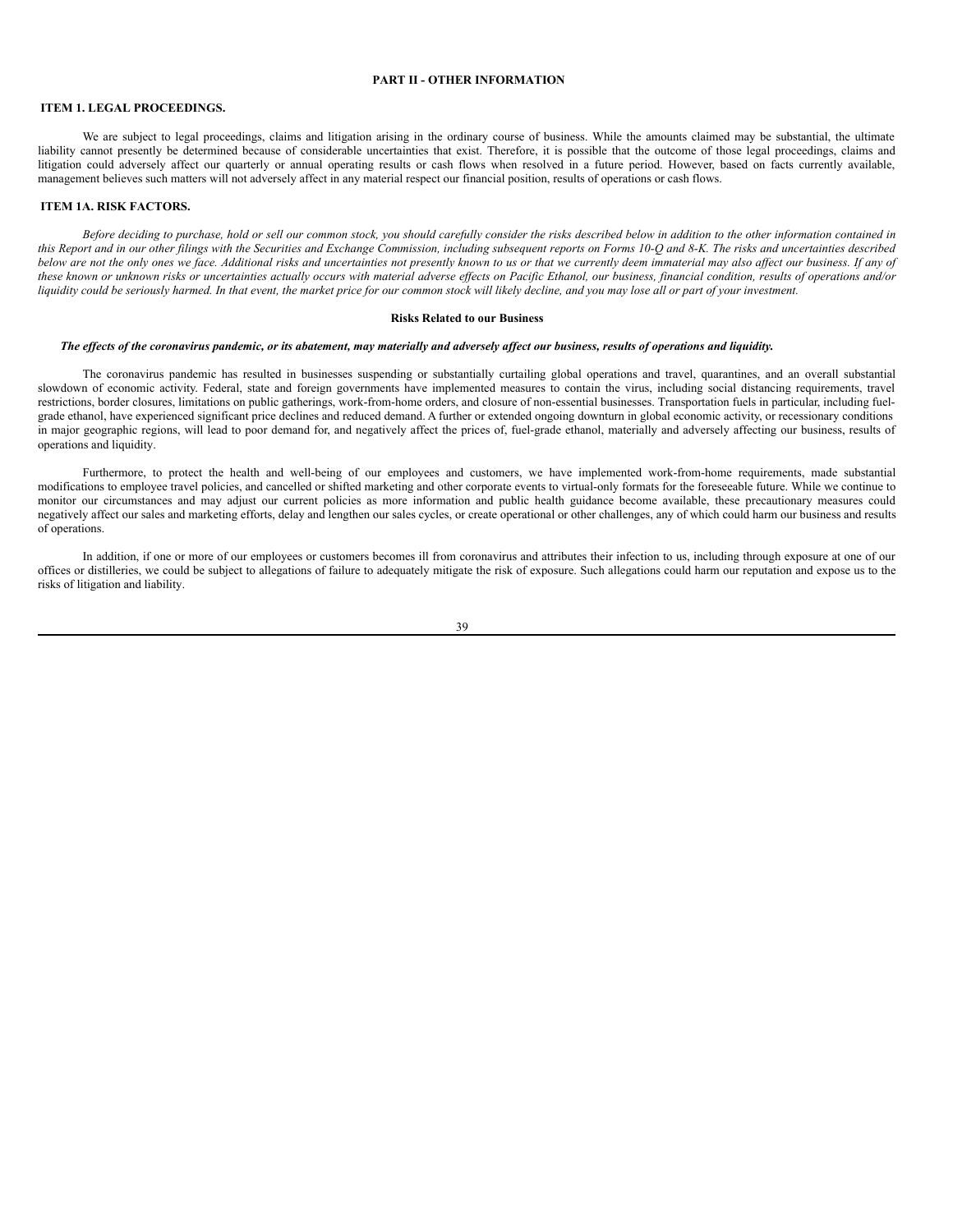Our specialty alcohols business has benefitted significantly from the coronavirus pandemic due to a substantial increase in demand for alcohol-based sanitizers and disinfectants. As the coronavirus pandemic abates, demand for alcohol-based sanitizers and disinfectants may decline, ultimately exerting downward pressure on prices for our specialty alcohols used in those products. In addition, higher industry production levels in response to the coronavirus pandemic and any resulting oversupply of specialty alcohols for sanitizers and disinfectants will also exert downward pressure on prices. Reduced demand and prices for our specialty alcohols used in sanitizers and disinfectants, or industry oversupply of those specialty alcohols, may materially and adversely affect our business, results of operations and liquidity.

## Our indebtedness exposes us to many risks that could negatively impact our business, our business prospects, our liquidity and our cash flows and results of operations.

Our distilleries located in the Midwest have significant indebtedness. In addition, we have significant indebtedness under our senior secured notes issued at the parentcompany level. The terms of our loans require amortizing payments of principal over the lives of the loans and our borrowing availability under our revolving credit facilities periodically and automatically declines through the maturity dates of those facilities. Our indebtedness could:

- make it more difficult to pay or refinance our debts as they become due during adverse economic and industry conditions because any decrease in revenues could cause us to not have sufficient cash flows from operations to make our scheduled debt payments;
- limit our flexibility to pursue strategic opportunities or react to changes in our business and the industry in which we operate and, consequently, place us at a competitive disadvantage to our competitors who have less debt;
- require a substantial portion of our cash flows from operations to be used for debt service payments, thereby reducing the availability of our cash flows to fund working capital, capital expenditures, acquisitions, dividend payments and other general corporate purposes; and/or
- limit our ability to procure additional financing for working capital or other purposes.

Our term loans and credit facilities also require compliance with numerous financial and other covenants.

We are not in compliance with our obligation to obtain lender approval of a comprehensive plan to restructure our assets and liabilities, which could result in their acceleration of our debt. In addition, although we paid an aggregate of  $$40.0$  million to our Pekin and ICP lenders by September 30, 2020, a portion of that amount is disputed as originating from an approved source of funds. A failure to timely pay the required amount from an approved source of funds could be a default under the terms of our debt obligations to our lenders, which could result in their acceleration of our debt. We do not have sufficient liquidity or capital resources to immediately repay our debt if accelerated.

Our distillery indebtedness bears interest at variable rates. An increase in prevailing interest rates would likewise increase our debt service obligations and could materially and adversely affect our cash flows and results of operations.

Our ability to generate sufficient cash to make all principal and interest payments when due depends on our business performance, which is subject to a variety of factors beyond our control, including the supply of and demand for our alcohols and other products, product prices, the cost of key production inputs, and many other factors incident to the alcohol production and marketing industry. We cannot provide any assurance that we will be able to timely satisfy such obligations. Our failure to timely satisfy our debt obligations could have a material adverse effect on our business, business prospects, liquidity, cash flows and results of operations, and could force us to seek protection under the U.S. Bankruptcy Code.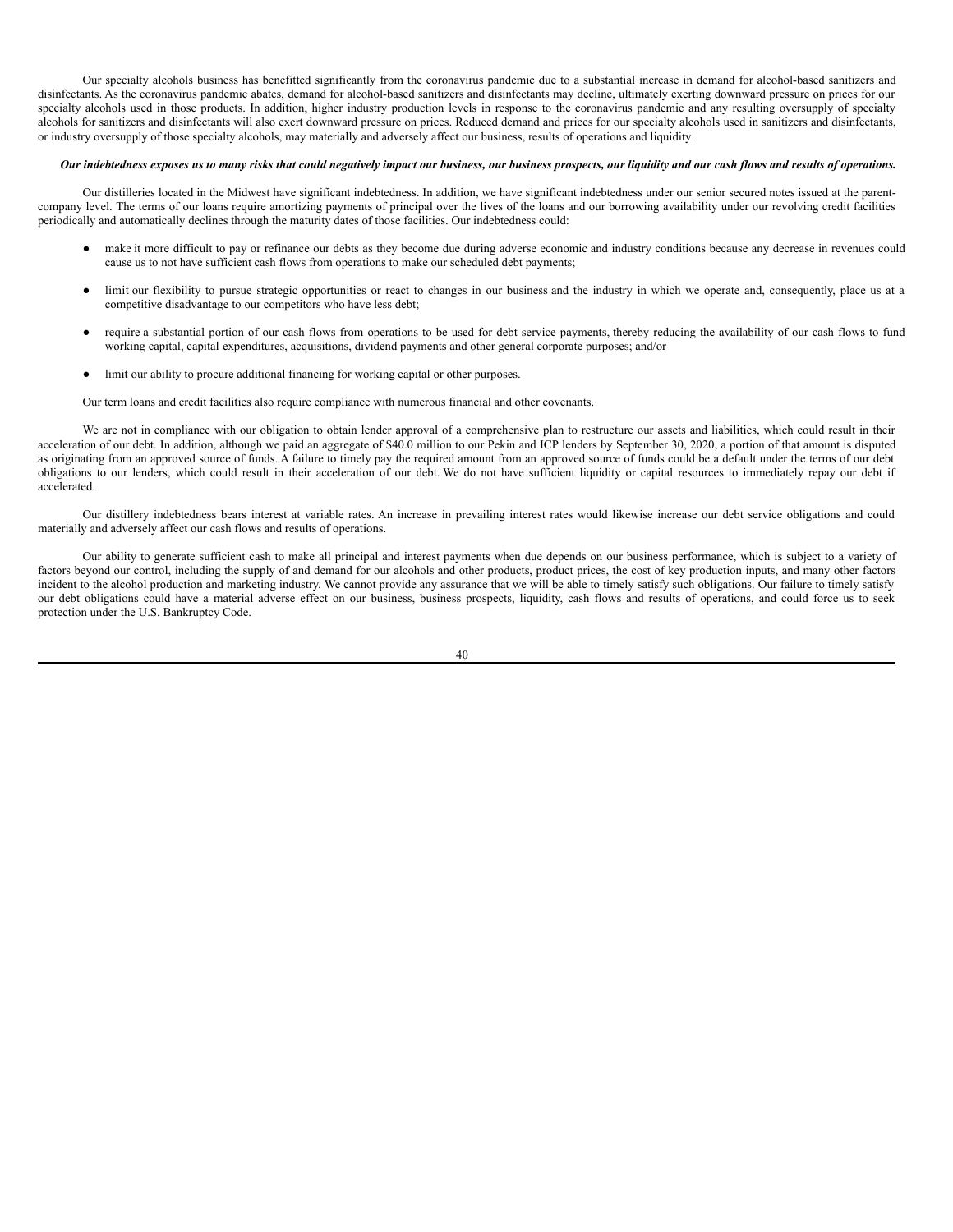#### We have incurred significant losses and negative operating cash flow in the past and we may incur losses and negative operating cash flow in the future, which may *hamper our operations and impede us from expanding our business.*

We have incurred significant losses and negative operating cash flow in the past. For the nine months ended September 30, 2019, we incurred consolidated net losses of \$51.5 million. For the years ended December 31, 2019 and 2018, we incurred consolidated net losses of approximately \$101.3 million and \$68.0 million, respectively. For the year ended December 31, 2019, we incurred negative operating cash flow of approximately \$23.4 million. We may incur losses and negative operating cash flow in the future. We expect to rely on cash on hand, cash, if any, generated from our operations, borrowing availability under our lines of credit and proceeds from our future financing activities, if any, to fund all of the cash requirements of our business. Additional losses and negative operating cash flow may hamper our operations and impede us from expanding our business.

## Our results of operations and our ability to operate at a profit are largely dependent on our ability to manage the costs of corn, natural gas and other production inputs, with the prices of our alcohols and essential ingredients, all of which are subject to volatility and uncertainty.

Our results of operations are highly impacted by commodity prices, including the cost of corn, natural gas and other production inputs that we must purchase, and the prices of alcohols and essential ingredients that we sell. Prices and supplies are subject to and determined by market and other forces over which we have no control, such as weather, domestic and global demand, supply shortages, export prices and various governmental policies in the United States and throughout the world.

Price volatility of corn, natural gas and other production inputs, and alcohols and essential ingredients, may cause our results of operations to fluctuate substantially. We may fail to generate expected levels of net sales and profits even under fixed-price and other contracts for the sale of specialty alcohols used in consumer products. Our customers may not pay us timely or at all, even under longer-term, fixed-price contracts for our specialty alcohols, and may seek to renegotiate prices under those contracts during periods of falling prices or high price volatility.

Over the past several years, for example, the spread between corn and fuel-grade ethanol prices has fluctuated significantly. Fluctuations are likely to continue to occur. A sustained narrow spread, whether as a result of sustained high or increased corn prices or sustained low or decreased alcohol or essential ingredient prices, would adversely affect our results of operations and financial position. Revenues from sales of alcohols, particularly fuel-grade ethanol, and essential ingredients could decline below the marginal cost of production, which may force us to suspend production, particularly fuel-grade ethanol production, at some or all of our distilleries.

In addition, some of our fuel-grade ethanol marketing activities will likely be unprofitable in a market of generally declining prices due to the nature of our business. For example, to satisfy customer demands, we maintain certain quantities of fuel-grade ethanol inventory for subsequent resale. Moreover, we procure much of our fuel-grade ethanol inventory outside the context of a marketing arrangement and therefore must buy fuel-grade ethanol at a price established at the time of purchase and sell fuel-grade ethanol at an index price established later at the time of sale that is generally reflective of movements in the market price of fuel-grade ethanol. As a result, our margins for fuelgrade ethanol sold in these transactions generally decline and may turn negative as the market price of fuel-grade ethanol declines.

We can provide no assurance that corn, natural gas or other production inputs can be purchased at or near current or any particular prices, or that our alcohols or essential ingredients will sell at, or near current or any particular prices. Consequently, our results of operations and financial position may be adversely affected by increases in the prices of corn, natural gas and other production inputs or decreases in the prices of our alcohols and essential ingredients.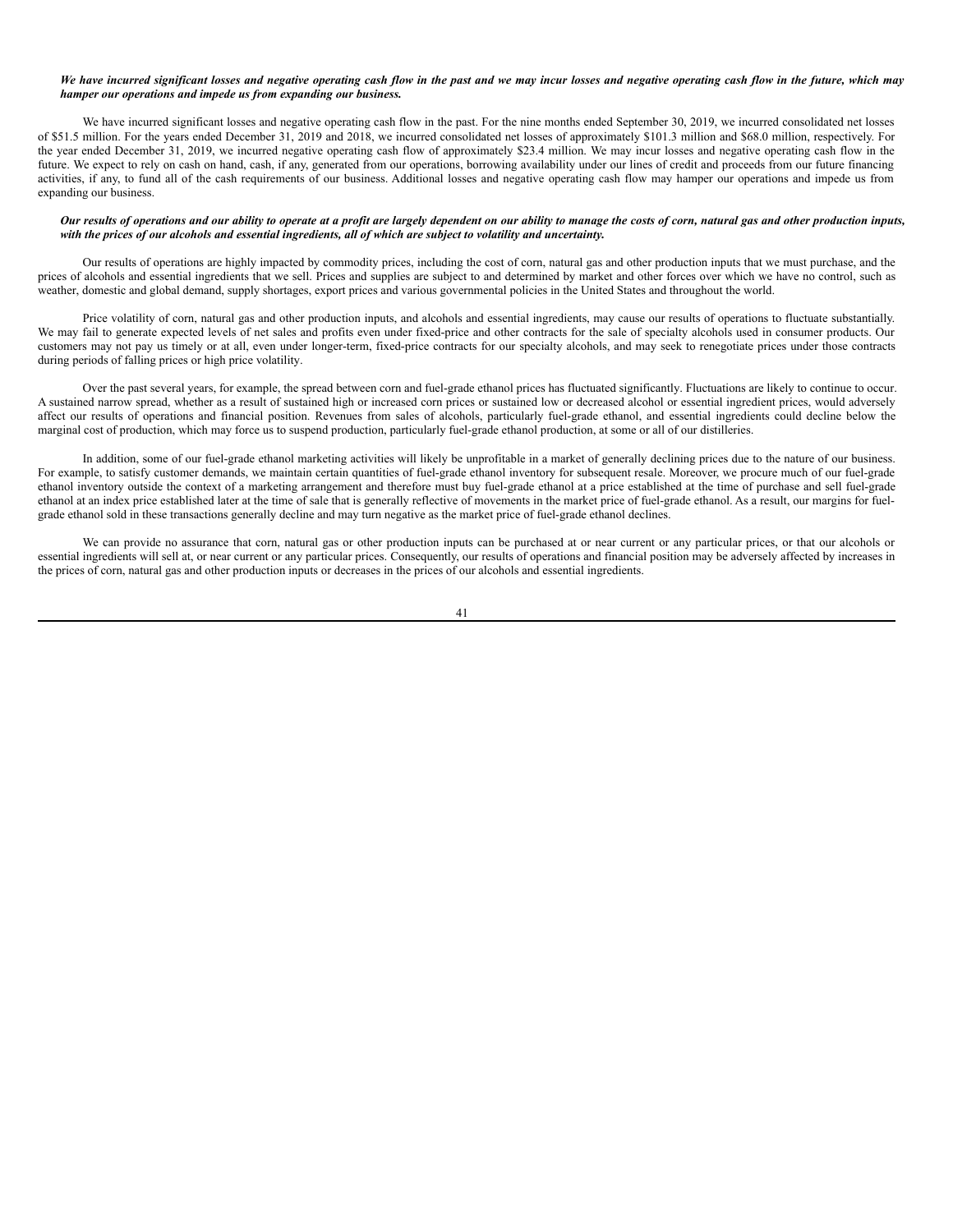#### Increased alcohol or essential ingredient production or higher inventory levels may cause a decline in prices for those products, and may have other negative effects, *adversely impacting our results of operations, cash flows and financial condition.*

The prices of our alcohols, in particular fuel-grade ethanol, and essential ingredients are impacted by competing third-party supplies of those products. For example, we believe that the most significant factor influencing the price of fuel-grade ethanol has been the substantial increase in production. According to the Renewable Fuels Association, domestic fuel-grade ethanol production capacity increased from an annualized rate of 1.5 billion gallons per year in January 1999 to a record 16.1 billion gallons in 2018. In addition, if fuel-grade ethanol production margins improve, we anticipate that owners of production distilleries operating at below capacity, or owners of idled distilleries, will increase production levels, thereby resulting in more abundant fuel-grade ethanol supplies and inventories. Increases in the supply of fuel-grade ethanol may not be commensurate with increases in demand for fuel-grade ethanol, thus leading to lower fuel-grade ethanol prices. Also, higher industry production levels in response to the coronavirus pandemic and any resulting oversupply of specialty alcohols for sanitizers and disinfectants will also exert downward pressure on prices. Any of these outcomes could have a material adverse effect on our results of operations, cash flows and financial condition.

## The prices of our products are volatile and subject to large fluctuations, which may cause our results of operations to fluctuate significantly.

The prices of our products are volatile and subject to large fluctuations. For example, the market price of fuel-grade ethanol is dependent upon many factors, including the supply of fuel-grade ethanol and the price of gasoline, which is in turn dependent upon the price of petroleum which is highly volatile and difficult to forecast. For instance, fuel-grade ethanol prices, as reported by the Chicago Board of Trade, ranged from \$0.81 to \$1.61 per gallon for the nine months ended September 30, 2020, from \$1.25 to \$1.70 per gallon in 2019 and from \$1.20 to \$1.53 per gallon in 2018. In addition, even under longer-term, fixed-price contracts for our specialty alcohols, our customers may seek to renegotiate prices under those contracts during periods of falling prices or high price volatility. Fluctuations in the prices of our products may cause our results of operations to fluctuate significantly.

## Disruptions in our production or distribution may adversely affect our business, results of operations and financial condition.

Our business depends on the continuing availability of rail, road, port, storage and distribution infrastructure. In particular, due to limited storage capacity at our distilleries and other considerations related to production efficiencies, our distilleries depend on just-in-time delivery of corn. The production of alcohols also requires a significant and uninterrupted supply of other raw materials and energy, primarily water, electricity and natural gas. Local water, electricity and gas utilities may not be able to reliably supply the water, electricity and natural gas that our distilleries need or may not be able to supply those resources on acceptable terms. In the past, poor weather has caused disruptions in rail transportation, which slowed the delivery of fuel-grade ethanol by rail, the principle manner by which fuel-grade ethanol from our distilleries located in the Midwest is transported to market. In addition, we recently experienced closure of the Illinois River for lock repairs which required greater use of less cost-effective modes of product transport such as via rail and truck, which resulted in higher costs and negatively affected our results of operations.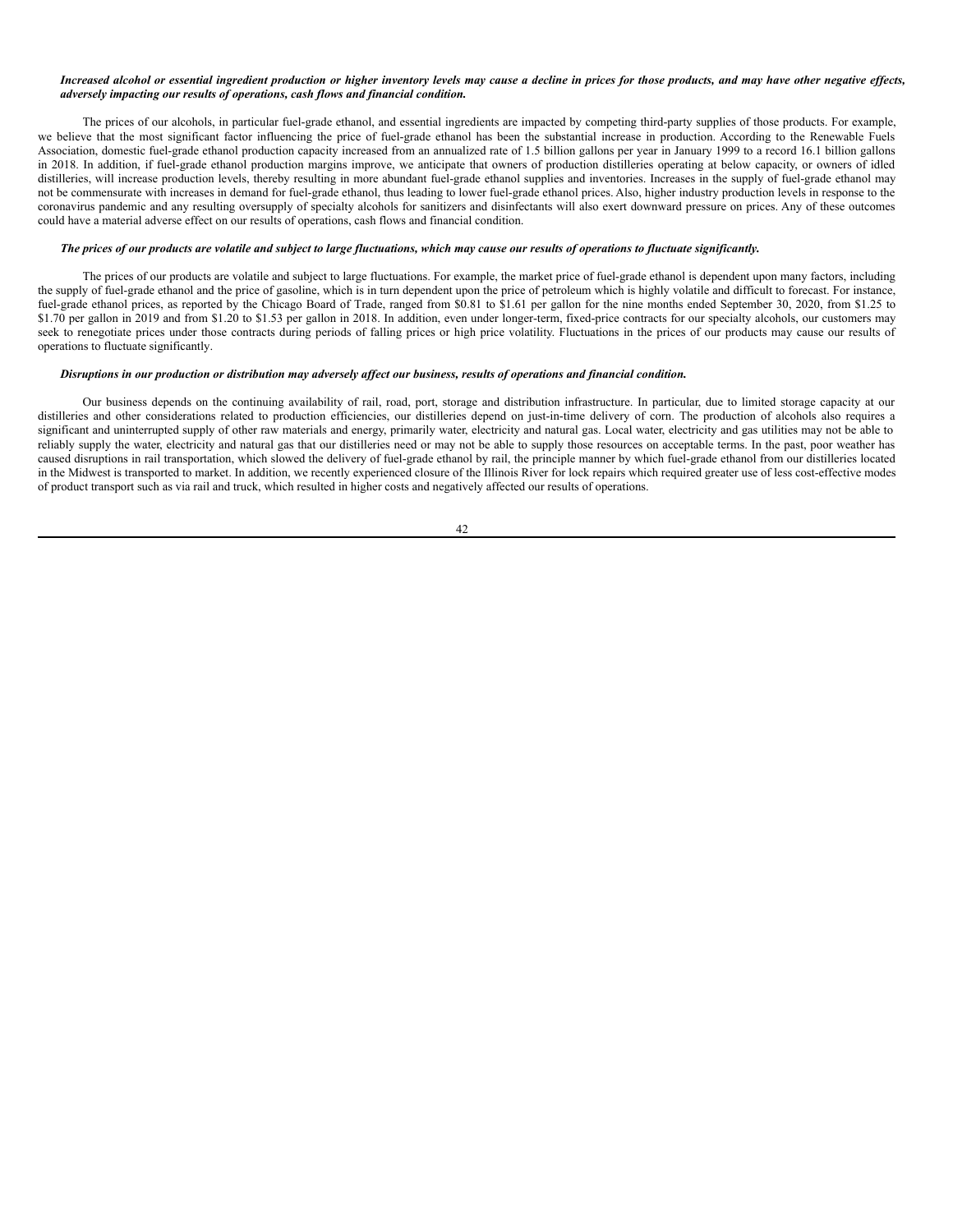Disruptions in production or distribution, whether caused by labor difficulties, unscheduled downtimes and other operational hazards inherent in the alcohol production industry, including equipment failures, fires, explosions, abnormal pressures, blowouts, pipeline ruptures, transportation accidents and natural disasters such as earthquakes, floods and storms, or human error or malfeasance or other reasons, could prevent timely deliveries of corn or other raw materials and energy, and could delay transport of our products to market, and may require us to halt production at one or more distilleries, any of which could have a material adverse effect on our business, results of operations and financial condition.

Some of these operational hazards may also cause personal injury or loss of life, severe damage to or destruction of property and equipment or environmental damage, and may result in suspension of operations and the imposition of civil or criminal penalties. Our insurance may not be adequate to fully cover the potential hazards described above or we may not be able to renew this insurance on commercially reasonable terms or at all.

## Cyberattacks through security vulnerabilities could lead to disruption of business, reduced revenue, increased costs, liability claims, or harm to our reputation or *competitive position.*

Security vulnerabilities may arise from our hardware, software, employees, contractors or policies we have deployed, which may result in external parties gaining access to our networks, datacenters, cloud datacenters, corporate computers, manufacturing systems, and/or access to accounts we have at our suppliers, vendors, and customers. They may gain access to our data or our customers' data, or attack the networks causing denial of service or attempt to hold our data or systems in ransom. The vulnerability could be caused by inadequate account security practices such as failure to timely remove employee access when terminated. To mitigate these security issues, we have implemented measures throughout our organization, including firewalls, backups, encryption, employee information technology policies and user account policies. However, there can be no assurance these measures will be sufficient to avoid cyberattacks. If any of these types of security breaches were to occur and we were unable to protect sensitive data, our relationships with our business partners and customers could be materially damaged, our reputation could be materially harmed, and we could be exposed to a risk of litigation and possible significant liability.

Further, if we fail to adequately maintain our infrastructure, we may have outages and data loss. Excessive outages may affect our ability to timely and efficiently deliver products to customers or develop new products and solutions. Such disruptions and data loss may adversely impact our ability to fulfill orders and interrupt other processes. Delayed sales or lost customers resulting from these disruptions could adversely affect our financial results, stock price and reputation.

The State of California enacted the California Consumer Privacy Act of 2018, or CCPA, effective on January 1, 2020. Our and our business partners' or contractors' failure to fully comply with the CCPA and other laws could lead to significant fines and require onerous corrective action. In addition, data security breaches experienced by us or our business partners or contractors could result in the loss of trade secrets or other intellectual property, public disclosure of sensitive commercial data, and the exposure of personally identifiable information (including sensitive personal information) of our employees, customers, suppliers, contractors and others.

Unauthorized use or disclosure of, or access to, any personal information maintained by us or on our behalf, whether through breach of our systems, breach of the systems of our suppliers or vendors by an unauthorized party, or through employee or contractor error, theft or misuse, or otherwise, could harm our business. If any such unauthorized use or disclosure of, or access to, such personal information was to occur, our operations could be seriously disrupted, and we could be subject to demands, claims and litigation by private parties, and investigations, related actions, and penalties by regulatory authorities. In addition, we could incur significant costs in notifying affected persons and entities and otherwise complying with the multitude of foreign, federal, state and local laws and regulations relating to the unauthorized access to, or use or disclosure of, personal information. Finally, any perceived or actual unauthorized access to, or use or disclosure of, such information could harm our reputation, substantially impair our ability to attract and retain customers and have an adverse impact on our business, financial condition and results of operations.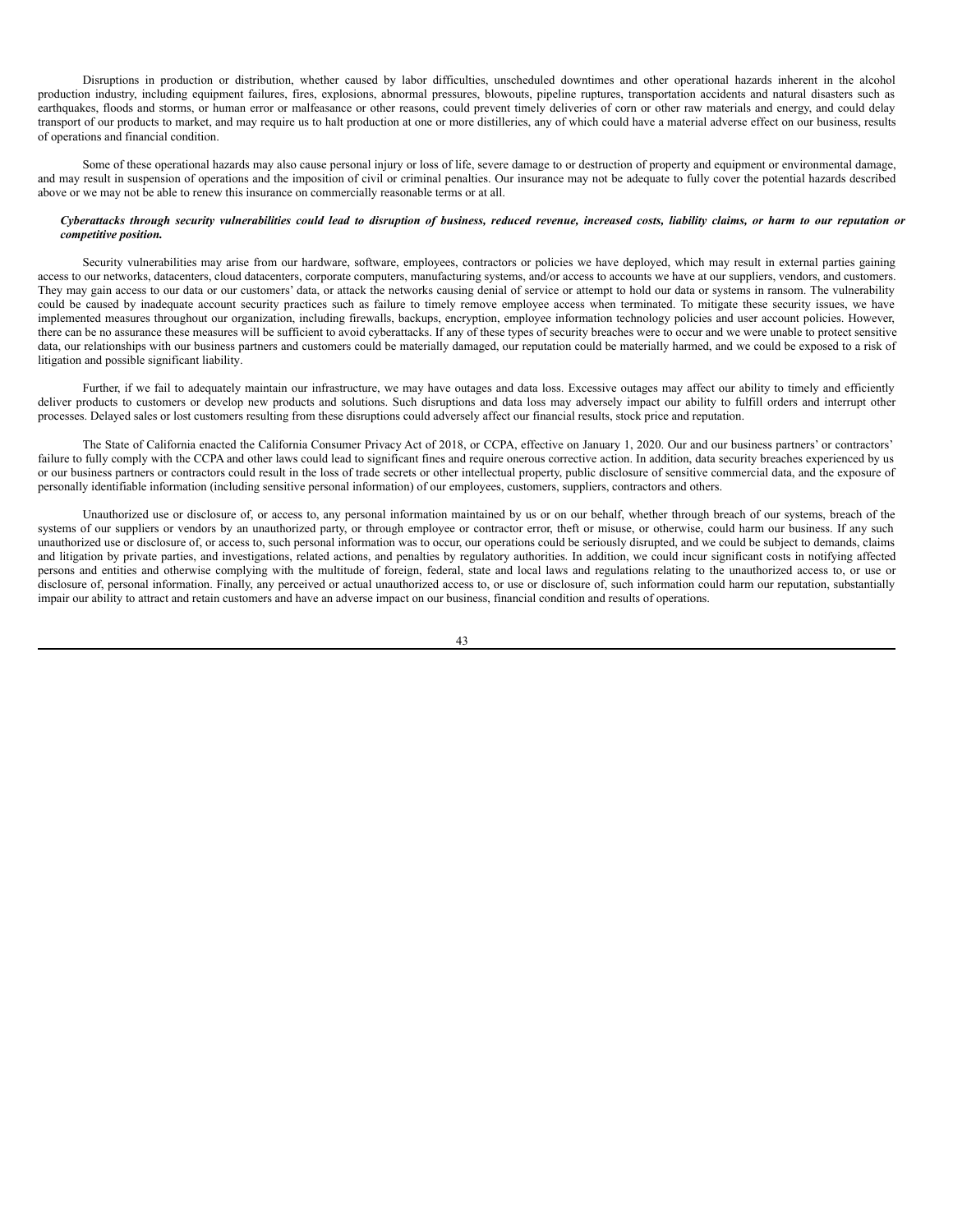#### We may engage in hedging transactions and other risk mitigation strategies that could harm our results of operations and financial condition.

In an attempt to partially offset the effects of volatility of our product prices, in particular fuel-grade ethanol, and corn and natural gas costs, we may enter into contracts to fix the price of a portion of our production or purchase a portion of our corn or natural gas requirements on a forward basis. In addition, we may engage in other hedging transactions involving exchange-traded futures contracts for corn, natural gas and unleaded gasoline from time to time. The financial statement impact of these activities is dependent upon, among other things, the prices involved and our ability to sell sufficient products to use all of the corn and natural gas for which forward commitments have been made. Hedging arrangements also expose us to the risk of financial loss in situations where the other party to the hedging contract defaults on its contract or, in the case of exchange-traded contracts, where there is a change in the expected differential between the underlying price in the hedging agreement and the actual prices paid or received by us. In addition, our open contract positions may require cash deposits to cover margin calls, negatively impacting our liquidity. As a result, our hedging activities and fluctuations in the price of corn, natural gas, fuel-grade ethanol and unleaded gasoline may adversely affect our results of operations, financial condition and liquidity.

#### Future demand for fuel-grade ethanol is uncertain and may be affected by changes to federal mandates, public perception, consumer acceptance and overall consumer demand for transportation fuel, any of which could negatively affect demand for fuel-grade ethanol and our results of operations.

Although many trade groups, academics and governmental agencies have supported fuel-grade ethanol as a fuel additive that promotes a cleaner environment, others have criticized fuel-grade ethanol production as consuming considerably more energy and emitting more greenhouse gases than other biofuels and potentially depleting water resources. Some studies have suggested that corn-based ethanol is less efficient than ethanol produced from other feedstock and that it negatively impacts consumers by causing increased prices for dairy, meat and other food generated from livestock that consume corn. Additionally, critics of fuel-grade ethanol contend that corn supplies are redirected from international food markets to domestic fuel markets. If negative views of corn-based ethanol production gain acceptance, support for existing measures promoting use and domestic production of corn-based ethanol could decline, leading to reduction or repeal of federal mandates, which could adversely affect the demand for fuel-grade ethanol. These views could also negatively impact public perception of the fuel-grade ethanol industry and acceptance of fuel-grade ethanol as an alternative fuel.

There are limited markets for fuel-grade ethanol beyond those established by federal mandates. Discretionary blending and E85 blending are important secondary markets. Discretionary blending is often determined by the price of fuel-grade ethanol versus the price of gasoline. In periods when discretionary blending is financially unattractive, the demand for fuel-grade ethanol may be reduced. Also, the demand for fuel-grade ethanol is affected by the overall demand for transportation fuel. Demand for transportation fuel is affected by the number of miles traveled by consumers and the fuel economy of vehicles. A reduction in the demand for fuel-grade ethanol and co-products depress the value of our fuel-grade ethanol and related products, erode our overall margins and reduce our ability to generate revenue or to operate profitably. In addition, consumer acceptance of E15 and E85 fuels is needed before fuel-grade ethanol can achieve any significant growth in market share relative to other transportation fuels.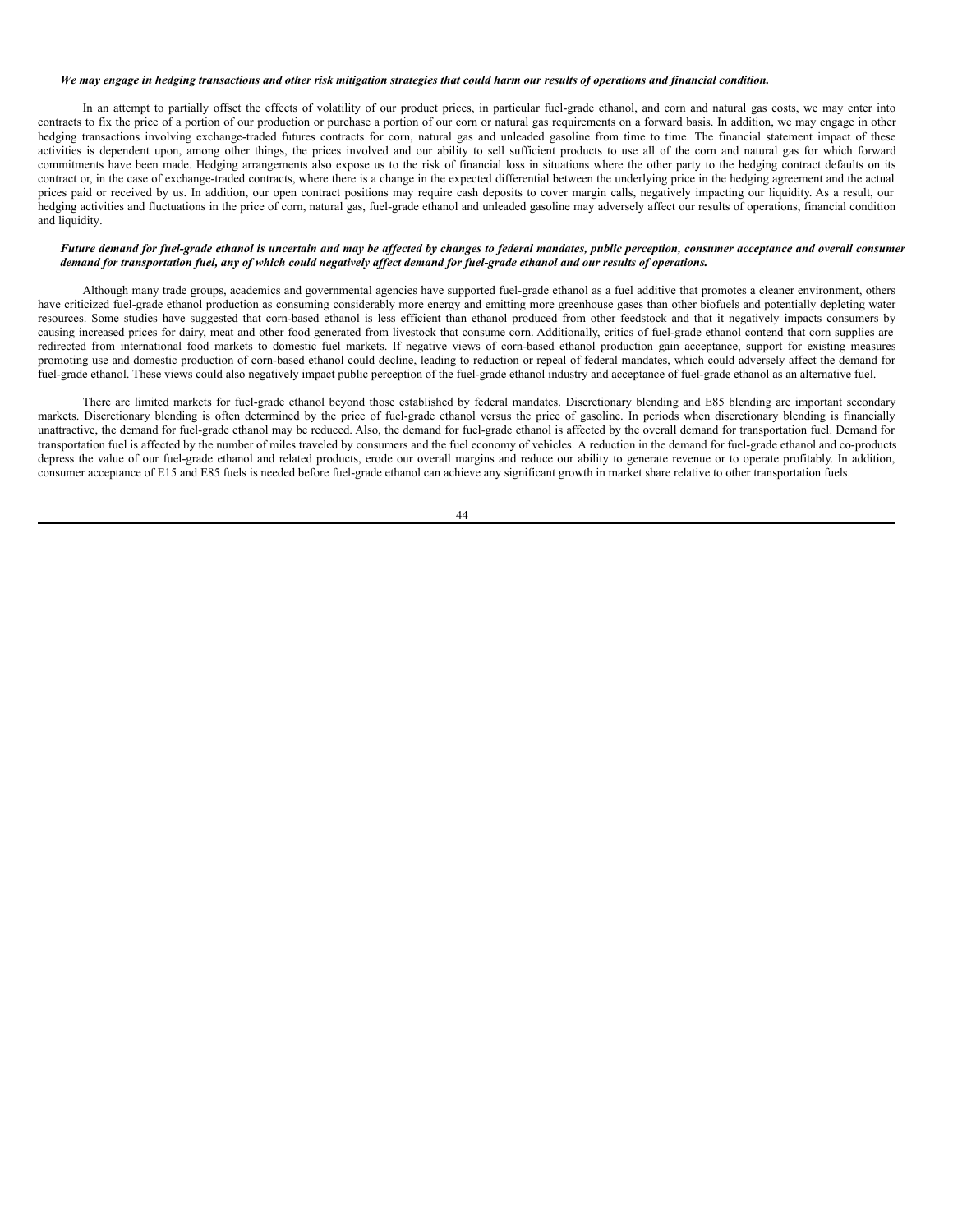#### The United States fuel-grade ethanol industry is highly dependent upon certain federal and state legislation and regulation and any changes in legislation or regulation *could have a material adverse ef ect on our results of operations, cash flows and financial condition.*

The Environmental Protection Agency, or EPA, has implemented the Renewable Fuel Standard, or RFS, pursuant to the Energy Policy Act of 2005 and the Energy Independence and Security Act of 2007. The RFS program sets annual quotas for the quantity of renewable fuels (such as fuel-grade ethanol) that must be blended into motor fuels consumed in the United States. The domestic market for fuel-grade ethanol is significantly impacted by federal mandates under the RFS program for volumes of renewable fuels (such as fuel-grade ethanol) required to be blended with gasoline. Future demand for fuel-grade ethanol will be largely dependent upon incentives to blend fuel-grade ethanol into motor fuels, including the price of fuel-grade ethanol relative to the price of gasoline, the relative octane value of fuel-grade ethanol, constraints in the ability of vehicles to use higher fuel-grade ethanol blends, the RFS, and other applicable environmental requirements. Any significant increase in production capacity above the RFS minimum requirements may have an adverse impact on fuel-grade ethanol prices.

Legislation aimed at reducing or limiting the renewable fuel use required by the RFS has been introduced in the United States Congress. On January 3, 2019, a bill (H.R. 104) was introduced into the House of Representatives aiming to repeal certain amendments to the Clean Air Act relating to the expansion of the renewable fuel program, and for other purposes. This bill revises the renewable fuel program, including the RFS. Under current law, the RFS specifies the minimum volume of renewable fuel, such as fuel-grade ethanol, that must be contained in gasoline sold in the United States, except in noncontiguous states or territories. The RFS annually increases until 2022 when a minimum of 36 billion gallons of renewable fuel must be blended into gasoline. This bill decreases the volume of renewable fuel that must be contained in gasoline to 7.5 billion gallons each year. The bill also revises the RFS to eliminate separate volume requirements for the following renewable fuel categories: advanced biofuels, cellulosic biofuel, and biomass-based diesel. The bill was referred to a congressional subcommittee where it awaits further consideration. On May 7, 2019, the Food and Fuel Consumer Protection Act of 2019 (H.R. 2540), was introduced in the House of Representatives. The bill aims to prevent RFS blending obligations from requiring fuel-grade ethanol to make up more than 9.7 percent of the total volume of gasoline projected to be sold or introduced into commerce in the United States for a given calendar year. The bill was referred to a congressional committee, which will consider it before possibly sending the bill to the House of Representatives as a whole. On June 21, 2019, a bill (H.R. 3427) was introduced in the House of Representatives aiming to repeal the EPA's Renewable Fuel Standard program, which requires transportation fuel to contain a minimum volume of renewable fuel. The bill was referred to a congressional committee, which will consider it before possibly sending the bill to the House of Representatives as a whole. On July 25, 2019, a bill (S.2298) was introduced in the United States Senate, to amend the Clean Air Act to eliminate the corn ethanol mandate for renewable fuel. The bill was read twice and referred to the Committee on Environment and Public Works. Our results of operations, cash flows and financial condition could be adversely impacted if any legislation is enacted that reduces or limits the RFS volume requirements.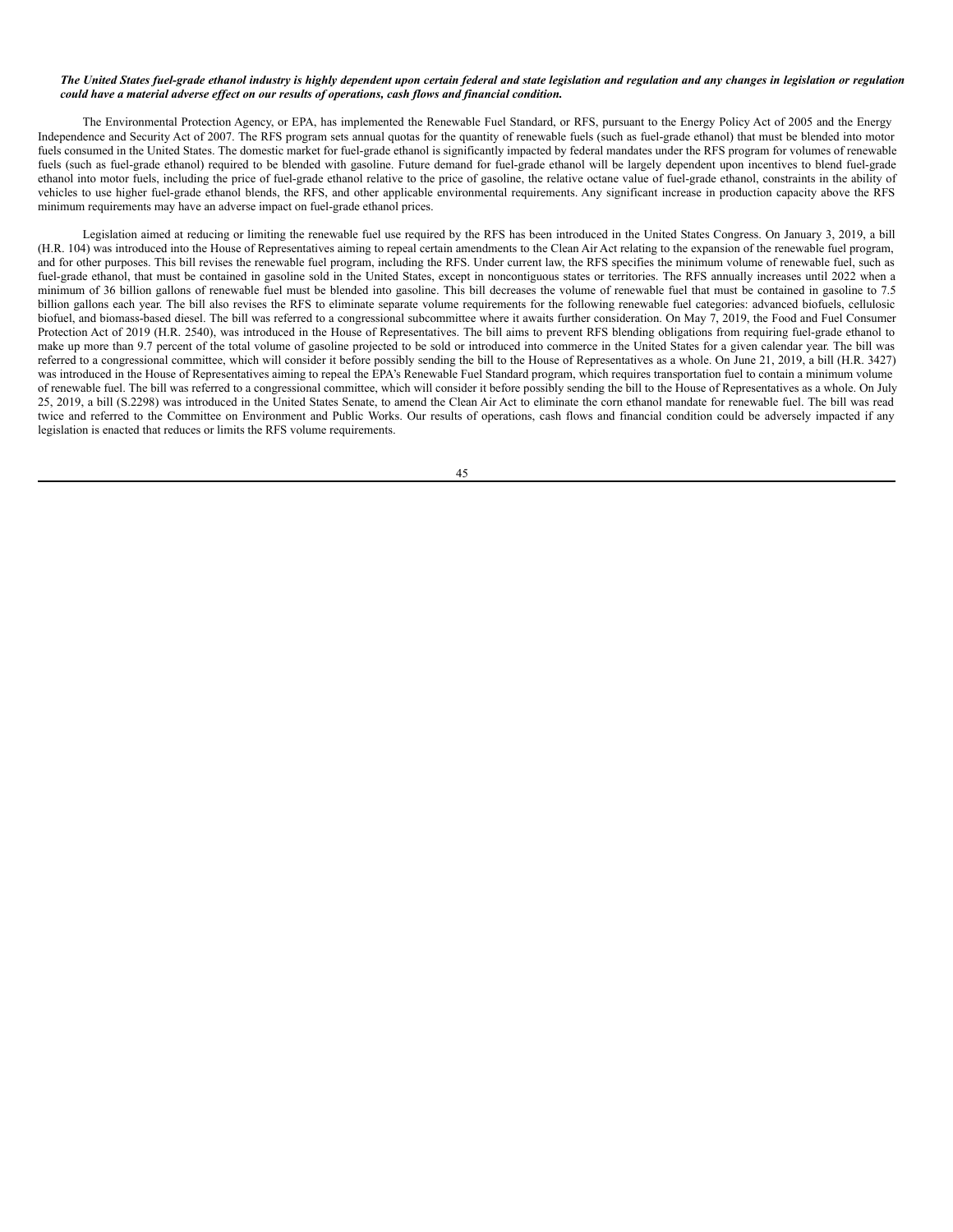Under the provisions of the Clean Air Act, as amended by the Energy Independence and Security Act of 2007, the EPA has limited authority to waive or reduce the mandated RFS requirements, which authority is subject to consultation with the Secretaries of Agriculture and Energy, and based on a determination that there is inadequate domestic renewable fuel supply or implementation of the applicable requirements would severely harm the economy or environment of a state, region or the United States. Our results of operations, cash flows and financial condition could be adversely impacted if the EPA reduces the RFS requirements from the statutory levels specified in the RFS.

#### The industries in which we operate are extremely competitive. Many of our significant competitors have greater production and financial resources and any of them *could use their greater resources to gain market share at our expense.*

The industries in which we operate are extremely competitive. Many of our significant competitors have substantially greater production and financial resources than we do. As a result, our competitors may be able to compete more aggressively and sustain that competition over a longer period of time. Successful competition will require a continued high level of investment in production facility maintenance. Our limited resources relative to many significant competitors may cause us to fail to anticipate or respond adequately to new developments and other competitive pressures. This failure could reduce our competitiveness and cause a decline in market share, sales and profitability. Even if sufficient funds are available, we may not be able to make the modifications and improvements necessary to compete successfully.

We also face competition from international suppliers, many of whom have cost structures that are substantially lower than our cost structure. An increase in domestic or foreign competition could force us to reduce our prices and take other steps to compete effectively, which could adversely affect our business, financial condition and results of operations.

## *Our ability to utilize net operating loss carryforwards and certain other tax attributes may be limited.*

Federal and state income tax laws impose restrictions on the utilization of net operating loss, or NOL, and tax credit carryforwards in the event that an "ownership change" occurs for tax purposes, as defined by Section 382 of the Internal Revenue Code, or Code. In general, an ownership change occurs when stockholders owning 5% or more of a "loss corporation" (a corporation entitled to use NOL or other loss carryovers) have increased their ownership of stock in such corporation by more than 50 percentage points during any three-year period. The annual base limitation under Section 382 of the Code is calculated by multiplying the loss corporation's value at the time of the ownership change by the greater of the long-term tax-exempt rate determined by the Internal Revenue Service in the month of the ownership change or the two preceding months.

As of December 31, 2019, of our \$228.8 million of federal NOLs, we had \$82.1 million of federal NOLs that are limited in their annual use under Section 382 of the Code beyond 2019. Accordingly, our ability to utilize these NOL carryforwards may be substantially limited. These limitations could in turn result in increased future tax obligations, which could have a material adverse effect on our business, financial condition and results of operations.

## *We may be adversely af ected by environmental, health and safety laws, regulations and liabilities*.

We are subject to various federal, state and local environmental laws and regulations, including those relating to the discharge of materials into the air, water and ground, the generation, storage, handling, use, transportation and disposal of hazardous materials and wastes, and the health and safety of our employees. In addition, some of these laws and regulations require us to operate under permits that are subject to renewal or modification. These laws, regulations and permits can often require expensive pollution control equipment or operational changes to limit actual or potential impacts to the environment. A violation of these laws and regulations or permit conditions can result in substantial fines, natural resource damages, criminal sanctions, permit revocations and/or distillery shutdowns. In addition, we have made, and expect to make, significant capital expenditures on an ongoing basis to comply with increasingly stringent environmental laws, regulations and permits.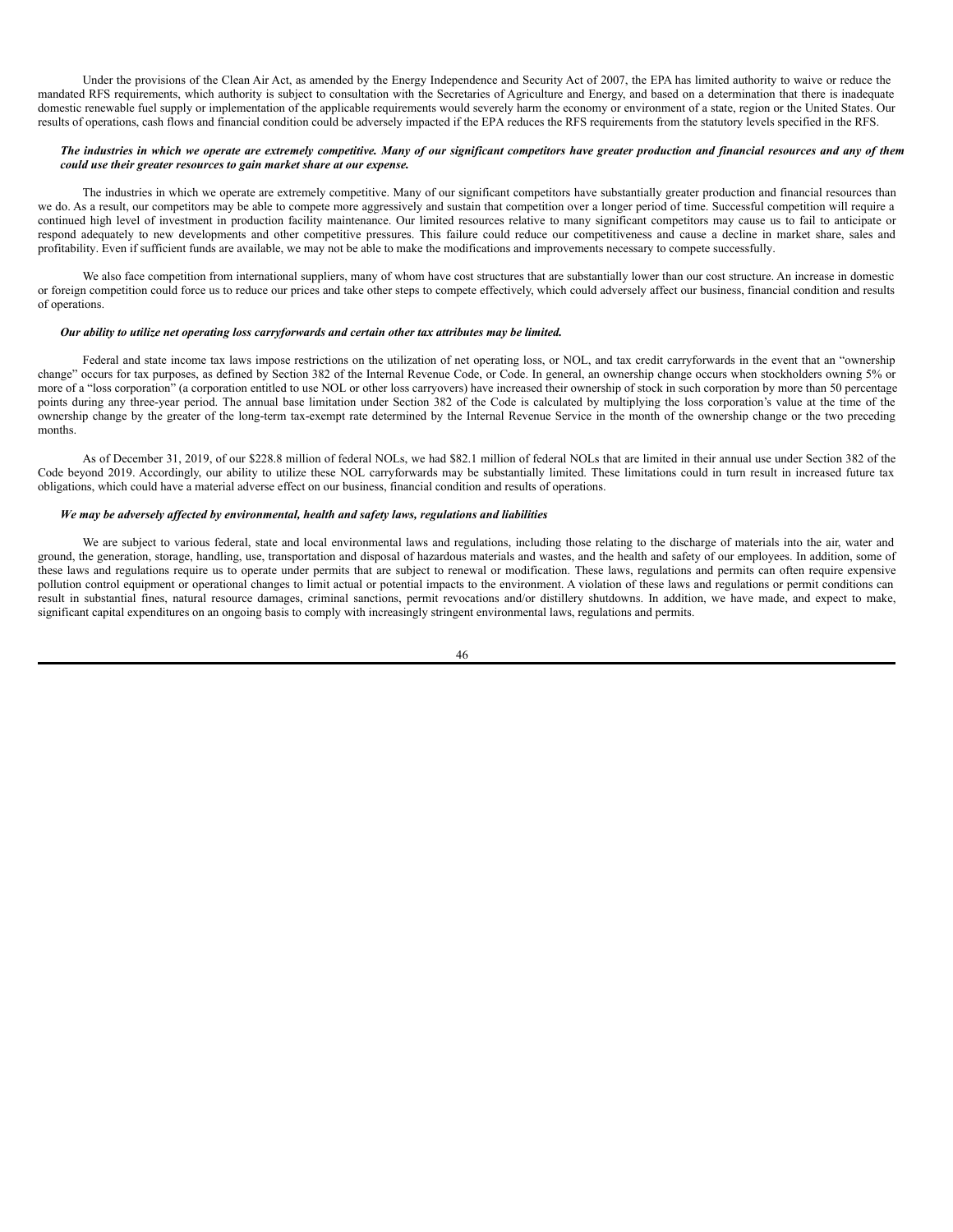We may be liable for the investigation and cleanup of environmental contamination at each of our distilleries and at off-site locations where we arrange for the disposal of hazardous substances or wastes. If these substances or wastes have been or are disposed of or released at sites that undergo investigation and/or remediation by regulatory agencies, we may be responsible under the Comprehensive Environmental Response, Compensation and Liability Act of 1980, or other environmental laws for all or part of the costs of investigation and/or remediation, and for damages to natural resources. We may also be subject to related claims by private parties alleging property damage and personal injury due to exposure to hazardous or other materials at or from those properties. Some of these matters may require us to expend significant amounts for investigation, cleanup or other costs.

In addition, new laws, new interpretations of existing laws, increased governmental enforcement of environmental laws or other developments could require us to make significant additional expenditures. Continued government and public emphasis on environmental issues can be expected to result in increased future investments for environmental controls at our distilleries. Present and future environmental laws and regulations, and interpretations of those laws and regulations, applicable to our operations, more vigorous enforcement policies and discovery of currently unknown conditions may require substantial expenditures that could have a material adverse effect on our results of operations and financial condition.

The hazards and risks associated with producing and transporting our products (including fires, natural disasters, explosions and abnormal pressures and blowouts) may also result in personal injury claims or damage to property and third parties. As protection against operating hazards, we maintain insurance coverage against some, but not all, potential losses. However, we could sustain losses for uninsurable or uninsured risks, or in amounts in excess of existing insurance coverage. Events that result in significant personal injury or damage to our property or third parties or other losses that are not fully covered by insurance could have a material adverse effect on our results of operations and financial condition.

## We depend on a small number of customers for the majority of our fuel-grade ethanol sales. A reduction in business from any of these customers could cause a *significant decline in our overall sales and profitability.*

The majority of our fuel-grade ethanol sales are generated from a small number of customers. During 2019 and 2018, two customers accounted for an aggregate of approximately \$336 million and \$367 million in net sales of our fuel-grade ethanol, representing 24% and 25% of our total net sales, respectively, for those periods. Our agreements with these customers generally do not require them to purchase any specified volume or dollar value of fuel-grade ethanol, or to make any purchases whatsoever. Therefore, in any future period, our sales generated from these customers, individually or in the aggregate, may not equal or exceed historical levels. If sales to any of these customers cease or decline, we may be unable to replace these sales with sales to either existing or new customers in a timely manner, or at all. A cessation or reduction of sales to one or more of these customers could cause a significant decline in our overall sales and profitability.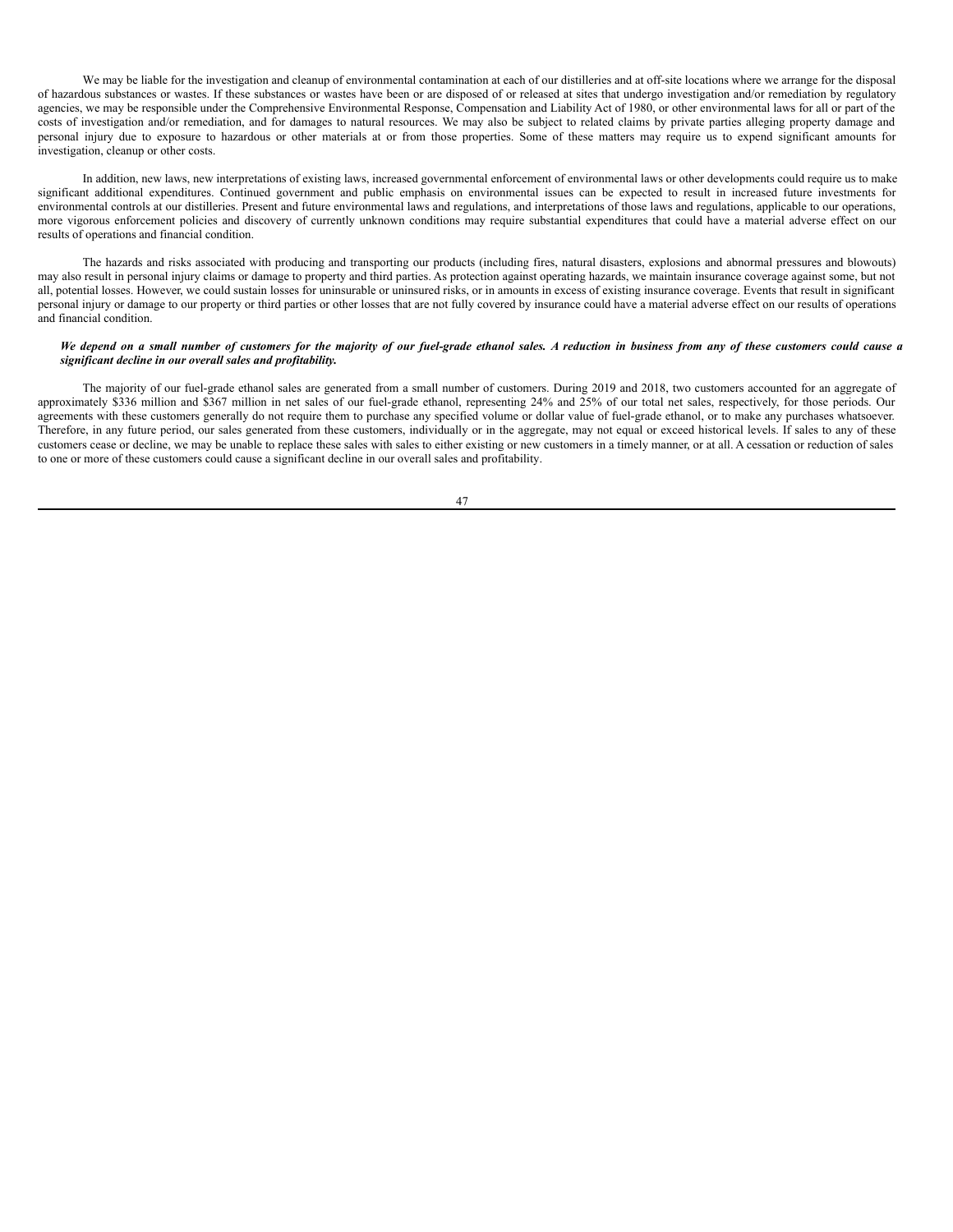#### We incur significant expenses to maintain and upgrade our distilleries and operating equipment, and any interruption in our operations would harm our operating *performance.*

We regularly incur significant expenses to maintain and upgrade our distilleries and operating equipment. The machines and equipment we use to produce our products are complex, have many parts and some are run on a continuous basis. We must perform routine maintenance on our equipment and will have to periodically replace a variety of parts such as motors, pumps, pipes and electrical parts. In addition, our distilleries require periodic shutdowns to perform major maintenance and upgrades. These scheduled distillery shutdowns result in decreased sales and increased costs in the periods in which a shutdown occurs and could result in unexpected operational issues in future periods as a result of changes to equipment and operational and mechanical processes made during the shutdown period.

#### Our lack of long-term orders for fuel-grade ethanol and commitments by our customers could lead to a rapid decline in our sales and profitability.

We cannot rely on long-term orders for fuel-grade ethanol or commitments by our customers for protection from the negative financial effects of a decline in the demand for fuel-grade ethanol or a decline in the demand for our marketing services. The limited certainty of fuel-grade ethanol orders can make it difficult for us to forecast our sales and allocate our resources in a manner consistent with our actual sales. Moreover, our expense levels are based in part on our expectations of future sales and, if our expectations regarding future sales are inaccurate, we may be unable to reduce costs in a timely manner to adjust for sales shortfalls. Furthermore, because we depend on a small number of fuel-grade ethanol customers for a significant portion of our sales, the ramifications of these risks are greater in magnitude than if our sales of fuel-grade ethanol were less concentrated. As a result of our lack of long-term orders for fuel-grade ethanol and customer commitments, we may experience a rapid decline in our sales and profitability.

## Our independent registered public accounting firm's report for the year ended December 31, 2019 includes an explanatory note describing a substantial doubt as to our *ability to continue as a going concern.*

As a result of fuel-grade ethanol industry conditions that negatively affected our business, our independent registered public accounting firm included in its report on our audited consolidated financial statements as of and for the year ended December 31, 2019 an explanatory note describing a substantial doubt as to our ability to continue as a going concern. A "going concern" opinion indicates that the financial statements have been prepared assuming we will continue as a going concern, and do not include any adjustments to reflect the possible future effects on the recoverability and classification of assets, or the amounts and classification of liabilities, that may result if we do not continue as a going concern. The presence of a going concern note to our financial statements may have an adverse impact on our business relationships with third parties, and could make it more difficult for us to raise additional financing, all of which could have a material adverse impact on our business and prospects.

#### **Risks Related to Ownership of our Common Stock**

## Future sales of substantial amounts of our common stock could adversely affect the market price of our common stock.

Future sales of substantial amounts of our common stock, or securities convertible or exchangeable into shares of our common stock, into the public market, including shares of our common stock issued upon exercise of options and warrants, or perceptions that those sales could occur, could adversely affect the prevailing market price of our common stock and our ability to raise capital in the future.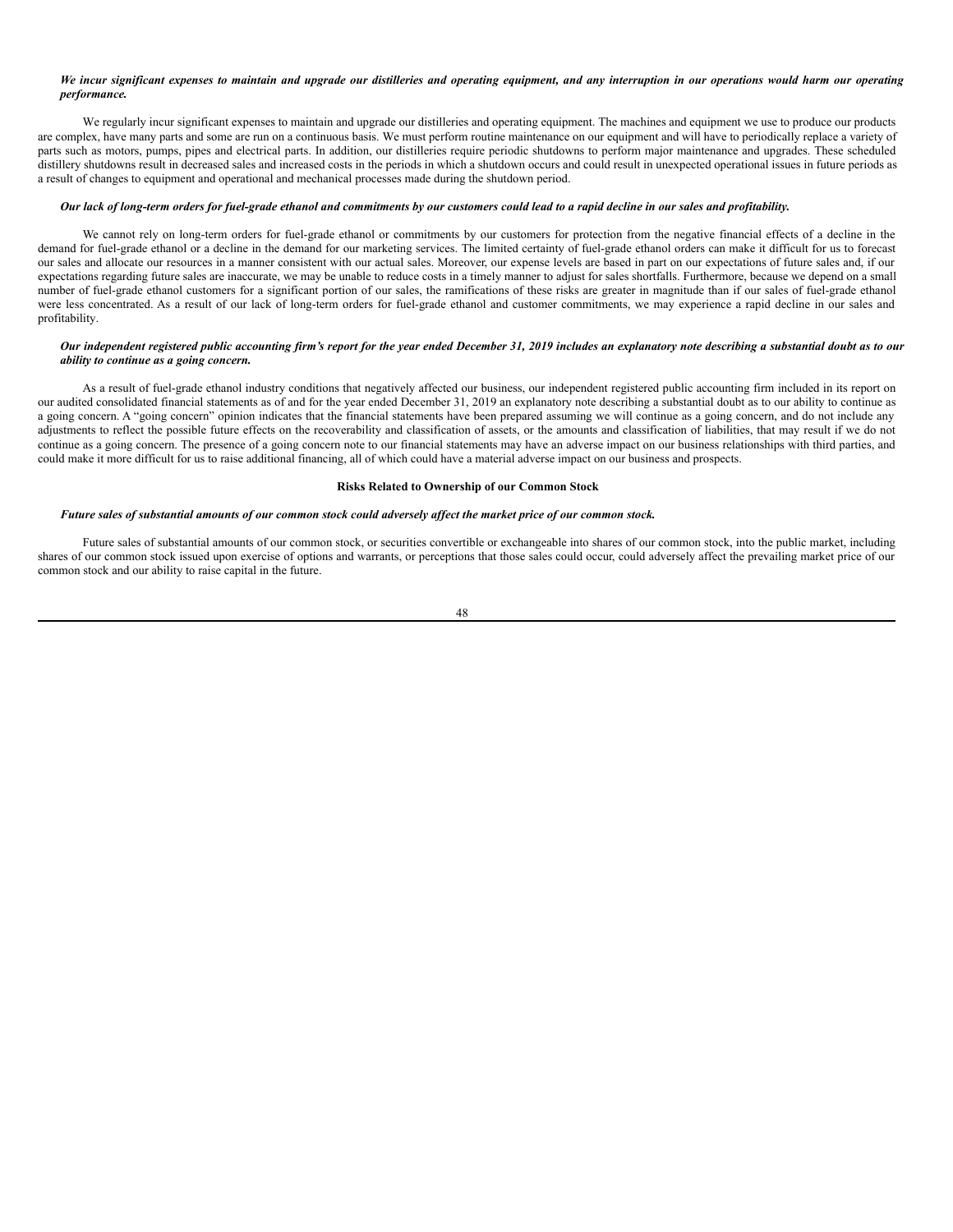#### Our stock price is highly volatile, which could result in substantial losses for investors purchasing shares of our common stock and in litigation against us.

The market price of our common stock has fluctuated significantly in the past and may continue to fluctuate significantly in the future. The market price of our common stock may continue to fluctuate in response to one or more of the following factors, many of which are beyond our control:

- our ability to effectively transition from a predominantly fuel-grade ethanol company to a company focused on the production and sale of specialty alcohols and essential ingredients;
- fluctuations in the market prices of our products;
- fluctuations in the costs of key production input commodities such as corn and natural gas;
- the volume and timing of the receipt of orders for our products from major customers;
- competitive pricing pressures;
- anticipated trends in our financial condition and results of operations;
- changes in market valuations of companies similar to us;
- stock market price and volume fluctuations generally;
- regulatory developments or increased enforcement;
- fluctuations in our quarterly or annual operating results;
- additions or departures of key personnel;
- our ability to obtain any necessary financing;
- our financing activities and future sales of our common stock or other securities; and
- our ability to maintain contracts that are critical to our operations.

Demand for fuel-grade ethanol could be adversely affected by a slow-down in the overall demand for oxygenate and gasoline additive products. The levels of our fuelgrade ethanol production and purchases for resale will be based upon forecasted demand. Accordingly, any inaccuracy in forecasting anticipated revenues and expenses could adversely affect our business. The failure to receive anticipated orders or to complete delivery in any quarterly period could adversely affect our results of operations for that period. Quarterly and annual results are not necessarily indicative of future performance for any particular period, and we may not experience revenue growth or profitability on a quarterly or an annual basis.

The price at which you purchase shares of our common stock may not be indicative of the price that will prevail in the trading market. You may be unable to sell your shares of common stock at or above your purchase price, which may result in substantial losses to you and which may include the complete loss of your investment. In the past, securities class action litigation has often been brought against a company following periods of high stock price volatility. We may be the target of similar litigation in the future. Securities litigation could result in substantial costs and divert management's attention and our resources away from our business.

Any of the risks described above could have a material adverse effect on our results of operations, the price of our common stock, or both.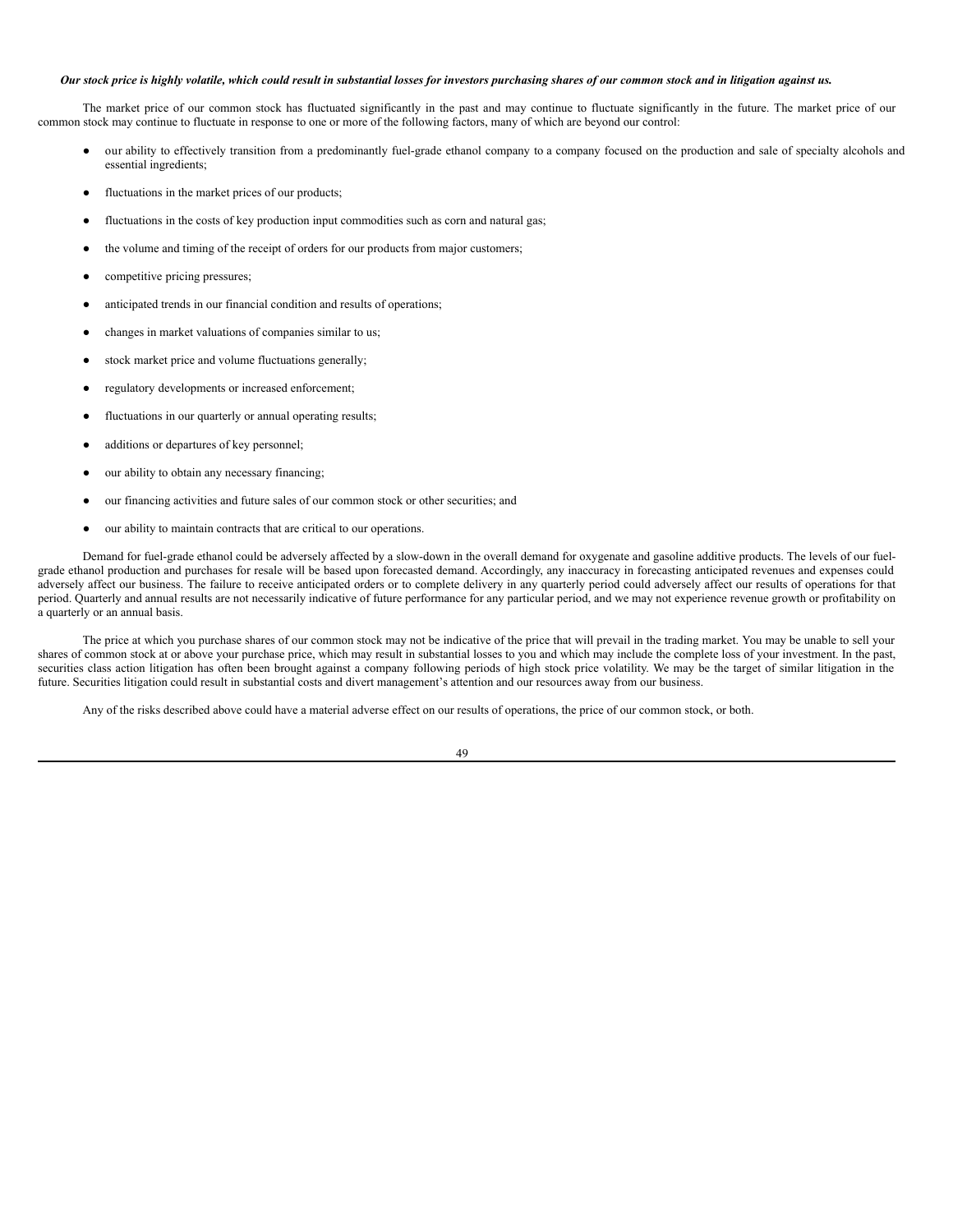#### Because we do not intend to pay any cash dividends on our shares of common stock in the near future, our stockholders will not be able to receive a return on their *shares unless and until they sell them.*

We intend to retain a significant portion of any future earnings to finance the development, operation and expansion of our business. We do not anticipate paying any cash dividends on our common stock in the near future. The declaration, payment, and amount of any future dividends will be made at the discretion of our board of directors, and will depend upon, among other things, the results of operations, cash flows, and financial condition, operating and capital requirements, and other factors as our board of directors considers relevant. There is no assurance that future dividends will be paid, and, if dividends are paid, there is no assurance with respect to the amount of any such dividend. Unless our board of directors determines to pay dividends, our stockholders will be required to look to appreciation of our common stock to realize a gain on their investment. There can be no assurance that this appreciation will occur.

## Our bylaws contain an exclusive forum provision, which could limit our stockholders' ability to obtain a favorable judicial forum for disputes with us or our directors, *of icers, employees or agents.*

Our bylaws provide that, unless we consent in writing to the selection of an alternative forum, the Court of Chancery shall be the sole and exclusive forum for (a) any derivative action or proceeding brought on behalf of us, (b) any action asserting a claim of breach of a fiduciary duty owed by any director, officer or other employee of us to us or our stockholders, (c) any action asserting a claim arising pursuant to any provision of the Delaware General Corporation Law, or (d) any action asserting a claim governed by the internal affairs doctrine.

For the avoidance of doubt, the exclusive forum provision described above does not apply to any claims arising under the Securities Act of 1933, as amended, or Securities Act, or the Securities Exchange Act of 1934, as amended, or Exchange Act. Section 27 of the Exchange Act creates exclusive federal jurisdiction over all suits brought to enforce any duty or liability created by the Exchange Act or the rules and regulations thereunder, and Section 22 of the Securities Act creates concurrent jurisdiction for federal and state courts over all suits brought to enforce any duty or liability created by the Securities Act or the rules and regulations thereunder.

The choice of forum provision in our bylaws may limit our stockholders' ability to bring a claim in a judicial forum that they find favorable for disputes with us or our directors, officers, employees or agents, which may discourage such lawsuits against us and our directors, officers, employees and agents even though an action, if successful, might benefit our stockholders. The applicable courts may also reach different judgments or results than would other courts, including courts where a stockholder considering an action may be located or would otherwise choose to bring the action, and such judgments or results may be more favorable to us than to our stockholders. With respect to the provision making the Court of Chancery the sole and exclusive forum for certain types of actions, stockholders who do bring a claim in the Court of Chancery could face additional litigation costs in pursuing any such claim, particularly if they do not reside in or near Delaware. Finally, if a court were to find this provision of our bylaws inapplicable to, or unenforceable in respect of, one or more of the specified types of actions or proceedings, we may incur additional costs associated with resolving such matters in other jurisdictions, which could have a material adverse effect on us.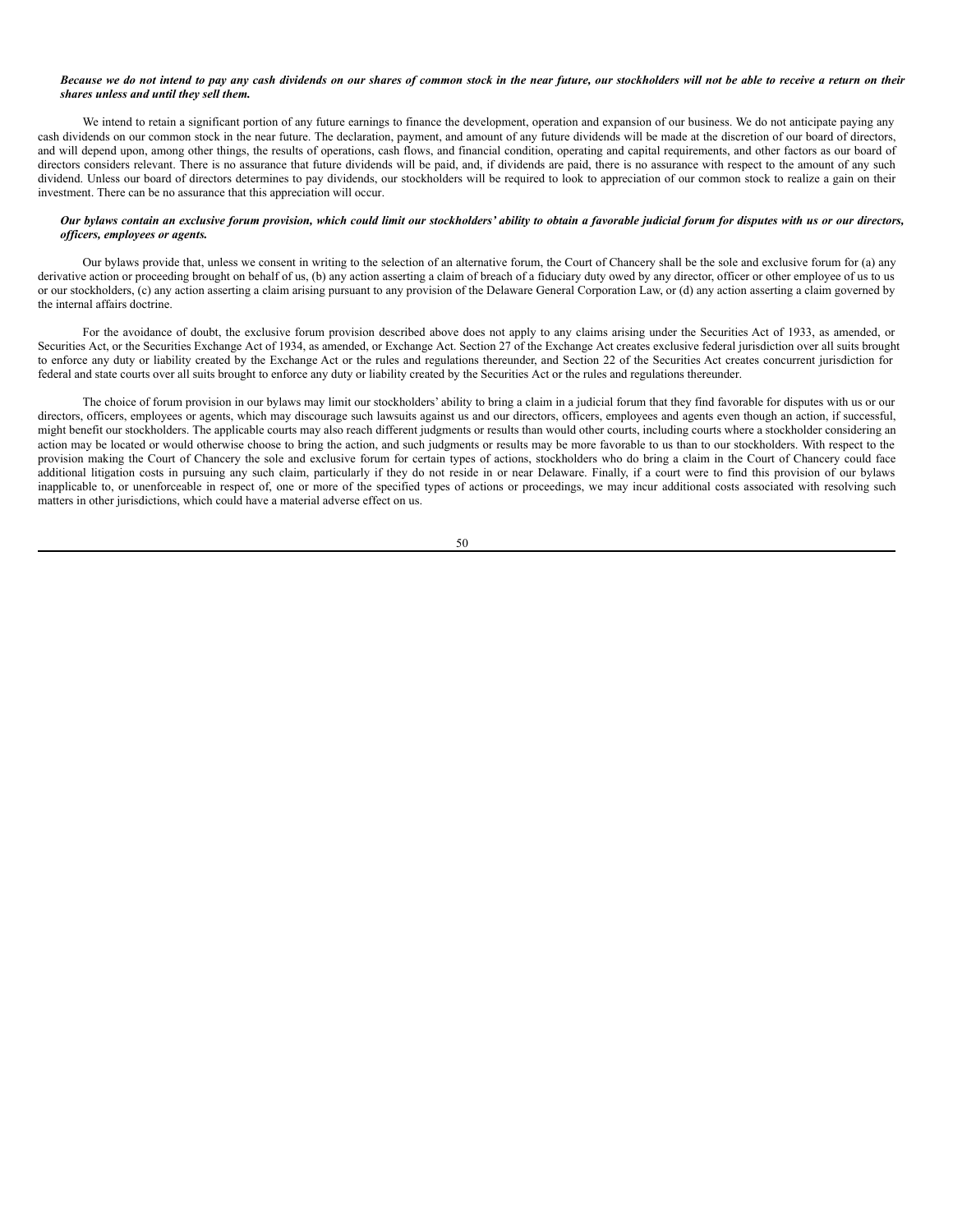## <span id="page-52-0"></span>**ITEM 2. UNREGISTERED SALES OF EQUITY SECURITIES AND USE OF PROCEEDS.**

#### **Unregistered Sales of Equity Securities**

None.

## **Purchases of Equity Securities by the Issuer and Affiliated Purchasers**

None.

# **Dividends**

Our current and future debt financing arrangements may limit or prevent cash distributions from our subsidiaries to us, depending upon the achievement of specified financial and other operating conditions and our ability to properly service our debt, thereby limiting or preventing us from paying cash dividends.

For the three and nine months ended September 30, 2020, we accrued an aggregate of \$0.3 million and \$0.9 million, respectively, in dividends on our Series B Cumulative Convertible Preferred Stock, or Series B Preferred Stock, but did not declare or pay cash dividends, as permitted under an agreement with the holders of our Series B Preferred Stock, in an effort to preserve liquidity. For the three and nine months ended September 30, 2019, we declared and paid in cash an aggregate of \$0.3 million and B Preferred Stock, in an effort to preserve liqui \$0.9 million, respectively, in dividends on our Series B Preferred Stock.

We have never declared or paid cash dividends on our common stock and do not currently intend to pay cash dividends on our common stock in the foreseeable future. We currently anticipate that we will retain any earnings for use in the continued development of our business.

The holders of our outstanding Series B Preferred Stock are entitled to dividends of 7% per annum, payable quarterly. Accrued and unpaid dividends in respect of our Series B Preferred Stock must be paid prior to the payment of any dividends in respect of shares of our common stock.

## <span id="page-52-1"></span>**ITEM 3. DEFAULTS UPON SENIOR SECURITIES.**

Not applicable.

## <span id="page-52-2"></span>**ITEM 4. MINE SAFETY DISCLOSURES.**

Not applicable.

# <span id="page-52-3"></span>**ITEM 5. OTHER INFORMATION.**

Not applicable.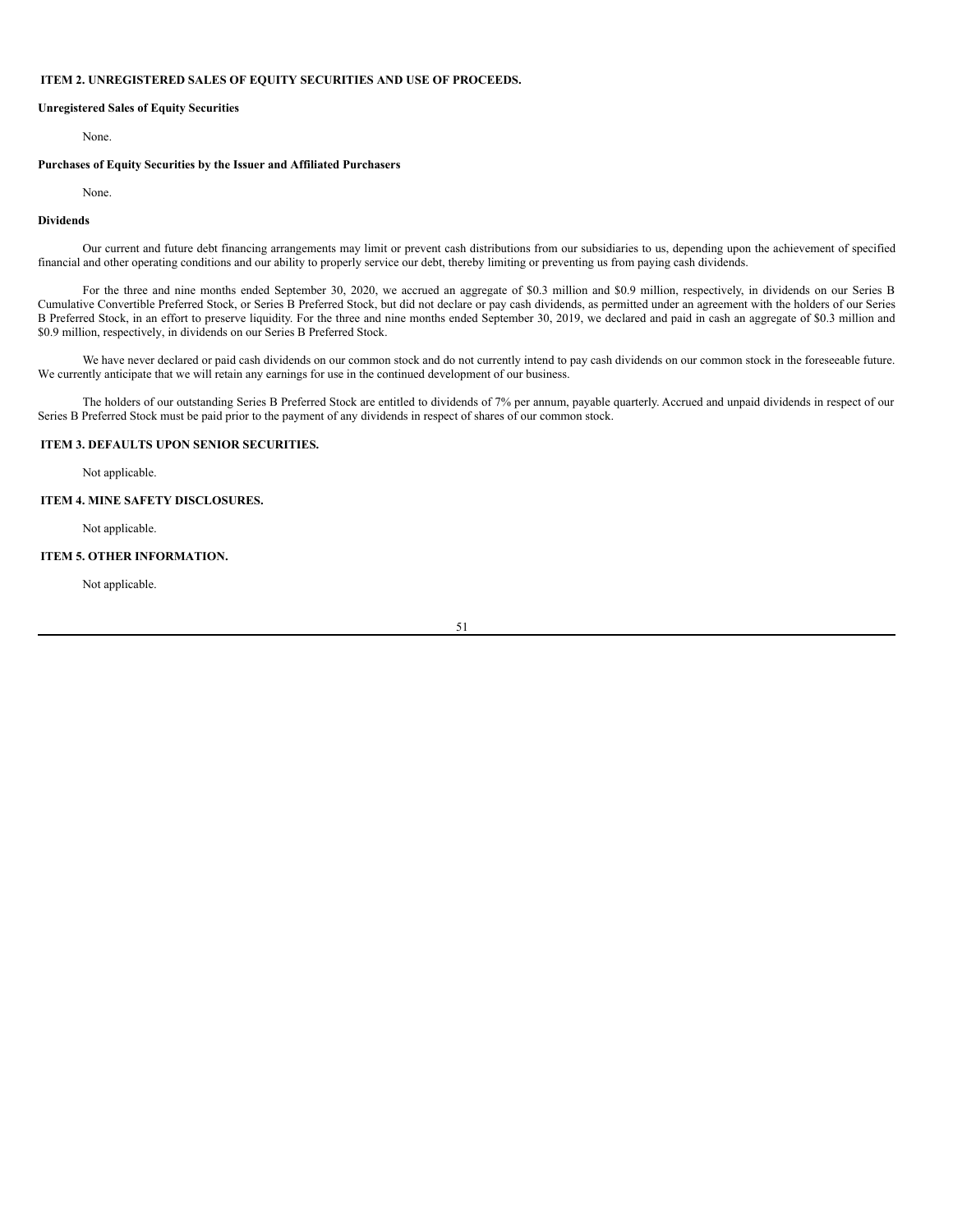# <span id="page-53-0"></span>**ITEM 6. EXHIBITS.**

| Exhibit |                                                                                                                                                              |
|---------|--------------------------------------------------------------------------------------------------------------------------------------------------------------|
| Number  | Description $(\#)$                                                                                                                                           |
|         |                                                                                                                                                              |
| 10.1    | Second Amended and Restated Employment Agreement dated August 7, 2020 between Pacific Ethanol, Inc. and Michael D. Kandris (1)                               |
| 10.2    | At Market Issuance Sales Agreement dated as of August 13, 2020 by and between Pacific Ethanol, Inc. and H.C. Wainwright & Co., LLC (2)                       |
| 31.1    | Certifications Required by Rule 13a-14(a) of the Securities Exchange Act of 1934, as amended, as Adopted Pursuant to Section 302 of the Sarbanes-Oxley Act   |
|         | of $2002$ $(*)$                                                                                                                                              |
| 31.2    | Certifications Required by Rule 13a-14(a) of the Securities Exchange Act of 1934, as amended, as Adopted Pursuant to Section 302 of the Sarbanes-Oxley Act   |
|         | of 2002 $(*)$                                                                                                                                                |
| 32.1    | Certification of Chief Executive Officer and Chief Financial Officer Pursuant to 18 U.S.C. Section 1350, as Adopted Pursuant to Section 906 of the Sarbanes- |
|         | Oxley Act of 2002 $(*)$                                                                                                                                      |
| 101.INS | XBRL Instance Document (*)                                                                                                                                   |
| 101.SCH | XBRL Taxonomy Extension Schema (*)                                                                                                                           |
| 101.CAL | XBRL Taxonomy Extension Calculation Linkbase (*)                                                                                                             |
| 101.DEF | XBRL Taxonomy Extension Definition Linkbase (*)                                                                                                              |
| 101.LAB | XBRL Taxonomy Extension Label Linkbase (*)                                                                                                                   |
| 101.PRE | XBRL Taxonomy Extension Presentation Linkbase (*)                                                                                                            |
|         |                                                                                                                                                              |

(\*) Filed herewith.

 $($ # $)$  All of the agreements filed as exhibits to this report contain representations and warranties made by the parties thereto. The assertions embodied in such representations and warranties are not necessarily assertions of fact, but a mechanism for the parties to allocate risk. Accordingly, investors should not rely on the representations and warranties as characterizations of the actual state of facts or for any other purpose at the time they were made or otherwise.

(1) Filed as an exhibit to the Registrant's Current Report on Form 8-K filed with the Securities and Exchange Commission on August 7, 2020.

(2) Filed as an exhibit to the Registrant's Current Report on Form 8-K filed with the Securities and Exchange Commission on August 13, 2020.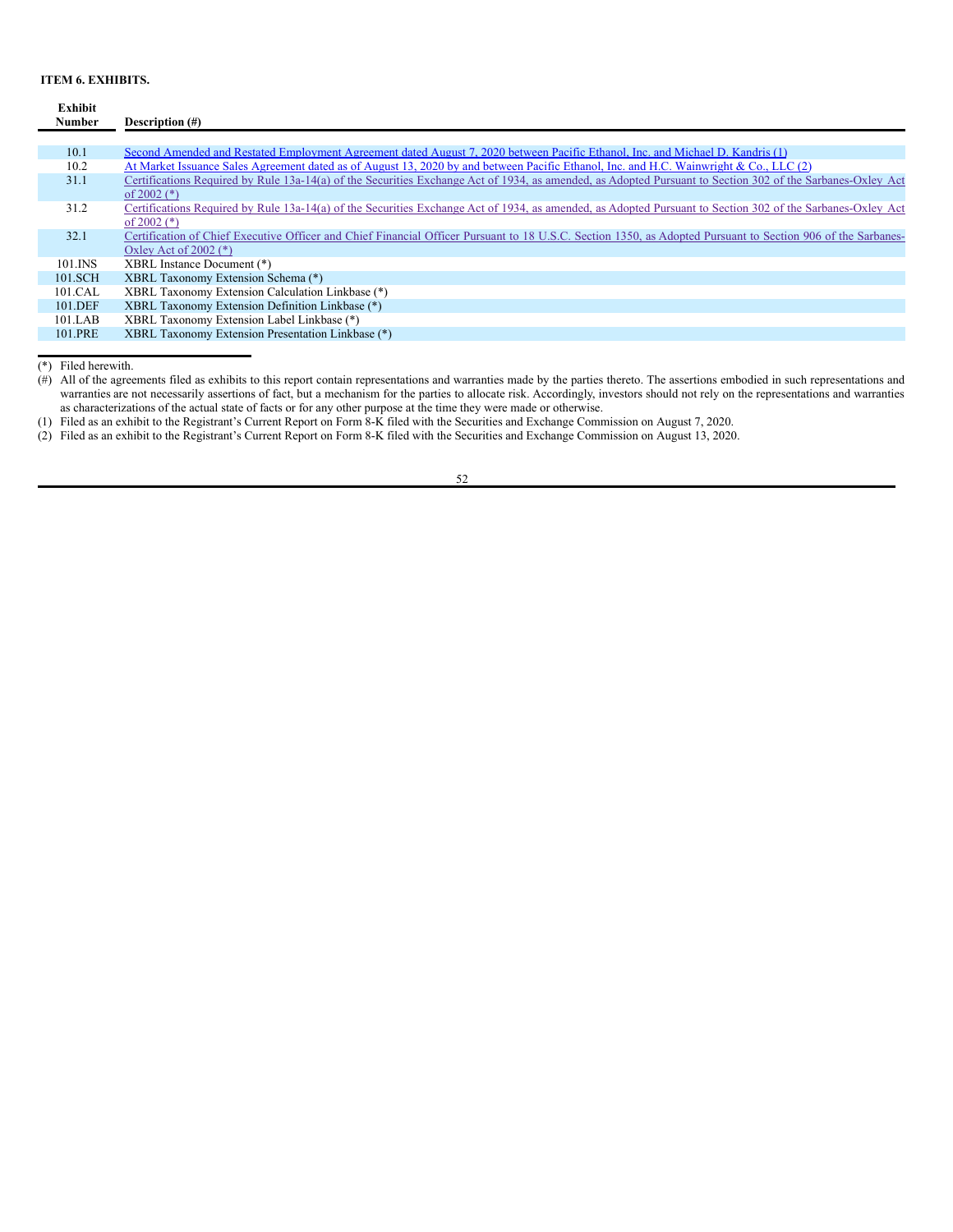# <span id="page-54-0"></span>**SIGNATURES**

Pursuant to the requirements of the Securities Exchange Act of 1934, the registrant has duly caused this report to be signed on its behalf by the undersigned thereunto duly authorized.

# **PACIFIC ETHANOL, INC.**

Dated: November 16, 2020 By: /S/ BRYON T. MCGREGOR

Bryon T. McGregor Chief Financial Officer (Principal Financial and Accounting Officer)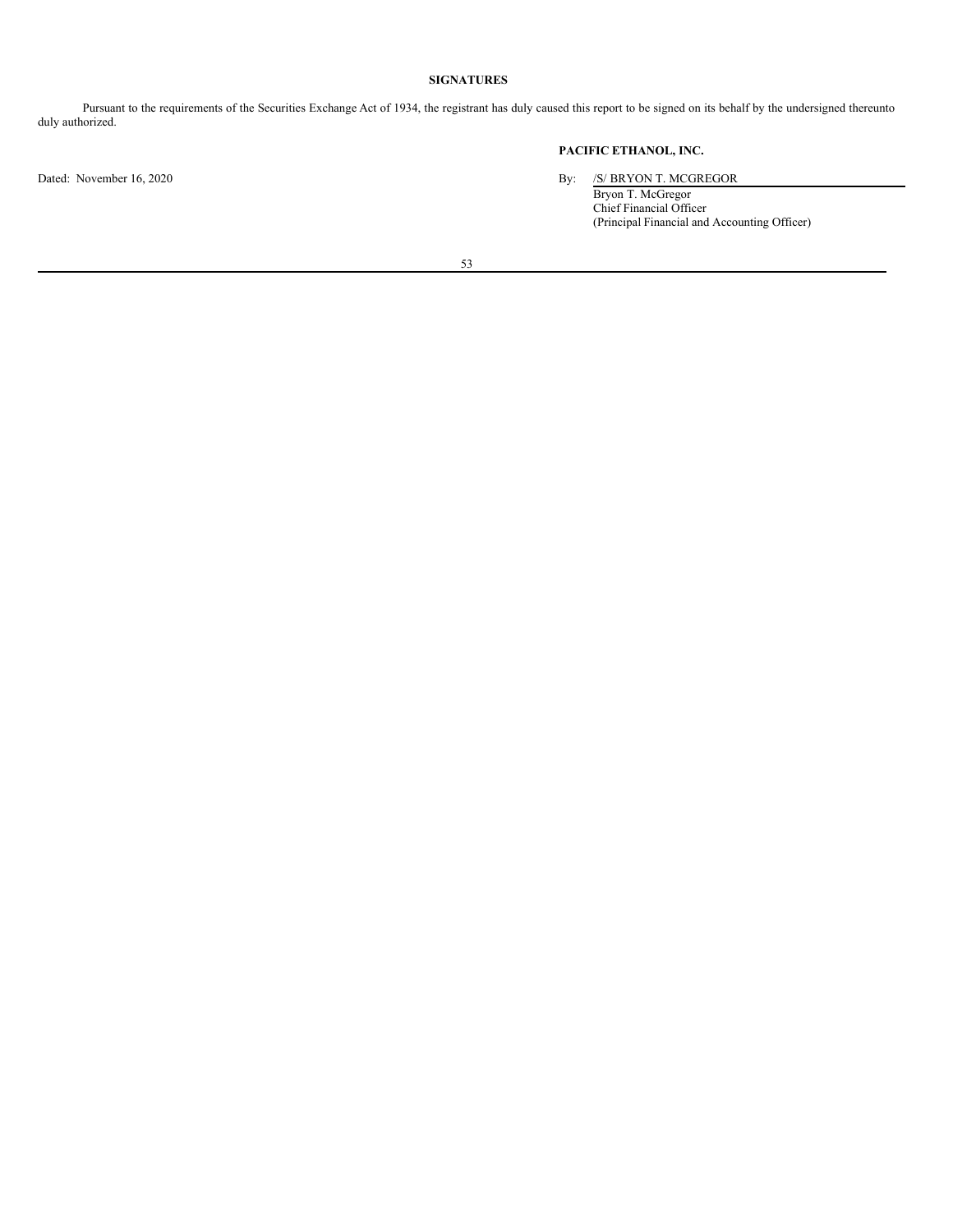## **CERTIFICATION OF PRINCIPAL EXECUTIVE OFFICER PURSUANT TO SECTION 302 OF THE SARBANES-OXLEY ACT OF 2002**

<span id="page-55-0"></span>I, Michael D. Kandris, certify that:

1. I have reviewed this Quarterly Report on Form 10-Q of Pacific Ethanol, Inc.;

2. Based on my knowledge, this report does not contain any untrue statement of a material fact or omit to state a material fact necessary to make the statements made, in light of the circumstances under which such statements were made, not misleading with respect to the period covered by this report;

3. Based on my knowledge, the financial statements, and other financial information included in this report, fairly present in all material respects the financial condition, results of operations and cash flows of the registrant as of, and for, the periods presented in this report;

4. The registrant's other certifying officer and I are responsible for establishing and maintaining disclosure controls and procedures (as defined in Exchange Act Rules 13a-15(e) and 15d-15(e)) and internal control over financial reporting (as defined in Exchange Act Rules 13a-15(f) and 15d-15(f)) for the registrant and have:

(a) Designed such disclosure controls and procedures, or caused such disclosure controls and procedures to be designed under our supervision, to ensure that material information relating to the registrant, including its consolidated subsidiaries, is made known to us by others within those entities, particularly during the period in which this report is being prepared;

(b) Designed such internal control over financial reporting, or caused such internal control over financial reporting to be designed under our supervision, to provide reasonable assurance regarding the reliability of financial reporting and the preparation of financial statements for external purposes in accordance with generally accepted accounting principles;

(c) Evaluated the effectiveness of the registrant's disclosure controls and procedures and presented in this report our conclusions about the effectiveness of the disclosure controls and procedures, as of the end of the period covered by this report based on such evaluation; and

(d) Disclosed in this report any change in the registrant's internal control over financial reporting that occurred during the registrant's most recent fiscal quarter (the registrant's fourth fiscal quarter in the case of an annual report) that has materially affected, or is reasonably likely to materially affect, the registrant's internal control over financial reporting; and

5. The registrant's other certifying officer(s) and I have disclosed, based on our most recent evaluation of internal control over financial reporting, to the registrant's auditors and the audit committee of the registrant's board of directors (or persons performing the equivalent functions):

(a) All significant deficiencies and material weaknesses in the design or operation of internal control over financial reporting which are reasonably likely to adversely affect the registrant's ability to record, process, summarize and report financial information; and

(b) Any fraud, whether or not material, that involves management or other employees who have a significant role in the registrant's internal control over financial reporting.

/S/ MICHAEL D. KANDRIS

Michael D. Kandris President and Chief Executive Officer (Principal Executive Officer)

Date: November 16, 2020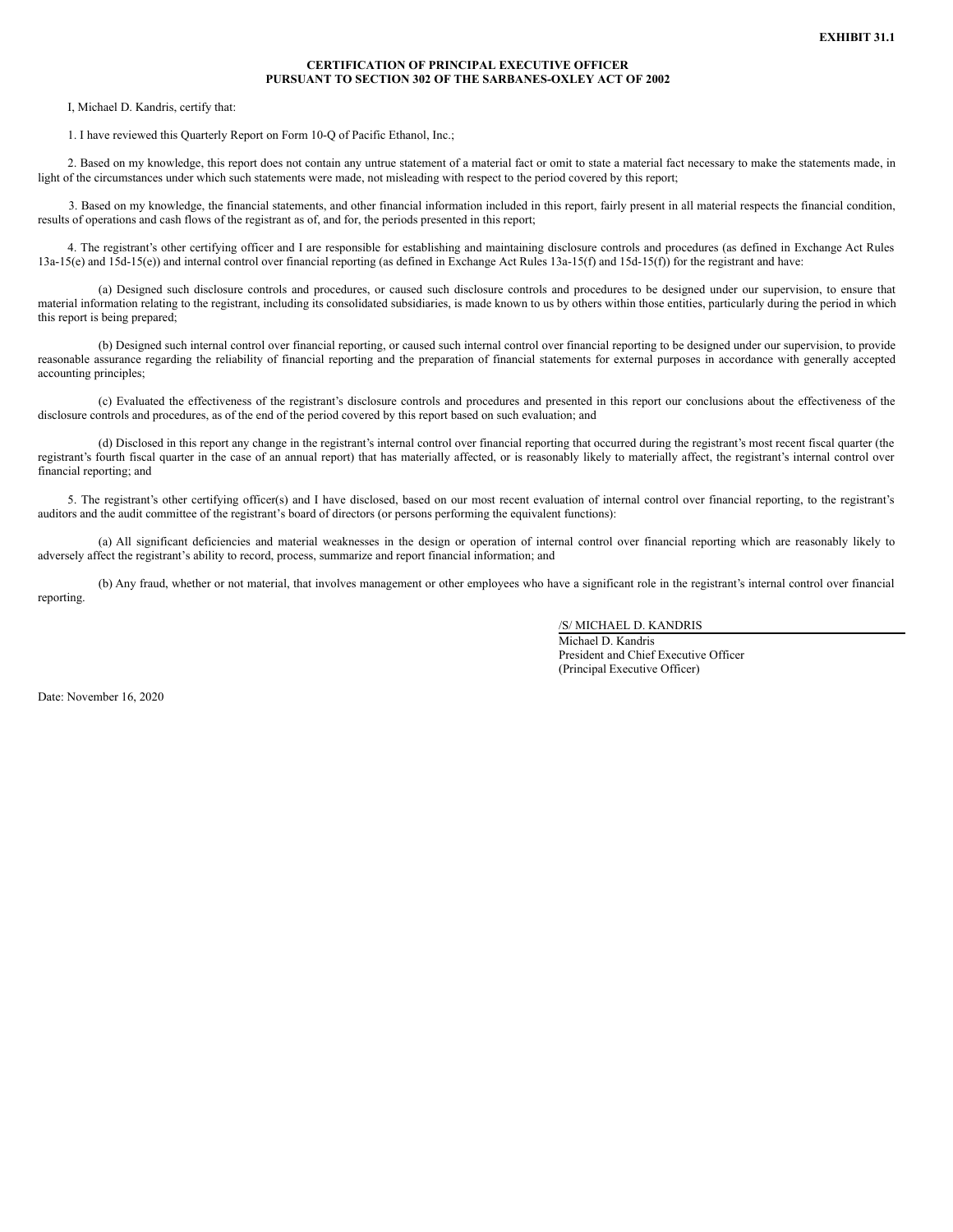## **CERTIFICATION OF PRINCIPAL FINANCIAL OFFICER PURSUANT TO SECTION 302 OF THE SARBANES-OXLEY ACT OF 2002**

<span id="page-56-0"></span>I, Bryon T. McGregor, certify that:

1. I have reviewed this Quarterly Report on Form 10-Q of Pacific Ethanol, Inc.;

2. Based on my knowledge, this report does not contain any untrue statement of a material fact or omit to state a material fact necessary to make the statements made, in light of the circumstances under which such statements were made, not misleading with respect to the period covered by this report;

3. Based on my knowledge, the financial statements, and other financial information included in this report, fairly present in all material respects the financial condition, results of operations and cash flows of the registrant as of, and for, the periods presented in this report;

4. The registrant's other certifying officer and I are responsible for establishing and maintaining disclosure controls and procedures (as defined in Exchange Act Rules 13a-15(e) and 15d-15(e)) and internal control over financial reporting (as defined in Exchange Act Rules 13a-15(f) and 15d-15(f)) for the registrant and have:

(a) Designed such disclosure controls and procedures, or caused such disclosure controls and procedures to be designed under our supervision, to ensure that material information relating to the registrant, including its consolidated subsidiaries, is made known to us by others within those entities, particularly during the period in which this report is being prepared;

(b) Designed such internal control over financial reporting, or caused such internal control over financial reporting to be designed under our supervision, to provide reasonable assurance regarding the reliability of financial reporting and the preparation of financial statements for external purposes in accordance with generally accepted accounting principles;

(c) Evaluated the effectiveness of the registrant's disclosure controls and procedures and presented in this report our conclusions about the effectiveness of the disclosure controls and procedures, as of the end of the period covered by this report based on such evaluation; and

(d) Disclosed in this report any change in the registrant's internal control over financial reporting that occurred during the registrant's most recent fiscal quarter (the registrant's fourth fiscal quarter in the case of an annual report) that has materially affected, or is reasonably likely to materially affect, the registrant's internal control over financial reporting; and

5. The registrant's other certifying officer(s) and I have disclosed, based on our most recent evaluation of internal control over financial reporting, to the registrant's auditors and the audit committee of the registrant's board of directors (or persons performing the equivalent functions):

(a) All significant deficiencies and material weaknesses in the design or operation of internal control over financial reporting which are reasonably likely to adversely affect the registrant's ability to record, process, summarize and report financial information; and

(b) Any fraud, whether or not material, that involves management or other employees who have a significant role in the registrant's internal control over financial reporting.

/S/ BRYON T. MCGREGOR

Bryon T. McGregor Chief Financial Officer (Principal Financial Officer)

Date: November 16, 2020